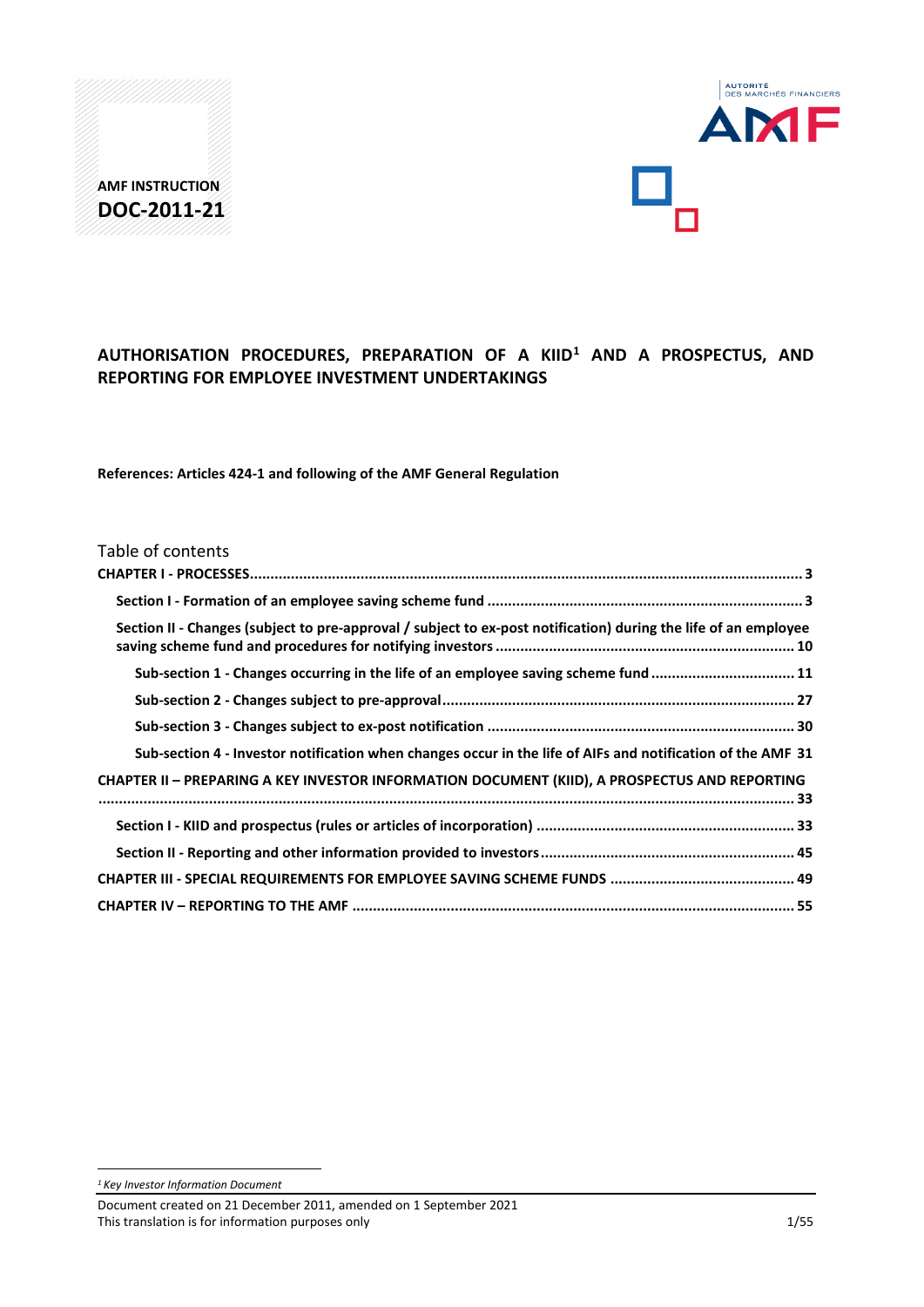

**This document includes annexes that may be viewed under the "Annexes and links" tab:**

**Annex I – Authorisation application form for the formation of an employee saving scheme fund (or a sub-fund of an employee saving scheme fund)** 

**Annex I bis – Formation of an employee saving scheme fund (or a sub-fund) - Correlation table for information to be made available to investors and provided to the AMF when filing an application to market in France Annex I ter – Authorisation form – Money market AIF** 

**Annex II - Letter of undertaking from the management company for the authorisation application of an employee savings scheme fund** 

**Annex II bis – Letter of undertaking from the management company for the authorisation application of a French AIF under the terms of Regulation (EU) 2017/1131**

**Annex III - Authorisation application form for the formation of an employee saving scheme fund (or sub-fund of an employee saving fund) using the fast-track procedure**

**Annex III bis – Formation of an employee saving scheme fund (or sub-fund of an employee saving scheme fund) using the fast-track procedure - Correlation table for information to be made available to investors and provided to the AMF when filing an application to market in France**

**Annex III ter - Demerger decided on pursuant to Articles L. 214-24-33 and L. 214-24-41 of the Monetary and Financial Code involving the creation of the new employee saving scheme fund to receive the assets other than those whose disposal would not be in the best interests of the holders or units or shares in the employee saving scheme fund (side pocket provision)e fund** 

**Annex IV - Letter of undertaking from the management company on applying for the fast-track authorisation of an employee saving scheme**

**Annex V - Reference framework for the undertaking signed by the management company** 

**Annex VI - Authorisation of changes to an employee saving scheme fund (or sub-fund of an employee saving scheme fund) that require pre-approval**

**Annex VI bis - Procedures for completing authorisation forms for changes subject to pre-approval**

**Annex VII - Supplementary form for any type of authorisation**

**Annex VII - Notice of change to the AMF** 

**Annex IX - Application for administrative management of multiple changes**

**Annexe X – Standard template of individual notifications to unitholders or shareholders**

**Annex XI - Standard template of the key investor information document** 

**Annex XII – Standard template of the key investor information document for "temporary" FCPEs** 

**Annex XIII – Standard rules** 

<u>.</u>

**Annex XIII bis – Standard rules for FCPEs governed by Article L. 3332-16 of the Labour Code**

**Annex XIV – Standard articles of incorporation for a SICAVAS** 

**Annex XV - Statistical and financial data to be filed with the AMF**

**Annex XVI - Reporting form for annual statistics on employee saving scheme funds**

**Annex XVII – Form to be filled out in the event of a product change entailing the consideration of non-financial criteria presented as a key management aspect in the Key Investor Information Document (KIID) or the marketing materials of the employee savings scheme fund.**

Unless expressly stipulated otherwise, the term "management company" in this instruction means asset management companies authorised in France[2](#page-1-0) or management companies authorised in a Member State other than France that manage one or more alternative investment funds (AIFs) in France under the freedom to provide services or the freedom of establishment.

This instruction is also applicable to employee savings plan investment funds (FCPE) within the scope of Article L. 214-165-1 of the Monetary and Financial Code, introduced by Ordinance n° 2017-1432 of 4 October 2017, unless stipulated otherwise.

<span id="page-1-0"></span>*<sup>2</sup>Whether subject to Title I or Title I bis of Book III of the AMF General Regulation.* 

Document created on 21 December 2011, amended on 1 September 2021 This translation is for information purposes only 2/55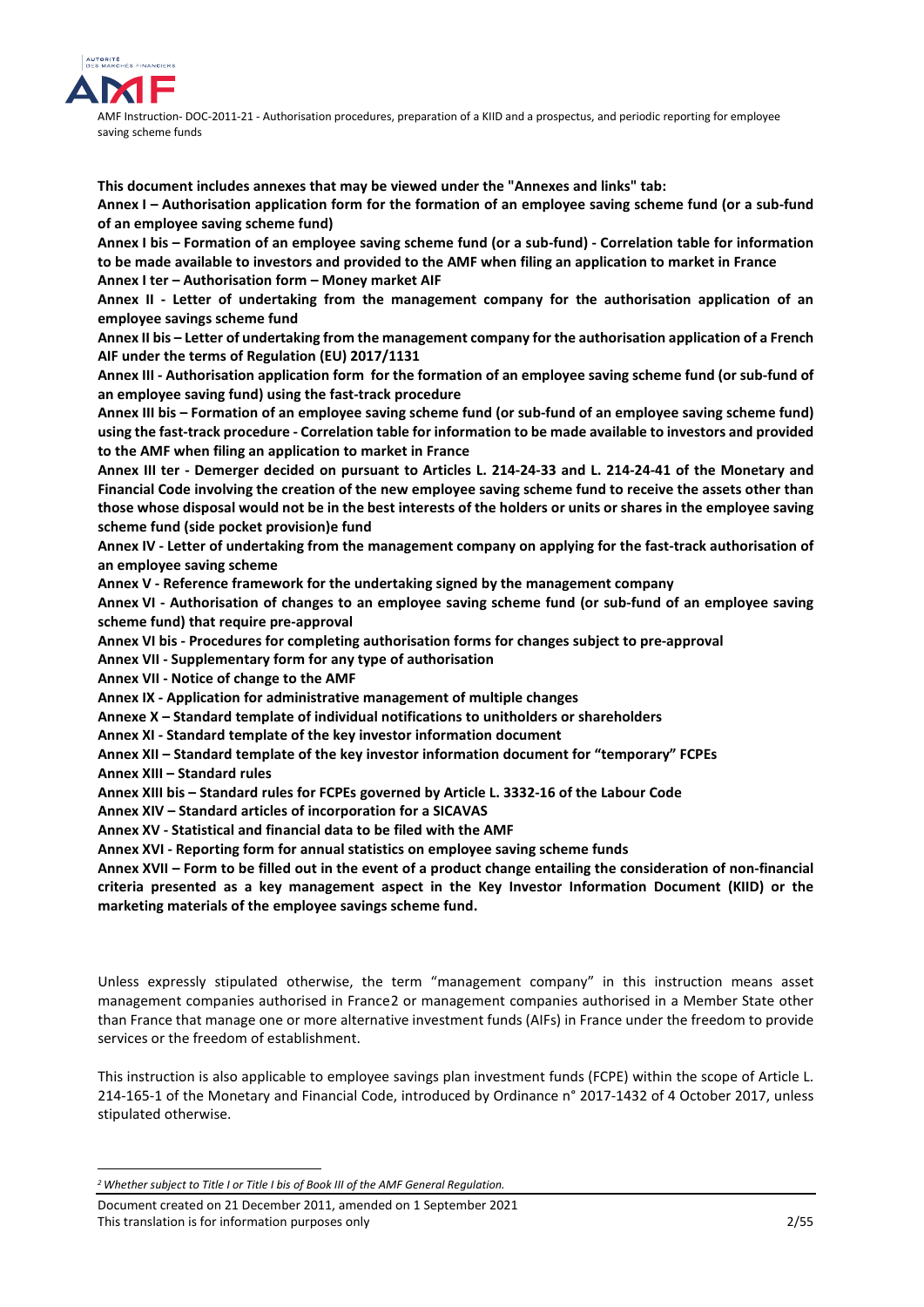

Note that in this instruction and unless otherwise stated, the concepts of master and feeder alternative investment fund (AIF) are not to be understood as per Directive 2011/61/EU of the European Parliament and of the Council of 8 June 2011[3](#page-2-2) but as per Article L.214-24-57 of the Monetary and Financial Code.

The concept of "security" used in this instruction, in the context of the composition of the assets of employee savings scheme funds, includes shares in all cooperative undertakings subject t[o Law No. 47-1775 of 10 September](https://www.legifrance.gouv.fr/affichTexte.do?cidTexte=JORFTEXT000000684004&fastPos=1&fastReqId=1067861450&categorieLien=cid&oldAction=rechTexte)  [1947](https://www.legifrance.gouv.fr/affichTexte.do?cidTexte=JORFTEXT000000684004&fastPos=1&fastReqId=1067861450&categorieLien=cid&oldAction=rechTexte) establishing the status of the cooperative.

Unless otherwise specified, where reference is made in this Instruction to the transmission of documents from the management company, this must be done through the GECO database extranet<sup>[4](#page-2-3)</sup>. However, those management companies located in another Member State than France and managing or wishing to manage an employee saving scheme fund shall transmit such documents to the following address: [gio@amf-france.org](mailto:gio@amf-france.org)**.**

# <span id="page-2-0"></span>CHAPTER I - PROCESSES

# <span id="page-2-1"></span>**Section I - Formation of an employee saving scheme fund**

## **Authorisation process and authorisation waiting times to form an employee saving scheme fund**

| <b>Step</b>    | Management company of an employee<br>saving scheme fund (FCPE or SICAVAS) | Autorité des Marchés Financiers (AMF)                                                                 |
|----------------|---------------------------------------------------------------------------|-------------------------------------------------------------------------------------------------------|
| 1              | Files an authorisation application for an<br>employee saving scheme fund  |                                                                                                       |
|                |                                                                           | Checks<br>compliance of the<br>application                                                            |
|                |                                                                           | Acknowledges receipt of the application,<br>specifying the expiry date of the authorisation<br>period |
|                |                                                                           | or rejects the application, with an explanation                                                       |
| $\overline{2}$ |                                                                           | of the reasons for the rejection                                                                      |
|                |                                                                           | Examines the application                                                                              |
|                |                                                                           | May contact the applicant                                                                             |
|                |                                                                           | Possible rejection of the application in the                                                          |
|                |                                                                           | event of non-compliance with the procedure                                                            |
| 3              |                                                                           | for authorising a "comparable" fund                                                                   |
|                |                                                                           | Where applicable, may request for further                                                             |
|                |                                                                           | information, which may or may not require                                                             |
|                |                                                                           | the asset management company to submit a                                                              |
| 4              |                                                                           | supplementary information sheet                                                                       |
|                | Where<br>files<br>the<br>applicable,                                      |                                                                                                       |
|                | supplementary information form and                                        |                                                                                                       |
|                | the requested information within 60                                       |                                                                                                       |
| 4 bis          | days of the date of the request                                           |                                                                                                       |

Document created on 21 December 2011, amended on 1 September 2021 This translation is for information purposes only 3/55

<u>.</u>

<span id="page-2-3"></span><span id="page-2-2"></span>*<sup>3</sup> These definitions, taken from Directive 2011/61/EU, are repeated in paragraph IV of Article L.214-24 of the Monetary and Financial Code. 4 The GECO extranet is to be replaced by the ROSA extranet.*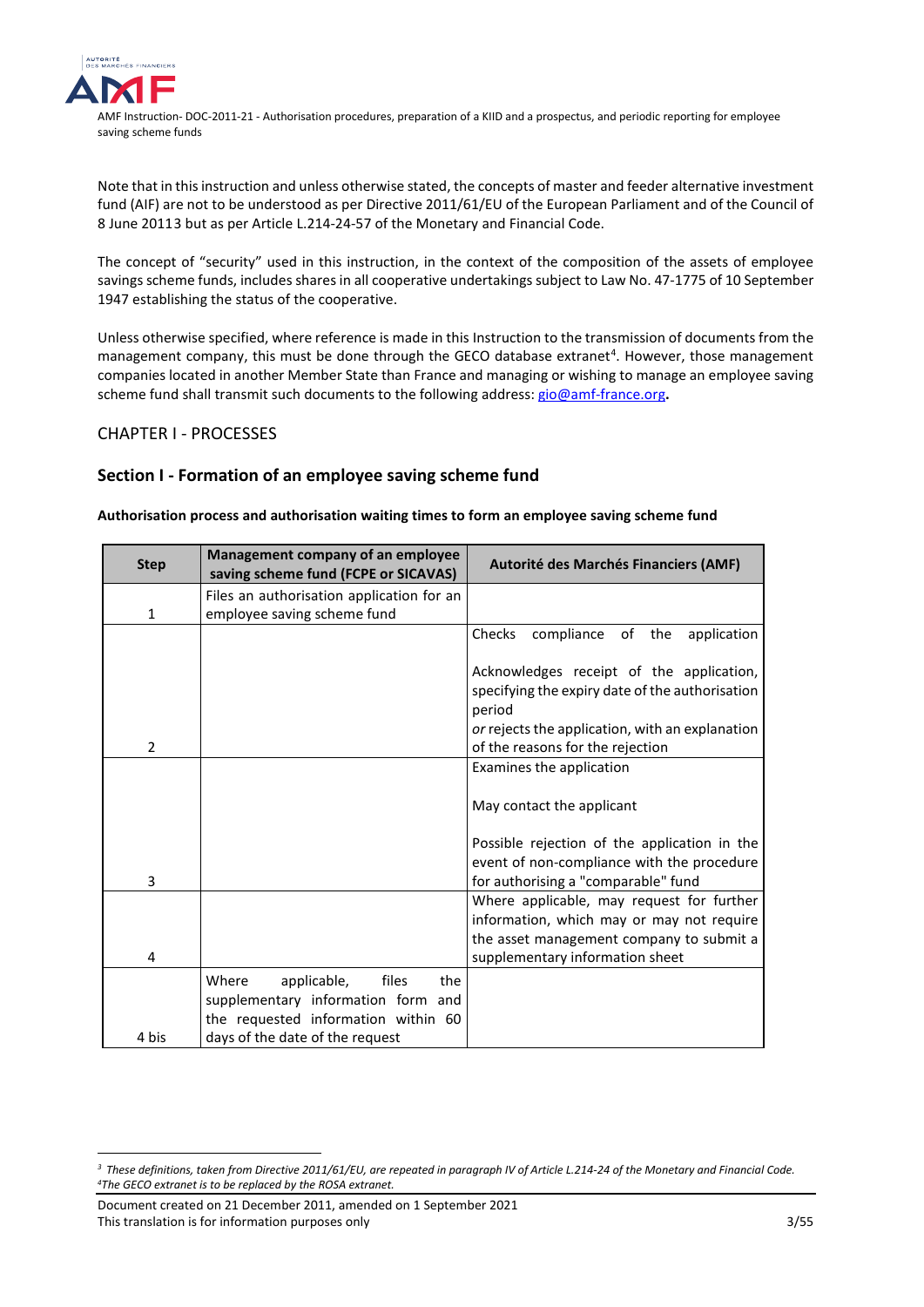

|       |                                          | Receives the supplementary information<br>form and requested information                             |
|-------|------------------------------------------|------------------------------------------------------------------------------------------------------|
| 4 ter |                                          | Acknowledges receipt of the filing, specifying<br>the new expiry date of the authorisation<br>period |
|       |                                          | Provides notification of the decision to grant<br>refuse authorisation, or<br>implicit<br>or         |
| 5     |                                          | authorisation decision                                                                               |
|       | Provides notification of the<br>initial  |                                                                                                      |
| 6     | deposit certificate for SICAVAS          |                                                                                                      |
| 7     |                                          | the information in the<br>Updates<br>GECO<br>database                                                |
|       | Submits the key investor information     |                                                                                                      |
|       | document (KIID) and the final prospectus |                                                                                                      |
|       | in accordance with the procedures set    |                                                                                                      |
| 8     | out in Annex XV                          |                                                                                                      |

## **Authorisation time frames**

| Type of operation                                                                                                                                                                                                                                                                                      | <b>Time frame</b>                                   |
|--------------------------------------------------------------------------------------------------------------------------------------------------------------------------------------------------------------------------------------------------------------------------------------------------------|-----------------------------------------------------|
| Formation                                                                                                                                                                                                                                                                                              | One month<br>(approximately 23 business)<br>days)   |
| Formation of a feeder fund                                                                                                                                                                                                                                                                             | 15 weekdays<br>(approximately 13 business)<br>days) |
| Creation under a fast-track process                                                                                                                                                                                                                                                                    |                                                     |
| (Including the creation under the fast-track)<br>process of an employee saving scheme fund<br>formed pursuant to a demerger decided on in<br>accordance with the second paragraph of<br>Article L. 214-24-33 or the second paragraph<br>of Article L. 214-24-41 of the Monetary and<br>Financial Code) | 8 business days                                     |

## **Article 1 - Authorisation procedure**

The formation of an employee saving scheme fund or a sub-fund of an employee saving scheme fund requires AMF authorisation. Subject to the marketing procedure arising from Directive 2011/61/EU (for employee saving scheme funds managed by management companies authorised under Directive 2011/61/EU), the units or shares in an employee saving scheme fund cannot be marketed until such authorisation has been obtained.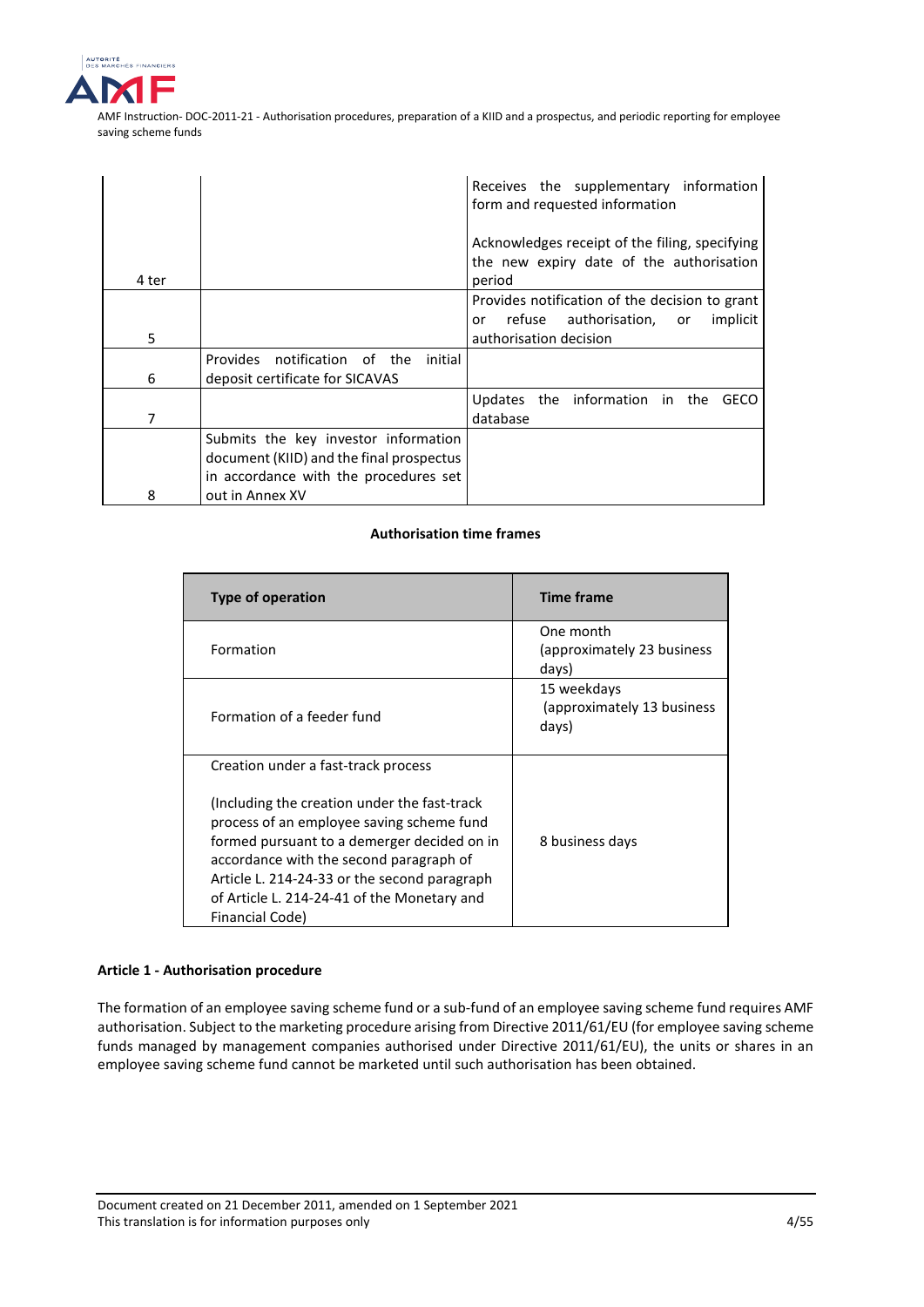

<u>.</u>

AMF Instruction- DOC-2011-21 - Authorisation procedures, preparation of a KIID and a prospectus, and periodic reporting for employee saving scheme funds

## **Specific provisions applicable to employee saving scheme funds managed by management companies authorised under Directive 2011/61/EU – Marketing procedure**

Where the employee saving scheme fund is managed by an asset management company authorised in France in accordance with Directive 2011/61/EU<sup>[5](#page-4-0)</sup>, that company has to comply with Articles 421-1 and 421-13 of the AMF General Regulation before it starts marketing in France to professional clients and retail clients, respectively.

Where the asset management company wishes to apply for authorisation to market the units or shares in the employee saving scheme fund in France at the same time as it applies for authorisation for the said undertaking, the asset management company must fill out the authorisation application, appending the necessary documentation (see Annexes I and I bis or III and III bis).

The maximum waiting time of 20 business days mentioned in Article 421-2 of the AMF General Regulation for informing the asset management company whether it may begin marketing the employee saving scheme fund to professional clients also pertains to applications for marketing to retail clients. If the marketing procedure is carried out at the same time as the authorisation, this period starts to run on the authorisation date of the employee saving scheme fund, provided the application is complete. If the application is complete and compliant, notification to market in France will be issued with authorisation notification.

The asset management company shall refer to another AMF instruction where:

a) it follows this procedure after the employee saving scheme fund has been authorised, in a situation where the employee saving scheme fund was not marketed on being authorised;

b) it wishes to market the employee saving scheme fund in a Member State other than France under European passporting arrangements.

Where the employee saving scheme fund is managed by a management company authorised in a Member State other than France, the management company shall refer to another AMF instruction as regards marketing the fund in France<sup>[6](#page-4-1)</sup>.

To obtain authorisation for the employee saving scheme fund, an application containing the items stipulated in this instruction must be filed with the AMF.

The authorisation application must be signed by a person duly empowered by the management company or a person authorised by the SICAV for employee shareholders (hereafter "SICAVAS") if the latter is self-managed. That person shall be either a legal representative, meaning one of the senior managers of the SICAVAS or the management company, or a specifically empowered person.

Once the application has been filed, the AMF may request proof of the powers vested in the person filing the application at any point during the authorisation procedure.

To avoid overly frequent requests to modify employee saving scheme funds, the authorisation applications must previously be subject to an in-depth and duly completed examination of all the features of such undertaking.

<span id="page-4-0"></span>*<sup>5</sup>The total asset value of managed AIFs, calculated in accordance with Article 2 of Commission Delegated Regulation (EU) No. 231/2013 of 19 December 2012, exceeds the limits set in Article R.532-12-1 of the Monetary and Financial Code or, where it is lower but the French asset management company has opted for full application of Directive 2011/61/EU.*

<span id="page-4-1"></span>*<sup>6</sup>Note that marketing the units or shares of AIFs managed by a management company established in a Member State other than France to retail clients in France is subject to the specific requirements set out in Article 421-13 of the AMF General Regulation:*

*<sup>1.</sup> An instrument for the exchange of information and mutual assistance in the area of discretionary asset management has been set up between the AMF and the supervisory authority of the management company; and* 

*<sup>2.</sup> The management company meets the requirements set out in a mutual recognition agreement establishing the specific requirements applicable to the authorisation of management companies of AIFs that may be marketed to retail clients concluded between the AMF and the supervisory authority of the management company.*

Document created on 21 December 2011, amended on 1 September 2021 This translation is for information purposes only 5/65 the state of the state of the state of the S/55 the S/55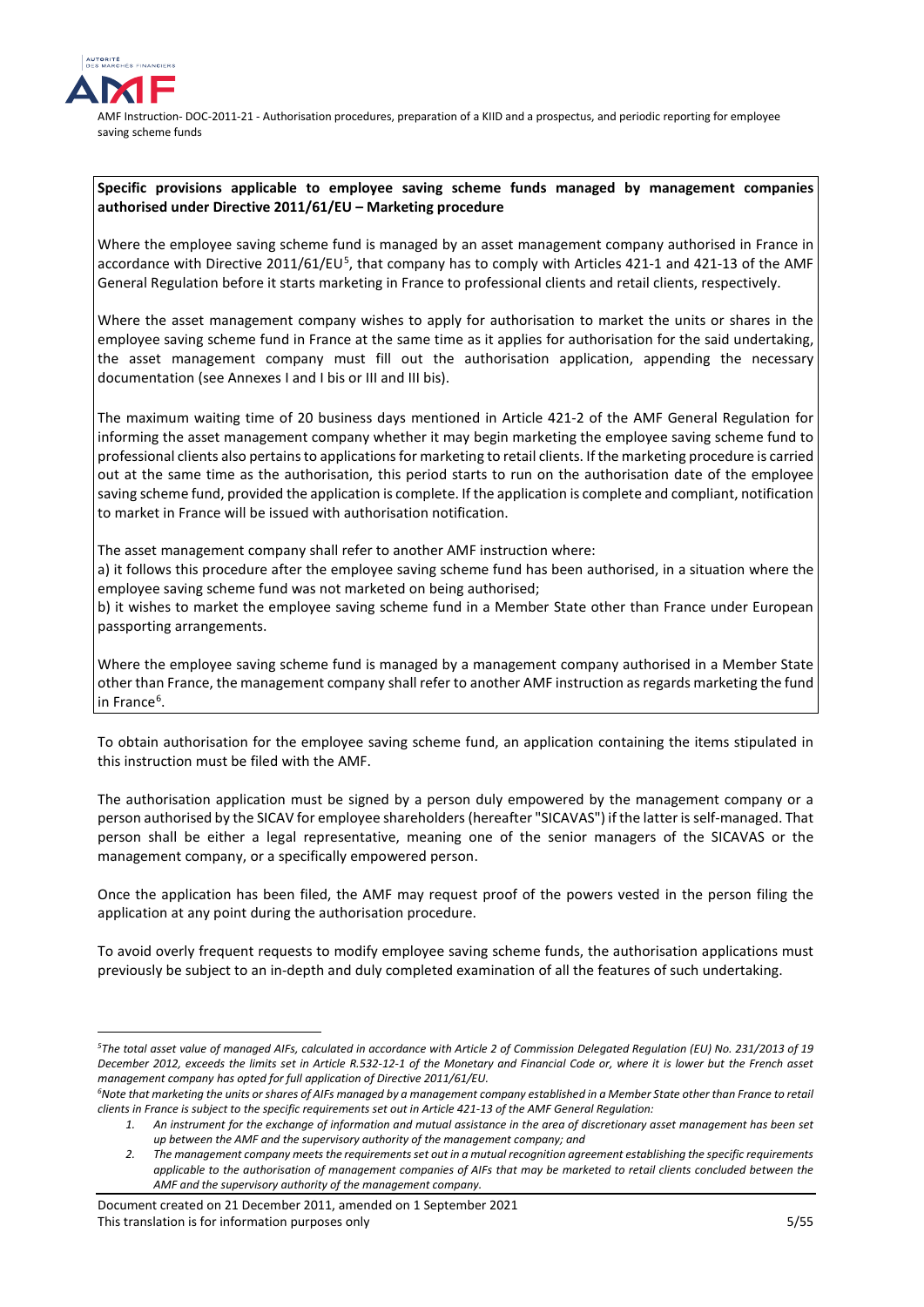

## **Article 2 - Filing the authorisation application**

## **Article 2-1 - Standard process for filing authorisation applications**

Under the terms of Article 424-2 of the AMF General Regulation, the authorisation application filed with the AMF to form an employee saving scheme fund must include:

1. A duly completed authorisation application form as in Annex I;

2° The attachments referred to in Annex I, along with any other document that the management company deems necessary for the examination of the application;

3. The letter of undertaking in Annex II.

The application must be filed with the AMF online through the extranet of the GECO database in the area reserved for the management company.

## **Article 2-2 - Fast-track process for filing authorisation applications**

All employee investment funds (hereafter "FCPEs") and SICAVAS may use this procedure, with the exception of employee buyout funds.

Under the terms of II of Article 424-2 of the AMF General Regulation, every authorisation application filed with the AMF to form an employee saving scheme fund must include:

- The duly completed authorisation application form found in Annex III;
- The attachments referred to in Annex III along with any other document that the management company deems necessary for the examination of the application;
- The signed letter of undertaking referred to in Annex IV.

This article does not apply to an authorisation application file transmitted to the AMF under the terms of paragraph II of Articles 422-7 and 422-11 of the AMF General Regulation, for the creation of an employee saving scheme fund formed pursuant to a demerger decided on in accordance with the second paragraph of Article L. 214-24-33 or the second paragraph of Article L. 214-24-41 of the Monetary and Financial Code. Such applications are the subject of a specific application file described in Article 18-3 of this Instruction.

The application is filed online with the AMF through the extranet of the GECO database in the area reserved for the management company.

## **Article 2-2-1 - Eligibility for the fast-track authorisation procedure**

I. For the purposes of point 1 of II of Article 424-2 of the AMF General Regulation: *"The reference AIF and the comparable AIF shall be managed by the same asset management company or the same delegated investment manager, or by asset management companies or delegated investment managers belonging to the same corporate group and subject to the AMF's assessment of the information supplied by the asset management company of the comparable AIF in accordance with an AMF instruction."*

If the comparable employee saving scheme fund and the reference employee saving scheme fund are managed by the same asset management companies or delegated investment managers belonging to the same corporate group, the AMF will assess their comparability in consideration of the use of common resources, management methods and control.

II. For the purposes of point 4 of II of Article 424-2 of the AMF General Regulation: *"Subscribers to the comparable AIF must meet the conditions for subscribing or purchasing the reference AIF [...]."*

Marketing materials for the comparable employee saving scheme fund must not differ any more than necessary from those for the reference employee saving scheme fund filed with and examined, where applicable, by the AMF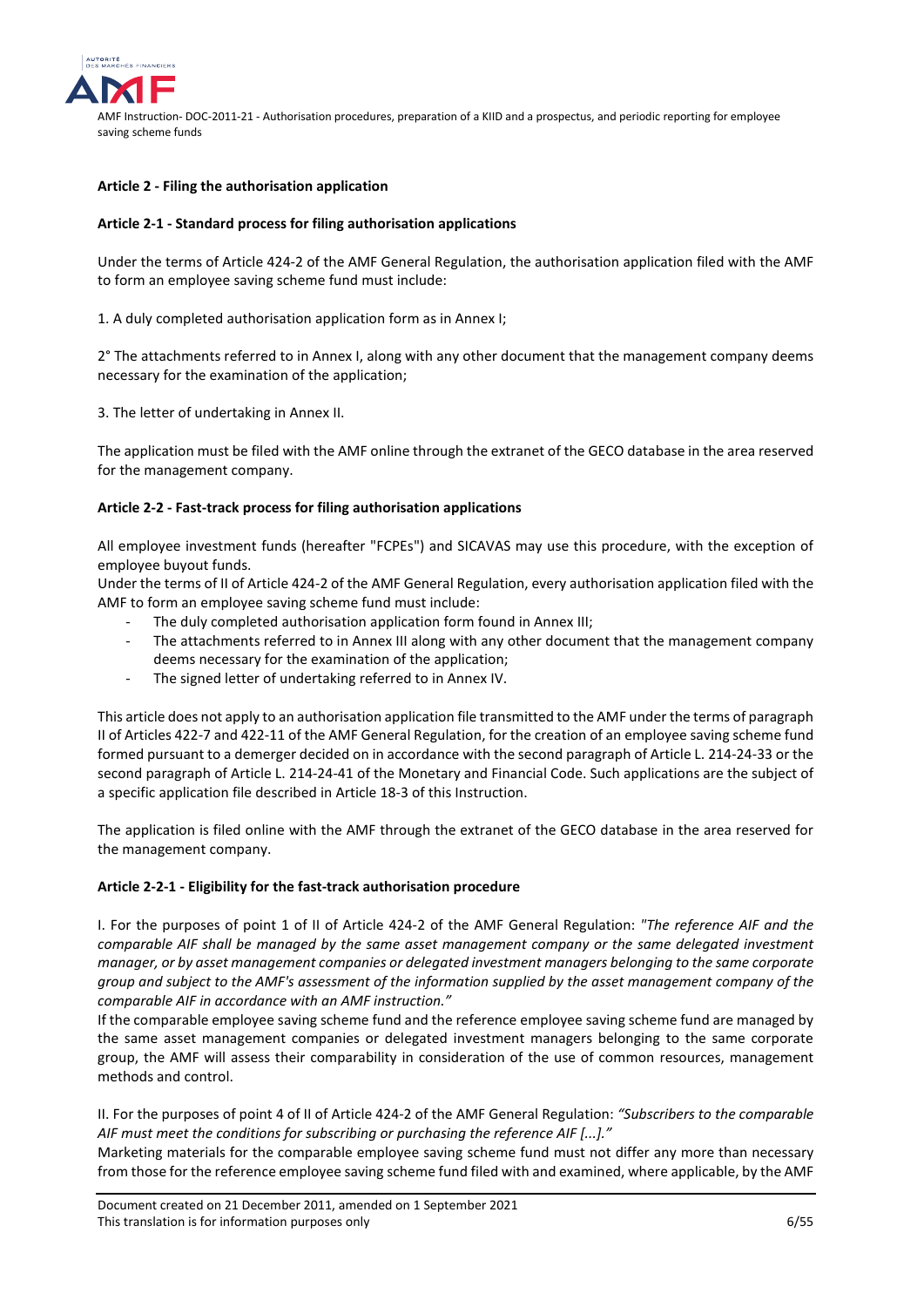

to the extent necessary, in order to maintain the consistency of the information provided in advertising with the Key Investor Information Document (KIID) and the prospectus of the comparable employee saving scheme fund. Differences, additions or omissions of information between the marketing materials for the comparable employee saving scheme fund and those for the reference employee saving scheme fund must be clearly identified in the authorisation application for the comparable employee saving scheme fund.

III. For the purposes of point 5 of II of Article 424-2 of the AMF General Regulation: *"The investment strategy, risk profile, operating rules and articles of incorporation of the comparable AIF must be similar to those of the reference AIF.* "

The "*similarity*" of the investment strategy, risk profile, operating rules and articles of incorporation of the comparable employee saving scheme fund to those of the reference employee saving scheme fund will be assessed on the basis of the number and the nature of identical features of both employee saving scheme funds. Any differences, additions or omissions of information between the two employee saving scheme funds must be clearly identified in the authorisation application for the comparable employee saving scheme fund.

IV. For the purposes of point 3 of II of Article 424-2 of the AMF General Regulation: *"The reference AIF must not have undergone any changes, other than those listed in an AMF instruction. At the reasoned request of the asset management company of the comparable AIF, the AMF may allow an AIF that has undergone changes other than those referred to in the instruction to be a reference AIF.* "

The changes referred to in point 3 of II of Article 424-2 of the AMF General Regulation are:

1° A change that does not require the authorisation of the AMF in the service providers involved in the investment management or in the administrative and accounting management of the reference employee saving scheme fund, or

2° An amendment to the Key Investor Information Document (KIID) and/or the prospectus of the reference employee saving scheme fund affecting one of the following:

- *a)* ISIN code, name of the employee saving scheme fund, expected period of existence;
- *b)* change to the charges or means of collecting charges;
- *c)* institution designated to centralise subscriptions and redemptions;
- *d)* accounting year;
- *e)* allocation of income;
- *f)* date and frequency of net asset value calculations;
- *g)* where and how the net asset value is disseminated;
- *h)* creation of unit or share classes not subject to AMF authorisation;
- *i)* assets used, provided that the change in such instruments does not affect other items that are not referred to in this article.

You are reminded that the management company's programme of operations must be consistent with any changes made.

You are reminded that by way of derogation from points 1° to 5° of paragraph II of Articles 422-7 and 422-11 of the AMF General Regulation, when the comparable employee saving scheme fund was created by a demerger of an employee saving scheme fund that had already been authorised by the AMF, pursuant to the second paragraph of Article L. 214-24-33 or the second paragraph of Article L. 214-24-41 of the Monetary and Financial Code, the comparability of the new employee saving scheme fund is assessed by the AMF notably on the basis of whether the investment strategy, risk profile, operating rules and articles of association of the comparable employee saving scheme fund are similar to those of the reference employee saving scheme fund.

This procedure cannot be used if the format if the reference employee saving scheme fund is a Key Investor Information Document (KIID) that has not been examined by the AMF as part of the initial authorisation procedure.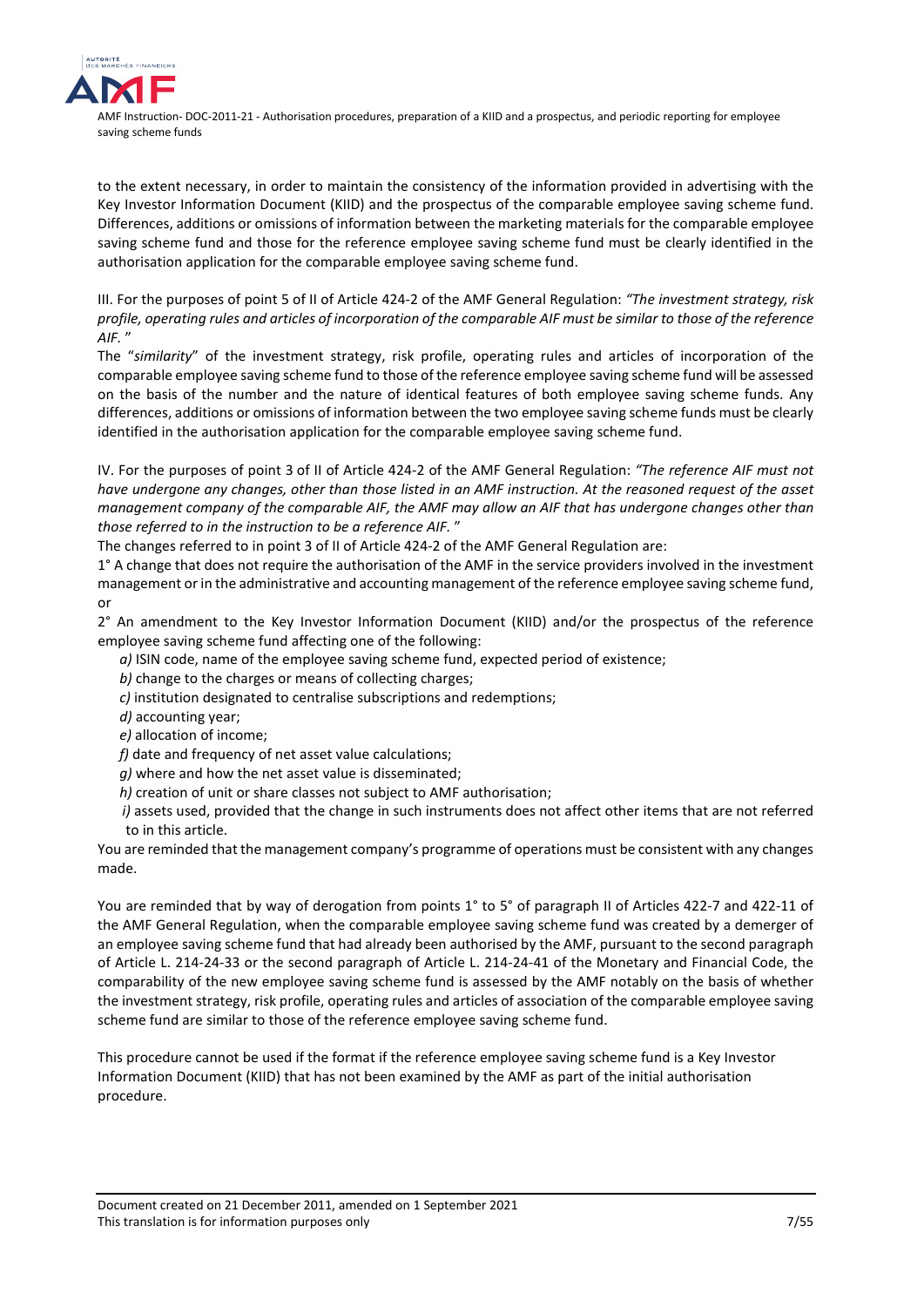

## **Article 2-3 - Filing authorisation applications for a temporary FCPE**

For the formation of a temporary FCPE as defined in Article 31-6 of this instruction, the management company files with the AMF a single application for forming the temporary FCPE and merging it with the employee investment AIF.

This application must include:

- 1. A duly completed authorisation application form as in Annex I;
- The other attachments referred to in Annex I along with any other document that the management company deems necessary for the examination of the application;
- The signed letter of undertaking referred to in Annex II;
- The date on which the planned merger of the temporary FCPE and the employee investment AIF will take effect.

Where this date falls after the three-month period allowed for the merger or demerger, issuance of authorisation shall be considered as an express waiver within the meaning of Article 424-5 of the AMF General Regulation.

The application must be filed online through the extranet of the GECO database in the area reserved for the management company.

#### **Article 2-4 – Filing an MMF authorisation application**

Regulation (EU) 2017/1131 of the European Parliament and of the Council of 14 June 2017, known as the "MMF Regulation", came into force on 21 July 2018.

Any employee saving scheme fund corresponding to the definition of a "money market" fund within the meaning of said regulation, must obtain an MMF authorisation **in addition to its authorisation as an employee saving scheme fund** and choose one of the four classifications referred to in points 1° to 4° of Article 30-7 of this Instruction.

For the purposes of the initial authorisation application, the applications for authorisation as an AIF (as referred to in Article 1 of this Instruction) and under the terms of the MMF Regulation are filed at the same time in a single file on the GECO database.

The authorisation application file transmitted to the AMF for the purpose of obtaining MMF authorisation of an employee saving scheme fund comprises:

- The authorisation application form for a money market AIF (Annex I ter);
- The letter of undertaking for a money market AIF (Annex II bis).

## **Article 3 - Registration by the AMF**

The AMF registers the authorisation application when it is received. An acknowledgement of receipt of the application is sent to the SICAVAS or to the management company. The acknowledgement of receipt certifies that the application has been filed with the AMF and stipulates the waiting period for authorisation.

If the application is incomplete or non-compliant, it is returned to the sender with an explanation of the reasons for its rejection. These reasons may be twofold:

1° Missing documents;

2° Documents are incomplete or fail to comply with the laws and regulations in force.

If the reference employee saving scheme fund or the comparable employee saving scheme fund do not meet the requirements referred to in II of Article 424-2, "t*he AMF shall notify the applicant, stipulating that the further*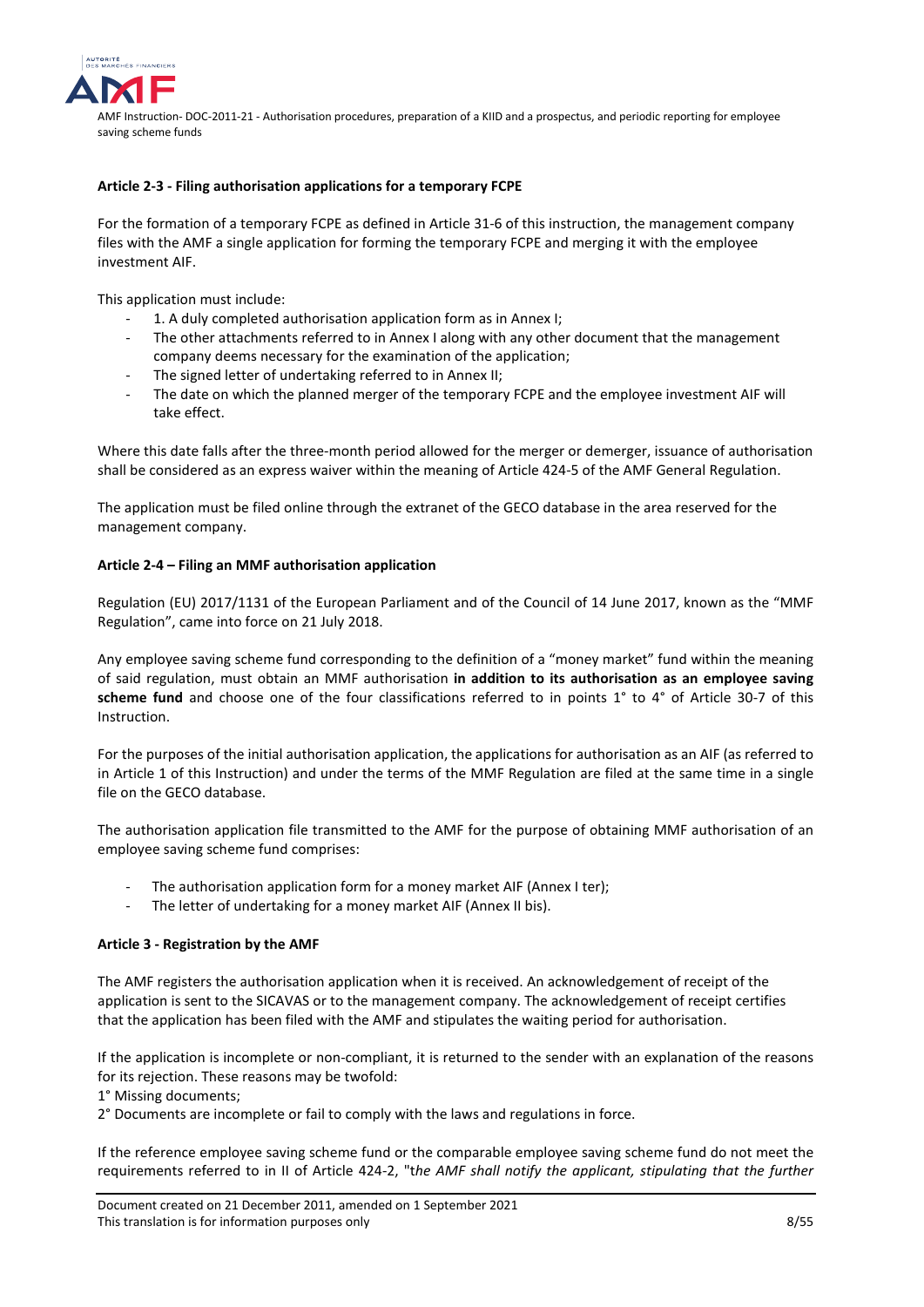

*information* must be *included in an authorisation application in accordance with the procedures described*" in I of Article 2-1 of this instruction. The management company of the employee saving scheme fund must provide the AMF with the documents mentioned in Article 2-1 within the 60-day period referred to in the last paragraph of II of the same article.

## **Article 4 - Examination of the authorisation application by the AMF**

The AMF may ask for any further information during its examination of the application. The management company or the SICAVAS shall submit this information to the AMF electronically, including the application's references.

If the AMF asks for supplementary information that requires submission of a supplementary information form, the AMF gives such notification, stipulating that the items requested are to be submitted within sixty days. In this case the waiting period is suspended. If the AMF fails to receive the said items within 60 days, the authorisation application is deemed to be rejected.

The further information required must be submitted with a supplementary information sheet filled in using the template in Annex VII. The AMF acknowledges receipt when it has received all the requested information. The acknowledgement of receipt stipulates the new deadline for the authorisation decision.

The AMF's decision to grant authorisation is notified to the management company or the SICAVAS.

In the event that authorisation is not explicitly granted, the employee saving scheme fund will be deemed to be authorised as of the first day following the authorisation deadline stipulated in the acknowledgement of receipt of the authorisation application or in the acknowledgement of receipt of the further information requested.

## **Article 4-1 - Management delegation requirements**

If the employee saving scheme fund or the management company wishes to delegate management of the employee saving scheme fund, notably investment management[7](#page-8-0), it must comply with the applicable provisions.

As regards asset management companies approved in France, these rules are provided for in Articles 321-97[8](#page-8-1) or 318-62[9](#page-8-2) of the AMF's General Regulation.

Asset management companies authorised in France shall refer also to instruction 2008-03.

## **Article 4-2 - Self-managed SICAVAS**

In accordance with point 3 of Article 422-2 of the AMF General Regulation[10](#page-8-3), SICAVAS that do not delegate the overall management of their portfolio must meet all the requirements applicable to asset management companies.

Consequently they must file an application with the AMF that complies with the programme of activity required for the authorisation of a management company.

**Article 4-3 - Auditors**

<span id="page-8-3"></span>*investment funds (FCPE) subject to Article L. 214-165-1 of the Monetary and Financial Code by reference from Article 424-16*.

Document created on 21 December 2011, amended on 1 September 2021 This translation is for information purposes only **1994** Section 2008 1995 1995 1995 1996 1996 1997 1997 1997 199

<sup>&</sup>lt;u>.</u> *7Or, for management companies authorised under Directive 2011/61/EU, risk management.*

<span id="page-8-1"></span><span id="page-8-0"></span>*<sup>8</sup> For asset management companies governed by Title I quater of Book III of the AMF General Regulation in respect of their AIF management business.*

<span id="page-8-2"></span>*<sup>9</sup> For asset management companies covered by title I bis of book III of the AMF General Regulation for their AIF management activity. <sup>10</sup> Applicable by reference from Article 424-1 of the AMF General Regulation to employee saving scheme funds and to employee savings plan*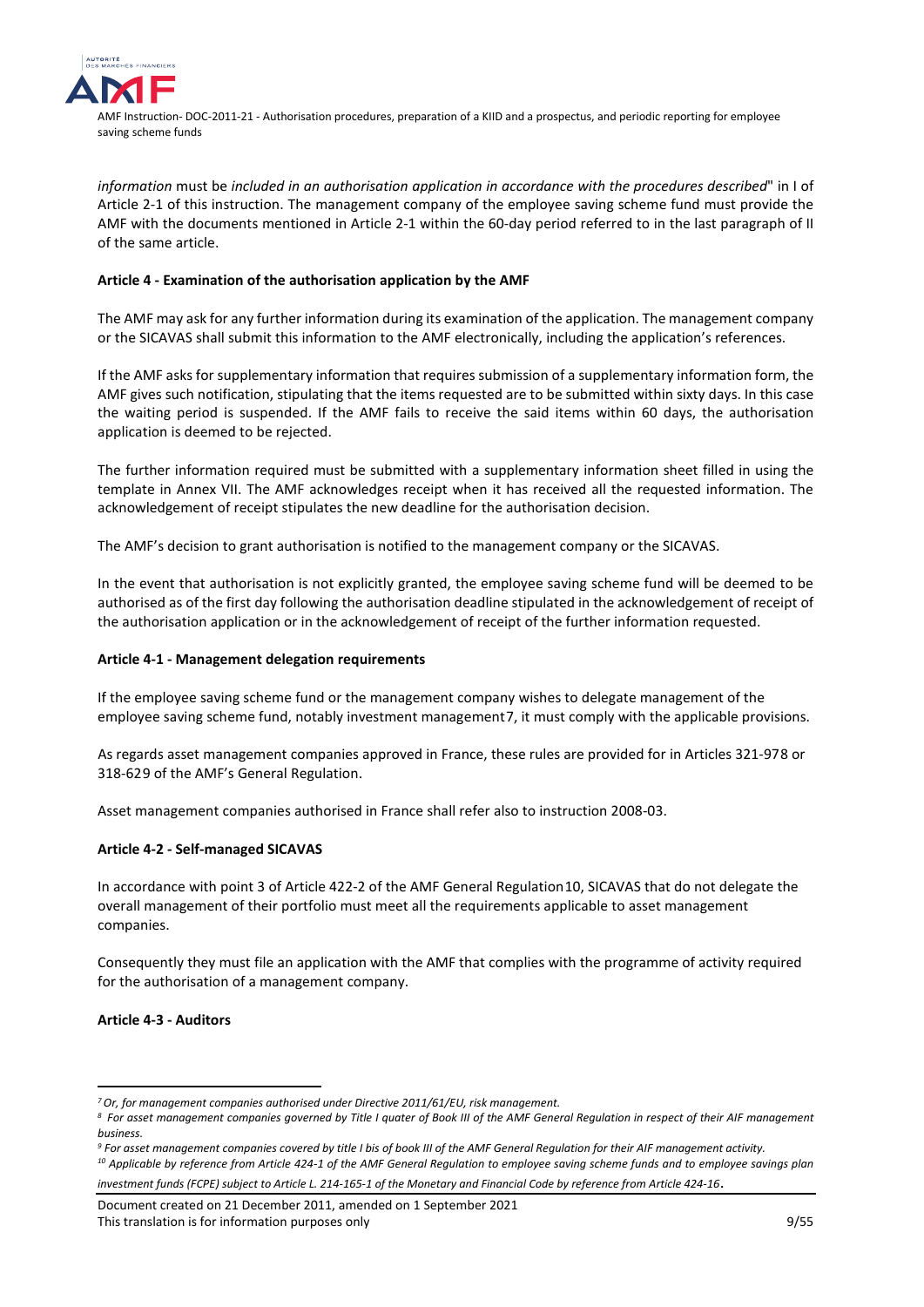

When a SICAVAS or an FCPE is being formed, the authorisation application filed with the AMF must specify the name of the statutory auditor contacted along with the name(s) of the individual(s) responsible for auditing the SICAVAS or FCPE where the auditor is a legal entity.

At the request of the AMF, the auditor must submit the list of its auditing assignments in collective investments and asset management companies, along with the date of appointment to functions performed, the latest budget invoiced or forecasted in the case of a company/fund formation along with its latest total turnover figure.

The management company ensures that a work programme jointly agreed between the auditor and the SICAVAS or the management company is made available to the AMF. The programme must specify the number of hours, broken down by audit task and nature of the activities. It should take into account, where applicable, the specific features of umbrella employee saving scheme funds and the master and feeder employee saving scheme funds. The forecast auditing fees for these activities must be made available to the AMF, along with the hourly rate being considered.

## **Article 5 - Completion of the authorisation procedure**

## **Article 5-1 - Deposit certificate for the initial capital of SICAVAS**

I. The SICAVAS or the management company must send the AMF the deposit certificate for the initial capital of the SICAVAS immediately after the funds have been deposited.

II. If this document is not received within twelve months of the authorisation, the AMF shall deem the authorisation null and void and so notify the SICAVAS or the management company in writing. Lapse of authorisation may be confined to sub-funds that have failed to file their letter of undertaking or fund deposit certificate.

III. Where warranted by special circumstances, the SICAVAS or the management company may make a reasoned request for an extension of the deadline for depositing the funds. The request may be sent to the AMF online through the extranet of the GECO database in the area reserved for the management company. It should state the desired date and must reach the AMF before the date on which the authorisation is declared null and void. The management company must attach a PDF file of the request for extension signed by a duly empowered person to its e-mail message. The AMF will notify the SICAVAS or the management company of its decision within eight weekdays of receiving the request.

IV. The first net asset value of the employee saving scheme fund must be calculated as soon as the funds have been deposited.

## **Article 5-2 - Submission of the final versions of the KIID and prospectus to the AMF**

The SICAVAS or the management company must electronically send the AMF the final versions of the Key Investor Information Document (KIID) and prospectus, appending the rules or the articles of incorporation, in accordance with the requirements defined in Annex XV.

# <span id="page-9-0"></span>**Section II - Changes (subject to pre-approval / subject to ex-post notification) during the life of an employee saving scheme fund and procedures for notifying investors**

## **Article 6 - Changes**

<u>.</u>

According to Article 422-16 of the AMF General Regulation<sup>11</sup>, "There are two types of changes that can occur during *the life of [an employee saving scheme fund] (…):*

*1° those subject to pre-approval;* 

2° *those subject to ex-post notification*. "

<span id="page-9-1"></span>*<sup>11</sup>Applicable by reference from Article 424-1 of the AMF General Regulation to employee saving scheme funds*

Document created on 21 December 2011, amended on 1 September 2021 This translation is for information purposes only 10/55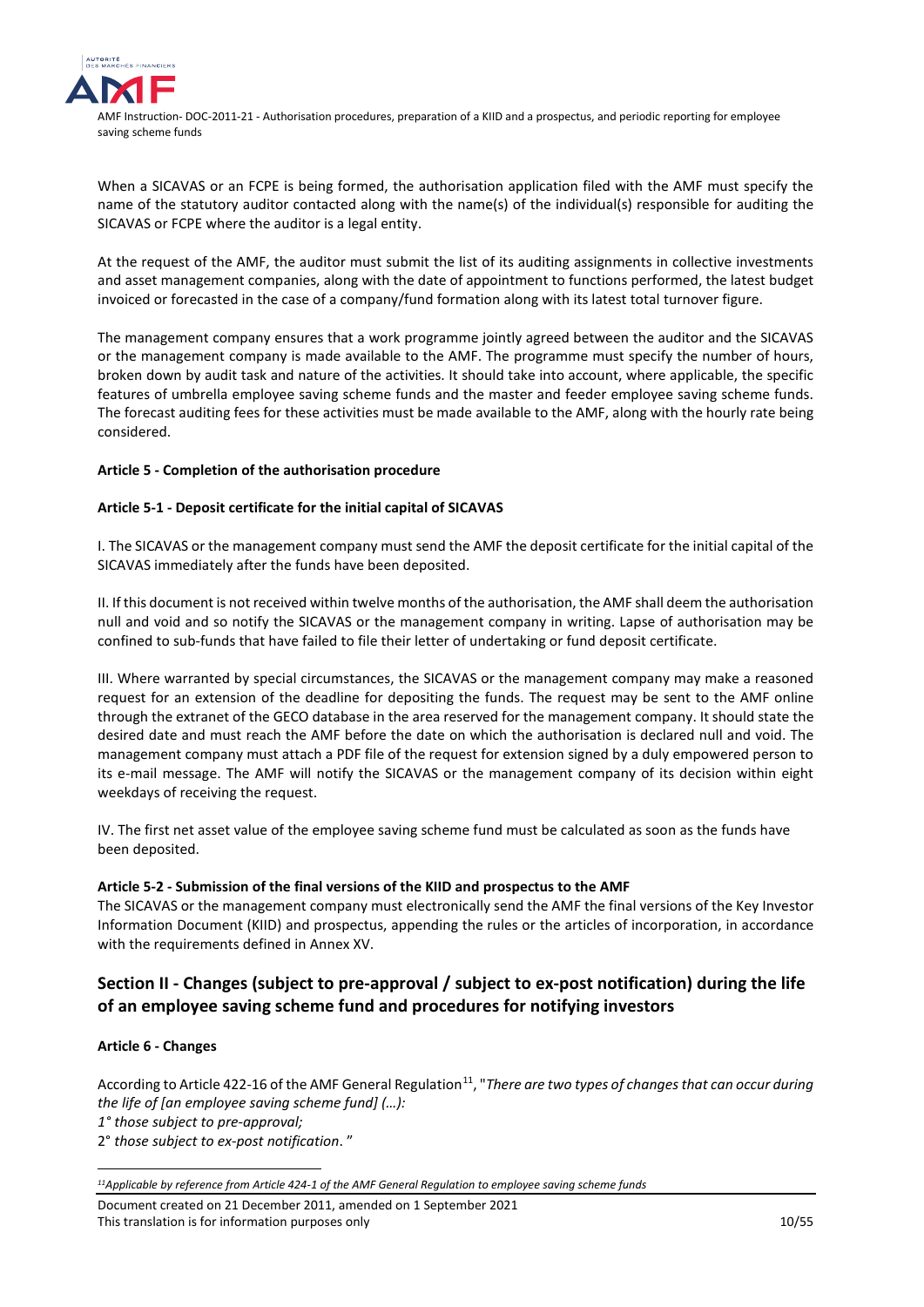

Changes cannot be implemented, depending on the circumstances, until the depositary has been informed or given its consent and the AMF has been informed or granted its authorisation. Some changes must be added to the AMF's GECO database.

Where changes subject to pre-approval also involve changes subject to ex-post notification, the latter will still be governed by Sub-section 3 of this instruction.

If a change occurs that is not covered by this instruction, the management company will contact the AMF beforehand to determine the appropriate way of dealing with it.

## **Article 6-1 - Streamlined formalities**

Where warranted by special circumstances, the AMF may authorise the management company or the SICAVAS to streamline some of the formalities stipulated in this section.

## **Article 6-2 - Administrative management of "multiple changes"**

"Multiple" changes occur when the same change is made simultaneously to more than 20 employee saving scheme funds.

I. Changes subject to pre-approval

When the same change applies simultaneously to more than 20 employee saving scheme funds, the management company of these undertakings may ask the AMF in writing to update the corresponding information on the GECO database.

In the case of "multiple" changes subject to pre-approval, the AMF updates the corresponding data in the GECO database (in accordance with Annex IX). However, the procedures for preparing an authorisation application defined in Sub-section 2 of this section may be adapted.

## II. Changes subject to ex-post notification

Any request dealing with "multiple" changes subject to ex-post notification must specify the following: 1° The nature of the change;

2° The complete list of the employee saving scheme funds concerned, including their names and the ISIN/external code for each class of units or shares;

3° The date on which the change is to take place. This date must not be less than 8 weekdays after the date on which the AMF receives the written request.

When a request made under the terms of this article is incomplete or does not comply with the regulations in force, the AMF will notify the management company or the SICAVAS in writing and explain the reasons for the rejection of the request:

- Missing or incomplete documents;

- Failure to comply with regulations in force.

## <span id="page-10-0"></span>**Sub-section 1 - Changes occurring in the life of an employee saving scheme fund**

## **Article 7 - General provisions**

Articles 8 to 12 of this instruction list the changes to employee saving scheme funds that qualify as changes subject to pre-approval or changes subject to ex-post notification, as applicable.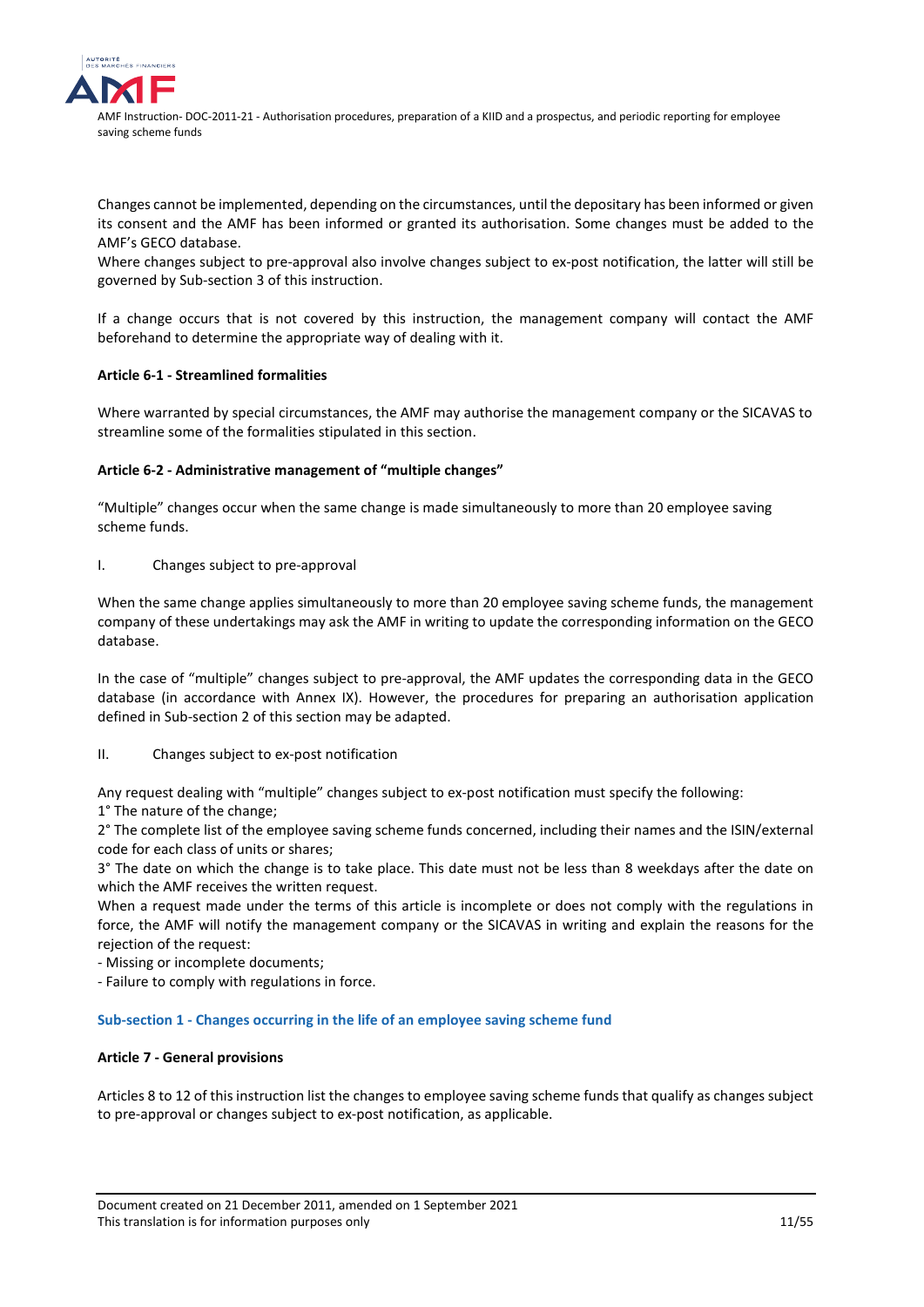

The table in Article 8 lists the obligations of management companies or SICAVAS with regard to authorisation and notification of subscribers of employee saving scheme fund depending on the changes to the employee saving scheme fund.

The "authorisation" column shows whether the change requires AMF authorisation. All changes subject to ex-post notification must simply be reported to the AMF via the GECO extranet of the management company by the day that the change takes effect at the latest.

The "individual notification" and "notification by any means"[12](#page-11-0) columns show the procedures for notifying unitholders or shareholders of each change.

Individual notification of unitholders or shareholders and the option to redeem units or shares free of charge are not required when all unitholders or shareholders have given their prior consent to the change being considered. All changes that do not require the AMF's authorisation and/or do not require individual notification may be notified to investors by any means.

In the latter case, the words "*ex post*" show whether the notification of the change to unitholders or shareholders can be given after the change takes effect. Failing that, the notification must be given to unitholders or shareholders before the change takes effect and within a reasonable timeframe.

The "redemption/switch free of charge" column shows whether unitholders or shareholders have to be offered the option of redeeming their units or shares free of charge.

Pursuant to Articles L. 214-164 and L. 214-165 of the Monetary and Financial Code, the supervisory board of the FCPE decides on mergers, demergers and liquidations. These are changes subject to pre-approval by the AMF (except in the case of liquidation following redemption of all the units on the initiative of the unitholders or demergers decided on pursuant to the second paragraph of Article L. 214-24-33 or the second paragraph of Article L. 214-24-41 of the Monetary and Financial Code). Other amendments to an FCPE's regulations are decided under the conditions set forth in the fund's regulations.

Within the framework of a demerger decided upon under the terms of the second paragraph of Article L. 214-24- 33 or the second paragraph of Article L. 214-24-41 of the Monetary and Financial Code, the management company, in accordance with Articles D. 214-32-12 and D. 214-32-15 of the Monetary and Financial Code, informs the holders of units or shares immediately of the transfer of assets and sends them in particular a report justifying the decision and setting out the procedures. This notification is individual and does not open up an entitlement for the holders of units or shares in the demerged employee saving scheme fund to exit free of charge. It may be accompanied by general information (via a news release or information on the management company's website, for example). The documents intended for the notification of the holders of units or shares in the old and the new employee saving scheme fund are also placed at their disposal by the portfolio asset management company, in accordance with Articles D. 214-32-12 and D. 214-32-15 of the Monetary and Financial Code.

**Article 8 - Summary table of changes to the KIID and/or the prospectus of an employee saving scheme fund, notification of unitholders and redemption free of charge**

<u>.</u>

<span id="page-11-0"></span>*<sup>12</sup>Dissemination methods are explained in detail in Sub-section 4 of Section II of Chapter I*

Document created on 21 December 2011, amended on 1 September 2021 This translation is for information purposes only 12/55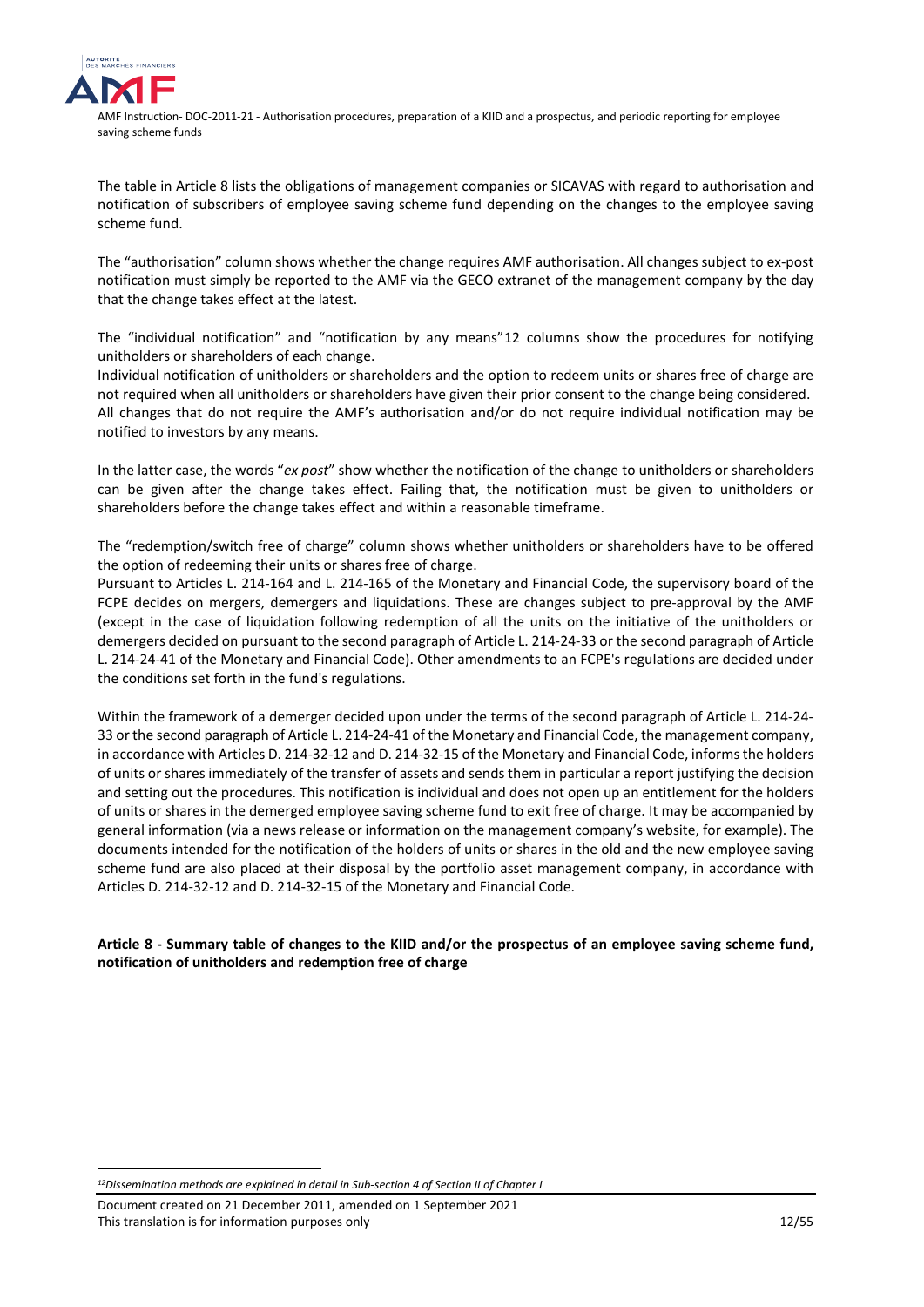

| Change                                                                                           | Authorisation         | <b>Individual</b><br>notification                                                                             | <b>Redemption free of</b><br>charge when assets<br>become available /<br>Switching free of<br>charge       | <b>Notification by</b><br>any means                                                                                                  |
|--------------------------------------------------------------------------------------------------|-----------------------|---------------------------------------------------------------------------------------------------------------|------------------------------------------------------------------------------------------------------------|--------------------------------------------------------------------------------------------------------------------------------------|
|                                                                                                  |                       | Key investor information document                                                                             |                                                                                                            |                                                                                                                                      |
| employee<br>Name<br>of<br>saving scheme fund                                                     |                       |                                                                                                               |                                                                                                            | x                                                                                                                                    |
| Management company                                                                               | х                     | x<br>(outside group or<br>inside group with<br>nationality<br>change)                                         | x<br>(outside group or<br>inside group with<br>nationality change)                                         | x<br>(inside group<br>without<br>nationality<br>change)                                                                              |
| Investment<br>objectives<br>and policy                                                           |                       |                                                                                                               |                                                                                                            |                                                                                                                                      |
| Objectives<br>and<br>investment policy                                                           | x<br>(see Article 11) | x<br>if the absolute<br>change in<br>exposure to one<br>or more types of<br>risk exceeds 20%<br>of net assets | x<br>if the absolute change<br>in exposure to one or<br>more types of risk<br>exceeds 20% of net<br>assets | x<br>if the absolute<br>change in<br>exposure to<br>one or more<br>types of risk is<br>less than or<br>equal to 20%<br>of net assets |
| - Benchmark                                                                                      |                       |                                                                                                               |                                                                                                            | x                                                                                                                                    |
| information:<br>Other<br>recommended holding<br>period                                           |                       |                                                                                                               |                                                                                                            | x                                                                                                                                    |
| Appropriation<br>procedures:<br>appropriation of net<br>income and realised<br>net capital gains |                       | x                                                                                                             | x                                                                                                          | x<br>Only in the<br>case of<br>employee<br>saving scheme<br>funds seeking<br>to explain their<br>distribution<br>procedures          |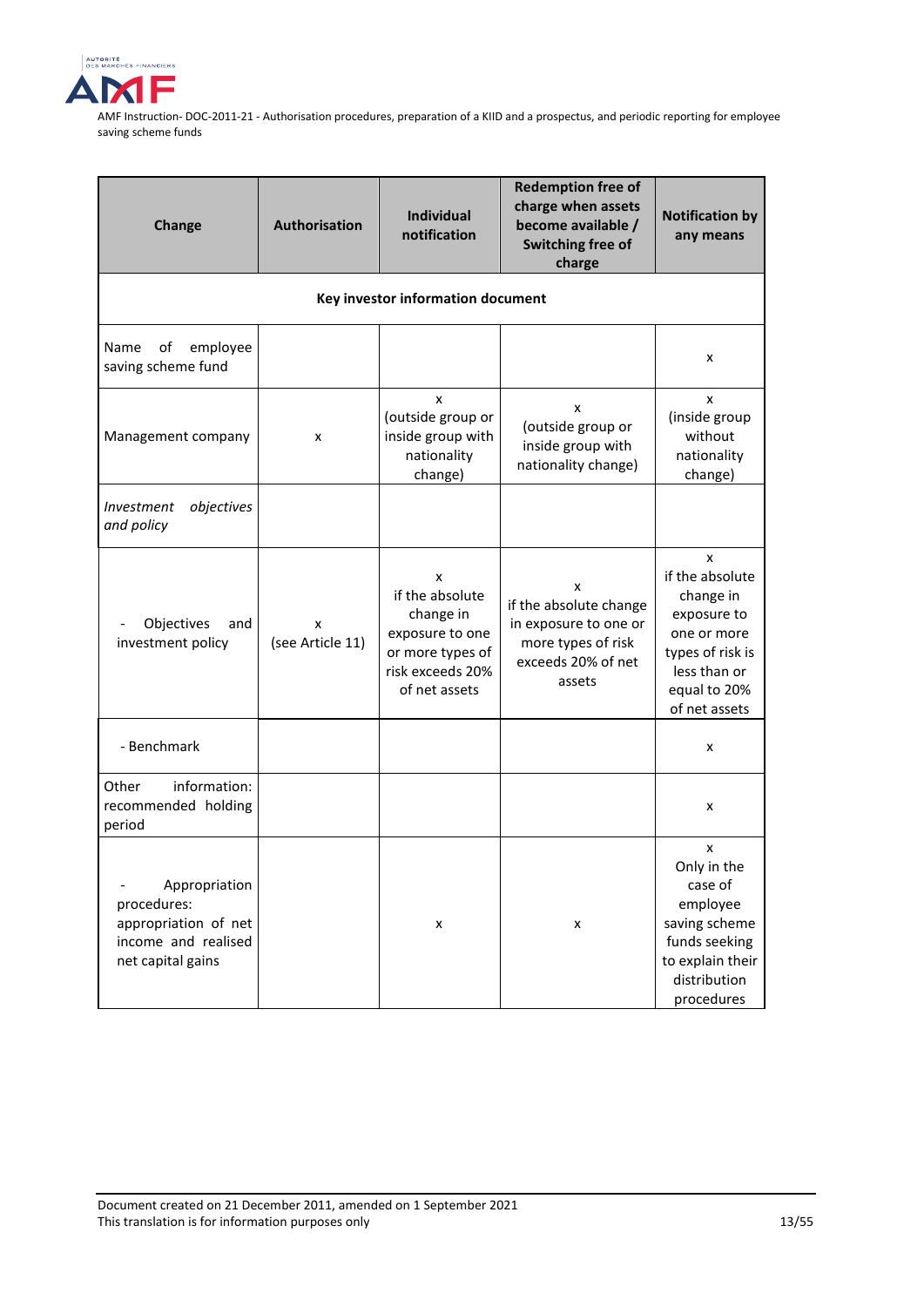

<u>.</u>

| Change                                                                                                                         | Authorisation        | <b>Individual</b><br>notification                                                                             | <b>Redemption free of</b><br>charge when assets<br>become available /<br>Switching free of<br>charge       | <b>Notification by</b><br>any means                                                                                                  |
|--------------------------------------------------------------------------------------------------------------------------------|----------------------|---------------------------------------------------------------------------------------------------------------|------------------------------------------------------------------------------------------------------------|--------------------------------------------------------------------------------------------------------------------------------------|
| Risk and reward profile                                                                                                        | x<br>(see Article 11 | X<br>if the absolute<br>change in<br>exposure to one<br>or more types of<br>risk exceeds 20%<br>of net assets | x<br>if the absolute change<br>in exposure to one or<br>more types of risk<br>exceeds 20% of net<br>assets | X<br>if the absolute<br>change in<br>exposure to<br>one or more<br>types of risk is<br>less than or<br>equal to 20%<br>of net assets |
| Consideration of non-<br>financial criteria in the<br>management method,<br>by way of derogation<br>from Article 11 § $1^{13}$ |                      | x                                                                                                             |                                                                                                            |                                                                                                                                      |

<span id="page-13-0"></span>*<sup>13</sup>For consideration of non-financial criteria in the management method, the form in Annex XVII must be filled out. When the introduction of the consideration of non-financial criteria does not only affect the management method applied (e.g. security selection policy), the effect of the changes that are made must be assessed in light of the criteria referred to in Article 11 and notably the change to the risk and reward profile. In this respect, the consideration of non-financial criteria may be subject to authorisation by the AMF in the event of a change to the risk scale level. The procedures for changes subject to pre-approval, as described in this Instruction, shall then apply, in particular on individual notification with the possibility of an exit from the fund free of charge, etc. On this point, it is the responsibility of the management companies to determine the extent to which the introduction of the consideration of non-financial criteria affects the risk profile e.g. impact of any sector bias or of a change in management style, etc.).* 

Document created on 21 December 2011, amended on 1 September 2021 This translation is for information purposes only 14/55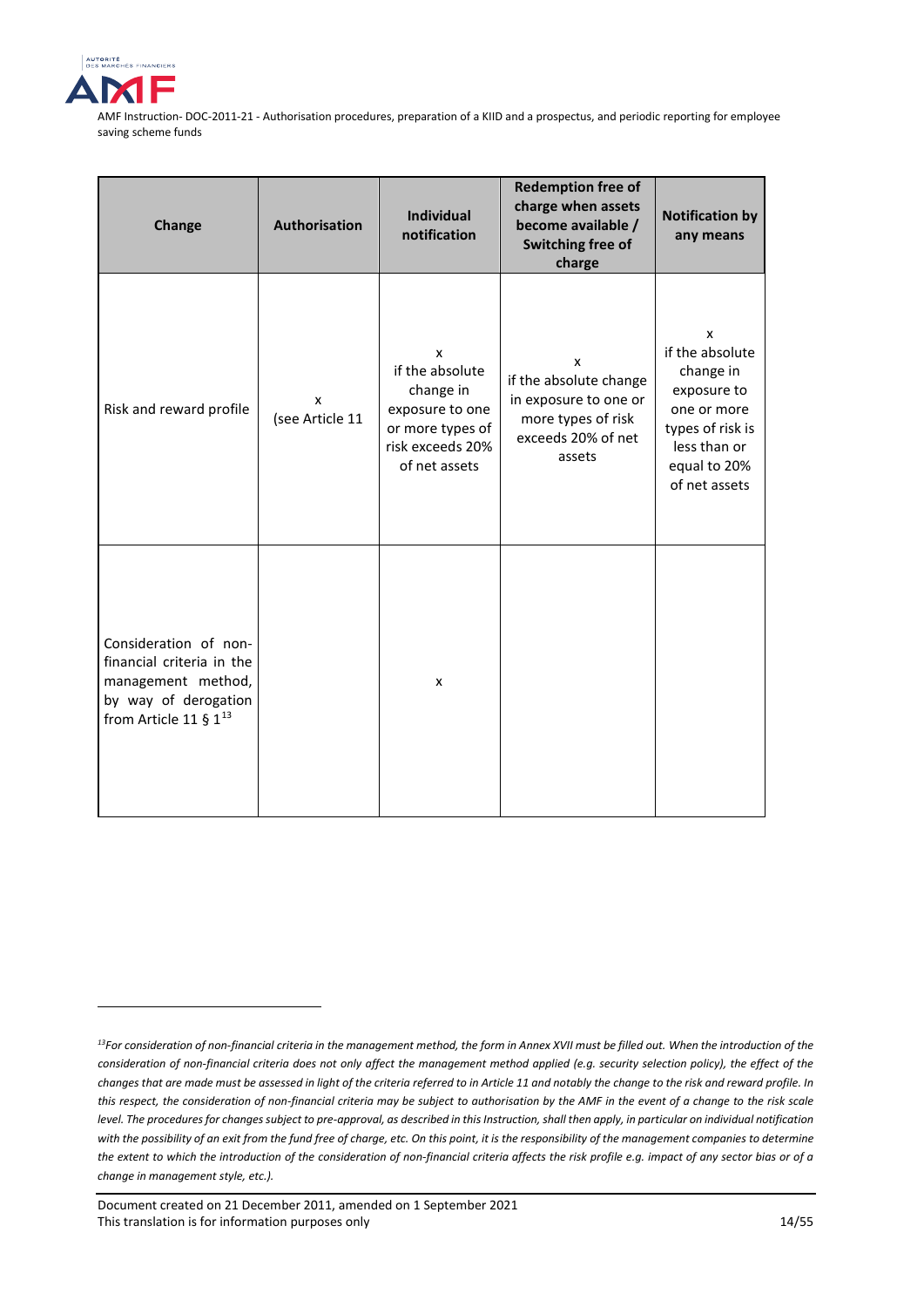

| Change                                                                                                                 | Authorisation | <b>Individual</b><br>notification                                                                                                                                         | <b>Redemption free of</b><br>charge when assets<br>become available /<br>Switching free of<br>charge                                                          | <b>Notification by</b><br>any means |
|------------------------------------------------------------------------------------------------------------------------|---------------|---------------------------------------------------------------------------------------------------------------------------------------------------------------------------|---------------------------------------------------------------------------------------------------------------------------------------------------------------|-------------------------------------|
| of<br>Change<br>master<br>UCITS or AIF <sup>14</sup>                                                                   | x             | x                                                                                                                                                                         | x                                                                                                                                                             |                                     |
| Subscription<br>fee<br>including<br>any<br>antidilution levy                                                           |               |                                                                                                                                                                           |                                                                                                                                                               | x<br>only if increase<br>Ex post    |
| Redemption<br>fee<br>including<br>any<br>antidilution levy                                                             |               | X<br>If increased                                                                                                                                                         | x<br>If increased                                                                                                                                             |                                     |
| Performance<br>fee<br>(increase - entry into<br>force one month after<br>investors<br>have<br>been<br>informed)        |               | X<br>If increased<br>(where the<br>prospectus<br>indicates a<br>maximum<br>portion of the<br>performance<br>that may be<br>charged: only if<br>this portion<br>increases) | X<br>If increased<br>(where the prospectus<br>indicates a maximum<br>portion of the<br>performance that may<br>be charged: only if this<br>portion increases) | x<br>if decrease<br>Ex post         |
| Practical information                                                                                                  |               |                                                                                                                                                                           |                                                                                                                                                               |                                     |
| form<br>Legal<br>(individualised,<br>group-individualised<br>multi-company<br>or<br>employee<br>saving<br>scheme fund) |               |                                                                                                                                                                           |                                                                                                                                                               | $\pmb{\times}$                      |

<span id="page-14-0"></span>*<sup>14</sup>The master/feeder structure is excluded:* 

<u>.</u>

*<sup>-</sup> on the one hand, from the regime of FCPEs subject to Article L. 214-165 of the Monetary and Financial Code on account of the rules applicable to them;* 

*<sup>-</sup>on the other hand, from Article L. 214-165-1 of said Code pursuant to Article 424-17 of the AMF General Regulation.*

Document created on 21 December 2011, amended on 1 September 2021 This translation is for information purposes only 15/55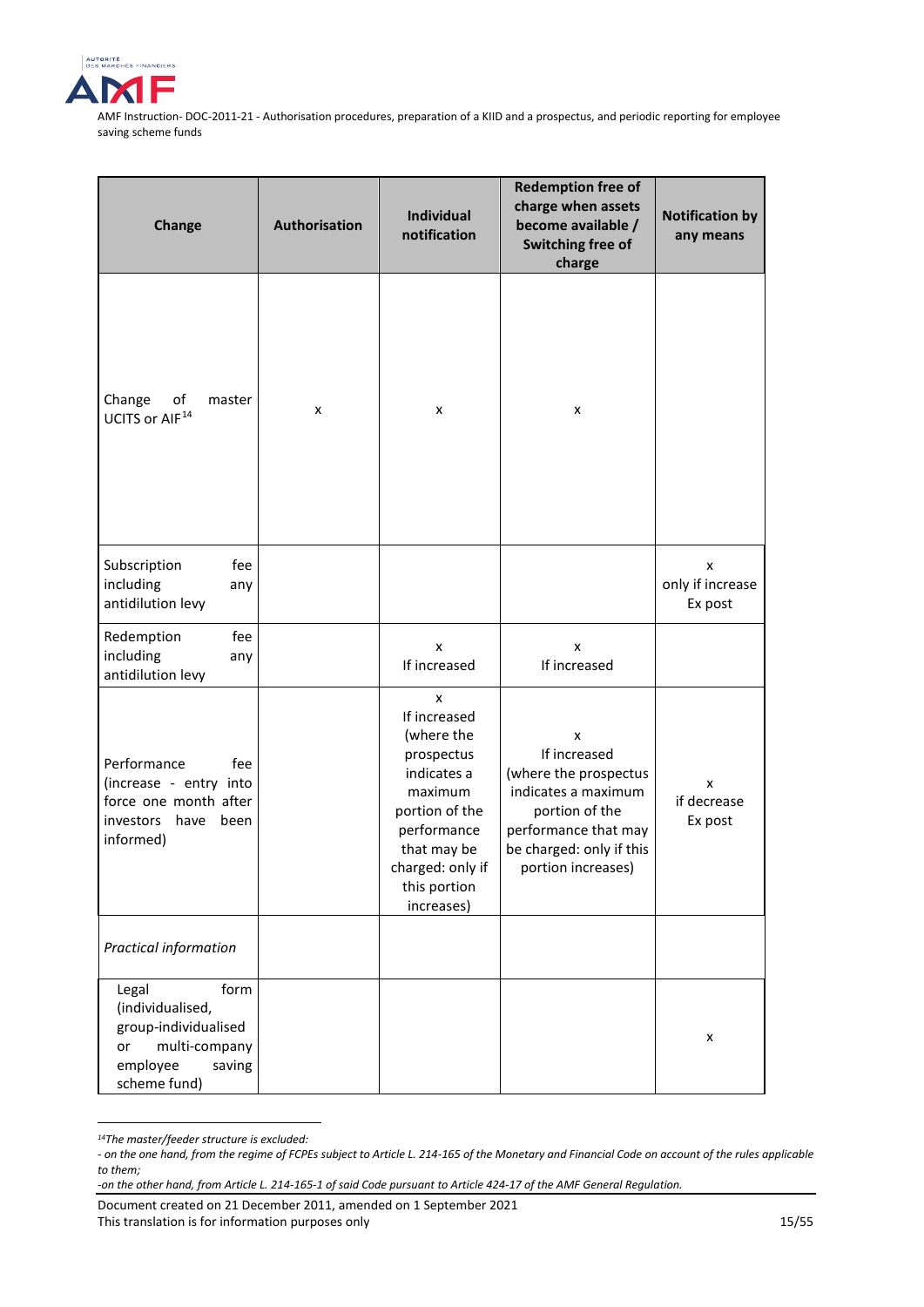

| Change                                                                                                                                | Authorisation                                                                                                                                                                                                     | <b>Individual</b><br>notification | <b>Redemption free of</b><br>charge when assets<br>become available /<br>Switching free of<br>charge | <b>Notification by</b><br>any means                                                       |
|---------------------------------------------------------------------------------------------------------------------------------------|-------------------------------------------------------------------------------------------------------------------------------------------------------------------------------------------------------------------|-----------------------------------|------------------------------------------------------------------------------------------------------|-------------------------------------------------------------------------------------------|
| find<br>Where<br>to<br>$\mathbf{L}$<br>information<br>about<br>the employee saving<br>scheme fund                                     |                                                                                                                                                                                                                   |                                   |                                                                                                      | x                                                                                         |
| - Where to find the<br>net asset value                                                                                                |                                                                                                                                                                                                                   |                                   |                                                                                                      | x                                                                                         |
| find<br>Where<br>to<br>information<br>about<br>unit or share classes                                                                  |                                                                                                                                                                                                                   |                                   |                                                                                                      | x                                                                                         |
| - Depositary                                                                                                                          | x                                                                                                                                                                                                                 | x<br>(outside group)              | x<br>(outside group)                                                                                 | x<br>(intragroup)                                                                         |
| - Account keeper                                                                                                                      |                                                                                                                                                                                                                   | x<br>If changed or<br>eliminated  |                                                                                                      | X<br>If added                                                                             |
| - Composition of the<br>supervisory board                                                                                             |                                                                                                                                                                                                                   |                                   | x                                                                                                    | x                                                                                         |
|                                                                                                                                       | X<br>If the method for<br>valuing securities<br>is changed                                                                                                                                                        |                                   | X<br>If the method for<br>valuing securities is<br>changed                                           | X<br>If the method<br>for valuing<br>securities is<br>changed                             |
| - Valuing securities of<br>the company or a<br>company related to it<br>and not admitted to<br>trading<br>on<br>a<br>regulated market | x<br>If the weighting<br>in a multi-criteria<br>valuation<br>method <sup>15</sup> is<br>changed if this<br>modification<br>changes the<br>value of the<br>company by<br>more than 20%<br>(in either<br>direction) |                                   |                                                                                                      | x<br>If the<br>weighting in a<br>multi-criteria<br>valuation<br>method is<br>changed $16$ |

*<sup>15</sup> See DOC-2012-10-Guide to employee saving scheme funds*

<u>.</u>

<span id="page-15-1"></span><span id="page-15-0"></span>*<sup>16</sup> See DOC-2012-10-Guide to employee saving scheme funds*

Document created on 21 December 2011, amended on 1 September 2021 This translation is for information purposes only 16/55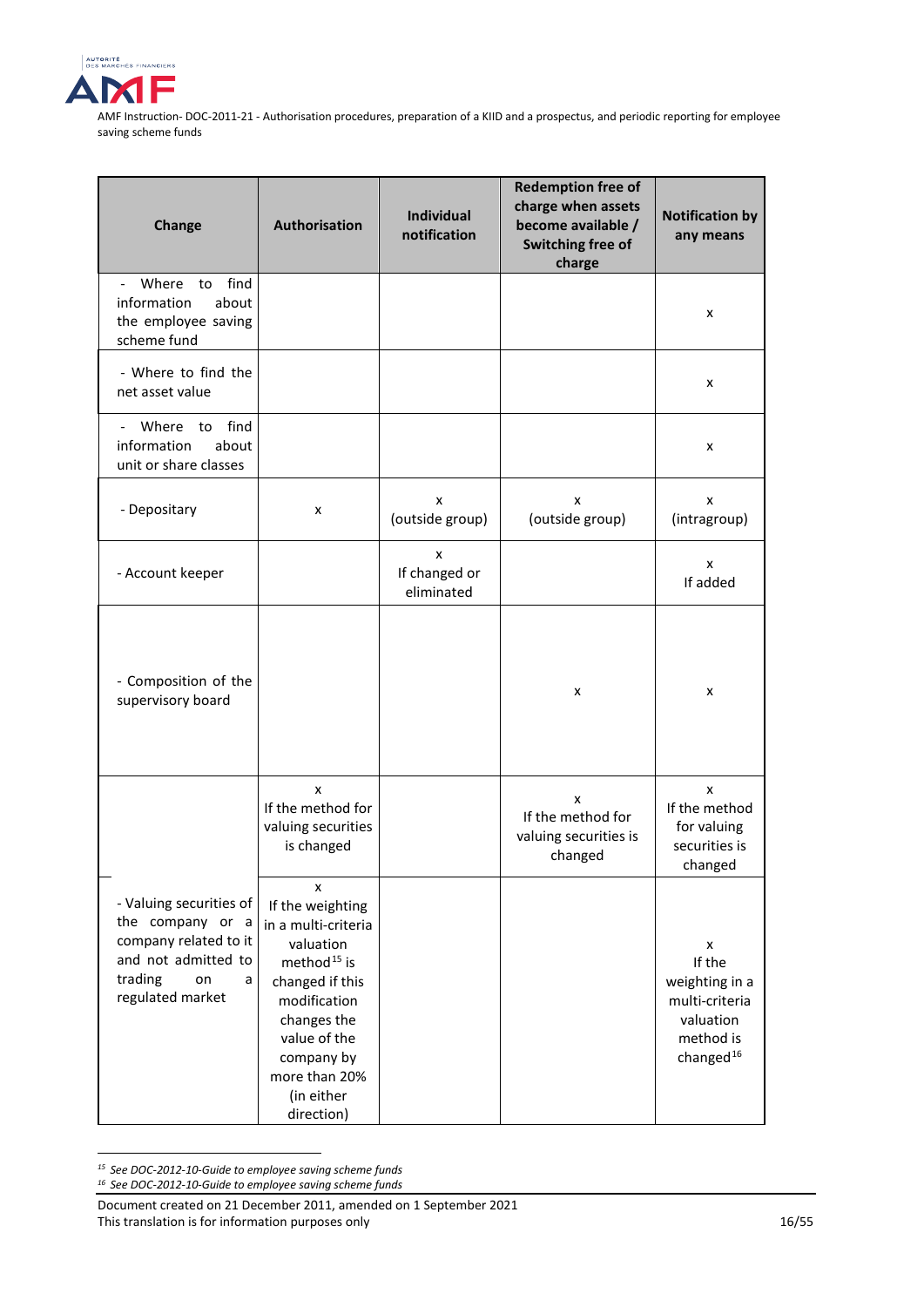

<u>.</u>

| Change                                                                                                                                                       | <b>Authorisation</b>                                                                                         | <b>Individual</b><br>notification                                                                                                      | <b>Redemption free of</b><br>charge when assets<br>become available /<br>Switching free of<br>charge                             | <b>Notification by</b><br>any means                                                                                                                    |  |
|--------------------------------------------------------------------------------------------------------------------------------------------------------------|--------------------------------------------------------------------------------------------------------------|----------------------------------------------------------------------------------------------------------------------------------------|----------------------------------------------------------------------------------------------------------------------------------|--------------------------------------------------------------------------------------------------------------------------------------------------------|--|
|                                                                                                                                                              | compared to the<br>valuation that<br>would have been<br>obtained by<br>applying the<br>previous<br>weighting |                                                                                                                                        |                                                                                                                                  |                                                                                                                                                        |  |
| the<br>Change<br>in<br>$\overline{\phantom{a}}$<br>liquidity<br>guarantee<br>mechanism                                                                       | Χ                                                                                                            | x                                                                                                                                      | x                                                                                                                                |                                                                                                                                                        |  |
| Rules or articles of incorporation                                                                                                                           |                                                                                                              |                                                                                                                                        |                                                                                                                                  |                                                                                                                                                        |  |
| Classification,<br>applicable <sup>17</sup><br>where<br>(except<br><b>MMF</b><br>classification) <sup>18</sup><br>or<br>investment objective<br>and strategy | x<br>see Art. 11                                                                                             | x<br>in case of<br>absolute change<br>of exposure to<br>one or more risk<br>typologies<br>strictly higher<br>than 20% of net<br>assets | x<br>in case of absolute<br>change of exposure to<br>one or more risk<br>typologies strictly<br>higher than 20% of net<br>assets | X<br>in case of<br>absolute<br>change of<br>exposure to<br>one or more<br>risk typologies<br>strictly less<br>than or equal<br>to 20% of net<br>assets |  |
| Abandoning<br>of<br>classification <sup>19</sup> (excep<br><b>MMF</b><br>t<br>classification <sup>20</sup> )                                                 |                                                                                                              |                                                                                                                                        |                                                                                                                                  | X                                                                                                                                                      |  |
| Institution<br>designated to receive<br>subscriptions<br>and<br>redemptions                                                                                  |                                                                                                              | x<br>Only if no longer<br>used                                                                                                         |                                                                                                                                  | X<br>Ex post                                                                                                                                           |  |
| - Auditor                                                                                                                                                    | x<br>if not known to<br><b>AMF</b> staff                                                                     |                                                                                                                                        |                                                                                                                                  | x<br>Ex post                                                                                                                                           |  |

<span id="page-16-0"></span>*<sup>17</sup>*With the exception of the classifications referred to in Articles 30-7, 30-9, 30-10 and 30-11 of this instruction, the fund classifications, as provided for in Article 30, are only applicable for the employee saving scheme funds that have chosen to retain them.

<span id="page-16-1"></span><sup>&</sup>lt;sup>18</sup>The MMF classifications are subject to the rules set out in Article 8-1 of this Instruction.

<span id="page-16-2"></span><sup>&</sup>lt;sup>19</sup> In accordance with Article 30 of this instruction, the classifications referred to in Articles 30-7 (money market funds), 30-9 (formula funds), 30-10 (funds invested in securities of the company) and 30-11 (funds invested in less than one third of the securities of the company) cannot be abandoned on a decision by the employee saving scheme fu $\mathrm{nd.}$ 

<span id="page-16-3"></span> $20$ The MMF classifications are subject to the rules set out in Article 8-1 of this Instruction.

Document created on 21 December 2011, amended on 1 September 2021 This translation is for information purposes only 17/55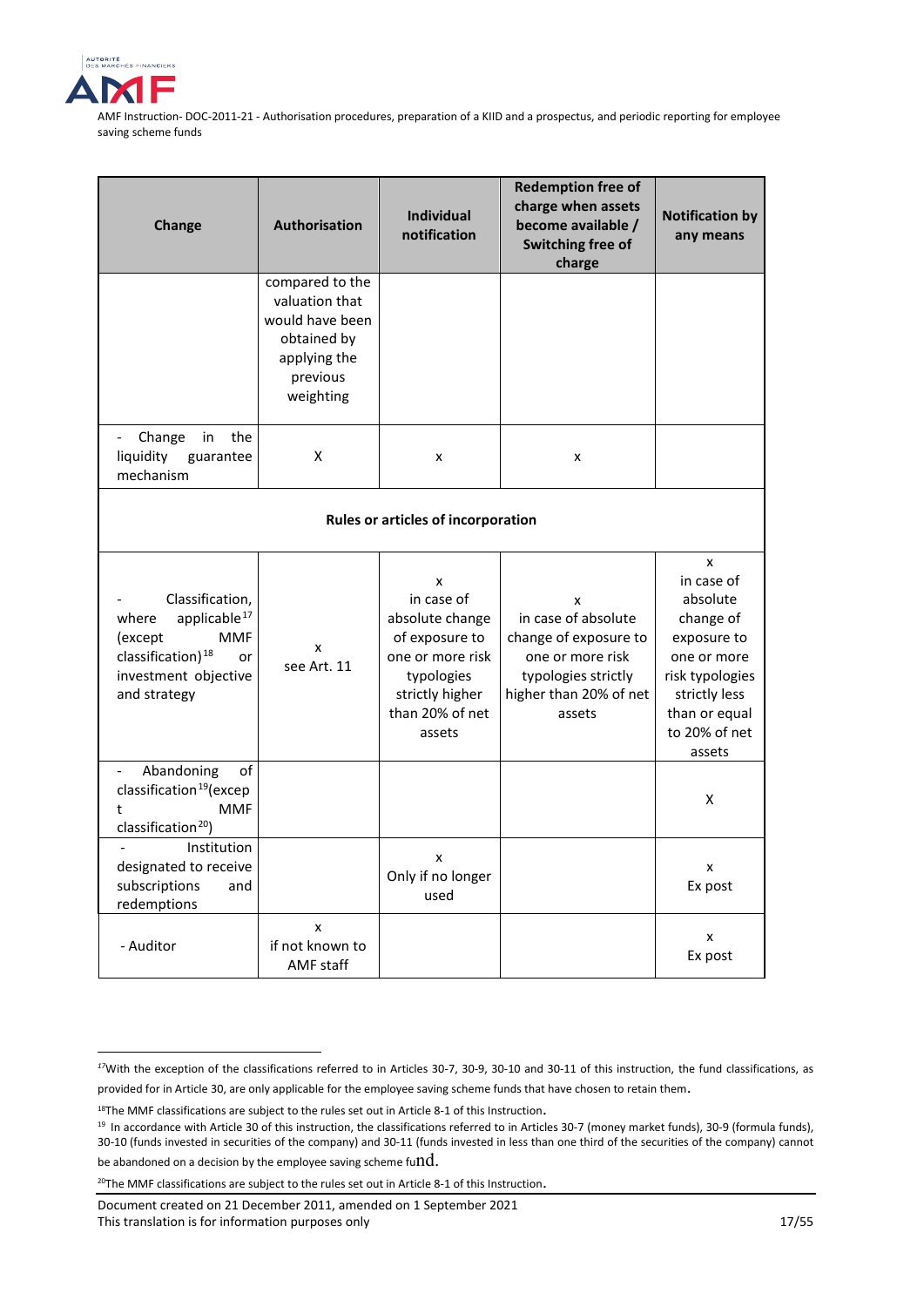

| Change                                                                                                                                  | Authorisation                                                                                                | <b>Individual</b><br>notification                                                                                                         | <b>Redemption free of</b><br>charge when assets<br>become available /<br>Switching free of<br>charge                                | <b>Notification by</b><br>any means                                                                                                                                                                       |
|-----------------------------------------------------------------------------------------------------------------------------------------|--------------------------------------------------------------------------------------------------------------|-------------------------------------------------------------------------------------------------------------------------------------------|-------------------------------------------------------------------------------------------------------------------------------------|-----------------------------------------------------------------------------------------------------------------------------------------------------------------------------------------------------------|
| Investment<br>management<br>delegation                                                                                                  | Commitment by<br>the management<br>company to<br>ensure<br>compliance with<br>its programme of<br>operations | x<br>Delegation to a<br>company outside<br>the group of<br>more than 50%<br>of the net assets<br>of the employee<br>saving scheme<br>fund | x<br>Delegation to a<br>company outside the<br>group of more than<br>50% of the net assets<br>of the employee<br>saving scheme fund | x<br>Delegation to a<br>company<br>outside the<br>group of less<br>than 50% of<br>the net assets<br>of the<br>employee<br>saving scheme<br>fund,<br>or delegation<br>to a company<br>in the same<br>group |
| - Administrative and<br>accounting<br>delegation                                                                                        | Commitment by<br>the management<br>company to<br>ensure<br>compliance with<br>its programme of<br>operations |                                                                                                                                           |                                                                                                                                     |                                                                                                                                                                                                           |
| - Guarantor                                                                                                                             | X                                                                                                            | x<br>(outside group)                                                                                                                      | x<br>(outside group)                                                                                                                | x<br>(intragroup)                                                                                                                                                                                         |
| Guarantee<br>or<br>protection (solely in<br>the interest of the<br>unitholders<br>or<br>shareholders)                                   | X                                                                                                            | x                                                                                                                                         |                                                                                                                                     |                                                                                                                                                                                                           |
| of<br>the<br>Lapse<br>$\overline{\phantom{a}}$<br>guarantee<br>on<br>the<br>expiry date given in<br>the prospectus                      |                                                                                                              |                                                                                                                                           |                                                                                                                                     | x                                                                                                                                                                                                         |
| Change of the<br>holding threshold of<br>the UCITS or AIF                                                                               |                                                                                                              |                                                                                                                                           |                                                                                                                                     | x                                                                                                                                                                                                         |
| Minimum<br>initial<br>subscription amount                                                                                               |                                                                                                              |                                                                                                                                           |                                                                                                                                     | x<br>Ex post                                                                                                                                                                                              |
| - Introduction of a<br>subscription notice<br>period or<br>modification of an<br>existing subscription<br>notice<br>period/Reduction of |                                                                                                              |                                                                                                                                           |                                                                                                                                     | x                                                                                                                                                                                                         |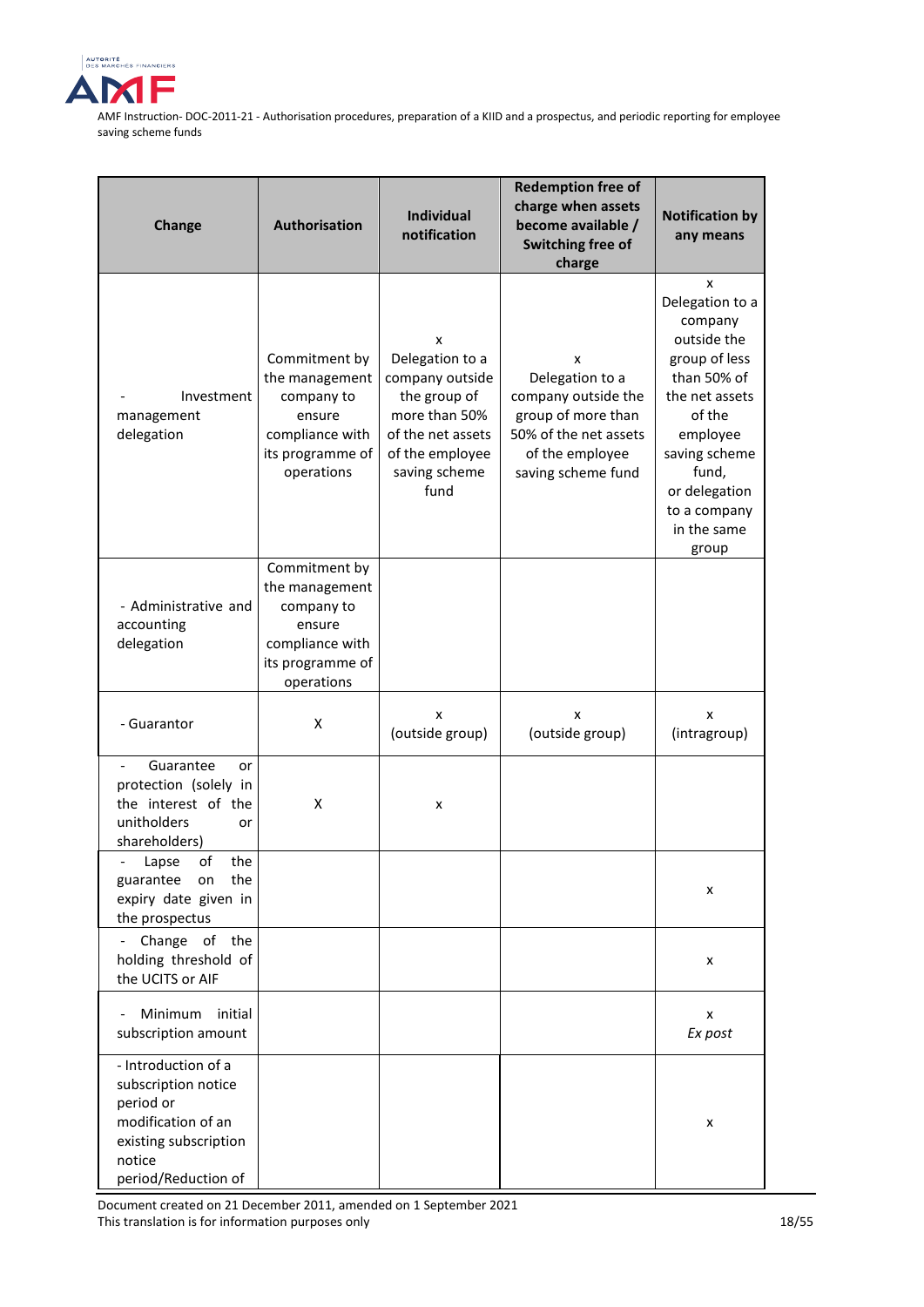

| Change                                                                                                                   | Authorisation | <b>Individual</b><br>notification                                                                                                                                                                                             | <b>Redemption free of</b><br>charge when assets<br>become available /<br>Switching free of<br>charge                                                                                                                                                                                  | <b>Notification by</b><br>any means                                                                                                                                                                         |
|--------------------------------------------------------------------------------------------------------------------------|---------------|-------------------------------------------------------------------------------------------------------------------------------------------------------------------------------------------------------------------------------|---------------------------------------------------------------------------------------------------------------------------------------------------------------------------------------------------------------------------------------------------------------------------------------|-------------------------------------------------------------------------------------------------------------------------------------------------------------------------------------------------------------|
| an existing<br>redemption notice<br>period                                                                               |               |                                                                                                                                                                                                                               |                                                                                                                                                                                                                                                                                       |                                                                                                                                                                                                             |
| - Introduction of a<br>redemption<br>notice<br>period or increase in<br>existing<br>an<br>redemption<br>notice<br>period |               | x                                                                                                                                                                                                                             | x                                                                                                                                                                                                                                                                                     |                                                                                                                                                                                                             |
| Gates                                                                                                                    | X             | x                                                                                                                                                                                                                             | x                                                                                                                                                                                                                                                                                     |                                                                                                                                                                                                             |
| - Option to trigger<br>the<br>closing<br>or<br>of<br>reopening<br>subscriptions                                          |               |                                                                                                                                                                                                                               |                                                                                                                                                                                                                                                                                       | x                                                                                                                                                                                                           |
| - Introduction of a<br>swing<br>pricing<br>mechanism                                                                     |               |                                                                                                                                                                                                                               |                                                                                                                                                                                                                                                                                       | x                                                                                                                                                                                                           |
|                                                                                                                          |               | x<br>If items:<br>$-1 + 2^* + 3$ :<br>-or 4:<br>- or $5**$ are<br>increased and<br>payable by<br>unitholders/shar<br>e-holders (see<br>table in rules or<br>articles of<br>incorporation)                                     | x<br>If items:<br>$-1 + 2^* + 3$ :<br>-or 4:<br>- or 5 <sup>**</sup> are increased<br>and payable by<br>unitholders/sharehold<br>ers (see table in rules<br>or articles of<br>incorporation)                                                                                          | x<br>Ex post if<br>payable by the<br>company<br>If this is<br>payable by<br>unitholders/sh<br>are-holders<br>and if item 2 is<br>increased by<br>10 basis points<br>or more per                             |
| - Increase in charges                                                                                                    |               | Takes effect one<br>month after<br>investors have<br>been informed<br>*if item 2 is<br>increased by<br>more than 10<br>basis points per<br>calendar year<br>(except for<br>money market<br>employee saving<br>scheme funds or | *if item 2 is increased<br>by more than 10 basis<br>points per calendar<br>year (except for<br>money market<br>employee saving<br>scheme funds or<br>short-term money<br>market employee<br>saving scheme funds)<br>**if increased or,<br>where applicable, the<br>maximum portion of | calendar year<br>(except for<br>money market<br>employee<br>saving scheme<br>funds or short-<br>term money<br>market<br>employee<br>saving scheme<br>funds) and<br>subject to this<br>being<br>specifically |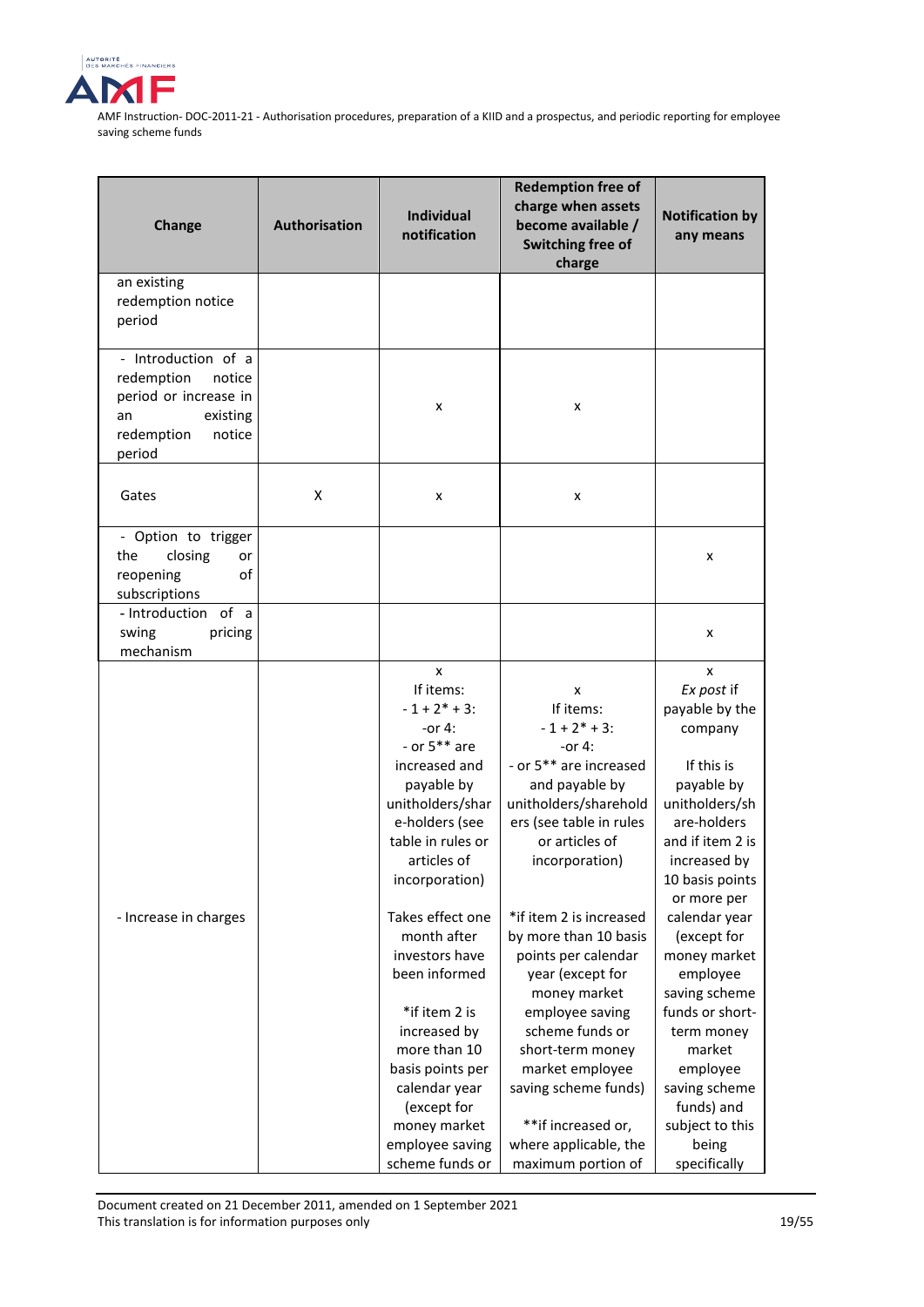

| Change                                                                                                            | Authorisation | <b>Individual</b><br>notification                                                                                                                                                                  | <b>Redemption free of</b><br>charge when assets<br>become available /<br>Switching free of<br>charge | <b>Notification by</b><br>any means                                      |
|-------------------------------------------------------------------------------------------------------------------|---------------|----------------------------------------------------------------------------------------------------------------------------------------------------------------------------------------------------|------------------------------------------------------------------------------------------------------|--------------------------------------------------------------------------|
|                                                                                                                   |               | short-term<br>money market<br>employee saving<br>scheme funds)<br>**if increased or,<br>where<br>applicable, the<br>maximum<br>portion of<br>performance<br>that may be<br>charged is<br>increased | performance that may<br>be charged is<br>increased                                                   | detailed in the<br>prospectus                                            |
| Order<br>centralisation<br>(time<br>and day)                                                                      |               |                                                                                                                                                                                                    |                                                                                                      | x                                                                        |
| - Decrease in NAV<br>calculation frequency                                                                        |               | x                                                                                                                                                                                                  | x                                                                                                    |                                                                          |
| Increase in the<br>number<br>of<br>days<br>the<br>between<br>centralisation<br>date<br>and the settlement<br>date |               | x                                                                                                                                                                                                  | x                                                                                                    |                                                                          |
| Frequency<br>of<br>payouts                                                                                        |               |                                                                                                                                                                                                    |                                                                                                      | x                                                                        |
| - Base currency of<br>one unit/share class                                                                        |               | x                                                                                                                                                                                                  | x                                                                                                    |                                                                          |
| Creation<br>elimination of a unit<br>class (C, D or other if<br>no unitholders in the<br>eliminated class)        |               |                                                                                                                                                                                                    |                                                                                                      | x<br>Ex post                                                             |
| Winding-up of a<br>unit or share class <sup>21</sup>                                                              | Χ             | x<br>Only for<br>unitholders or<br>shareholders of<br>the relevant unit<br>or share class                                                                                                          |                                                                                                      | x<br>Ex post<br>only for<br>holders of<br>other unit or<br>share classes |

<span id="page-19-0"></span>*<sup>21</sup>*Except where an employee saving scheme fund is wound up following the redemption of all shares and units on the initiative of the unitholders or shareholders (see article 18-2 of this instruction).

<u>.</u>

Document created on 21 December 2011, amended on 1 September 2021 This translation is for information purposes only 20/55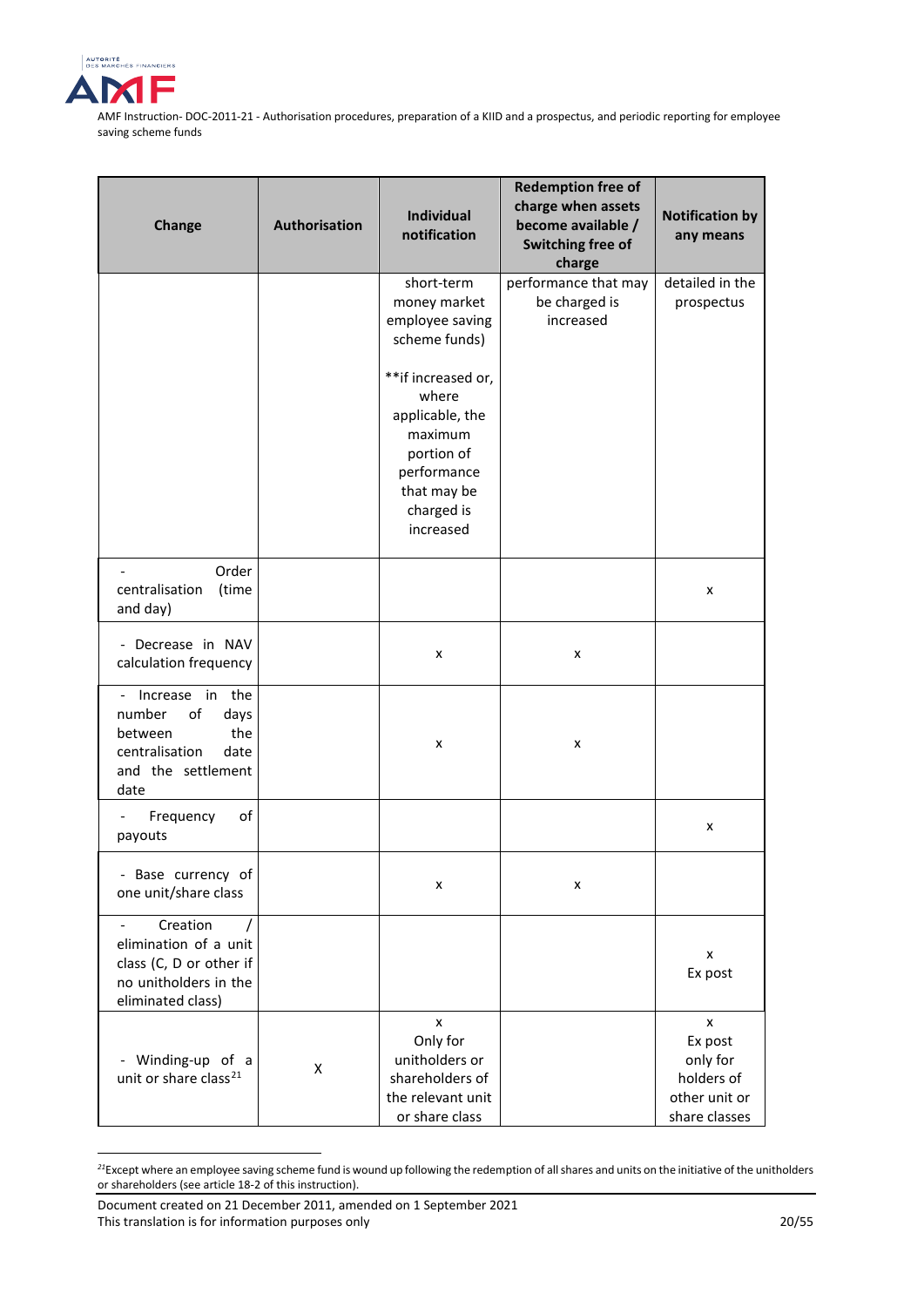

| Change                                                                                            | <b>Authorisation</b> | <b>Individual</b><br>notification                                                               | <b>Redemption free of</b><br>charge when assets<br>become available /<br>Switching free of<br>charge | <b>Notification by</b><br>any means                                                                             |
|---------------------------------------------------------------------------------------------------|----------------------|-------------------------------------------------------------------------------------------------|------------------------------------------------------------------------------------------------------|-----------------------------------------------------------------------------------------------------------------|
|                                                                                                   |                      |                                                                                                 |                                                                                                      | that are not<br>concerned                                                                                       |
| - Reverse split of a<br>share<br>unit<br>or<br>category                                           |                      | x<br>Only to holders<br>of the relevant<br>unit or share<br>class (unit(s) set<br>to disappear) |                                                                                                      | X<br>Only for<br>unitholders or<br>shareholders<br>of the unit or<br>share classes<br>that are not<br>concerned |
| - Splits of a unit or<br>share<br>category,<br>decimalisation                                     |                      |                                                                                                 |                                                                                                      | X                                                                                                               |
| - Accounting year                                                                                 |                      |                                                                                                 |                                                                                                      | x                                                                                                               |
| - Rules for valuing<br>securities<br>not<br>admitted to trading<br>regulated<br>a<br>on<br>market |                      |                                                                                                 |                                                                                                      | x                                                                                                               |

Any change to the legal structure of the employee saving scheme fund (conversion of an employee saving scheme fund into a feeder fund, conversion of an umbrella employee saving scheme fund) is a change subject to preapproval.

Transactions to merge or wind up an employee saving scheme fund (except where the undertaking is wound up following the redemption of all shares or units) are also changes subject to pre-approval.

The treatment of changes that are specific to money market funds is set out in Articles 8-1 and 8-2 of this Instruction.

In accordance with Article 6 of this instruction, if a proposed change, such as an amendment of the fund rules or articles of incorporation, for example, is not covered by Article 8 of this instruction, the management company will contact the AMF beforehand to determine the appropriate way of handling it.

## **Article 8-1 Specific provisions for money market funds**

The table below presents the changes that are likely to occur during the lifetime of a money market fund or of a fund wishing to become a money market fund, without prejudice to the application of the provisions of Article 8.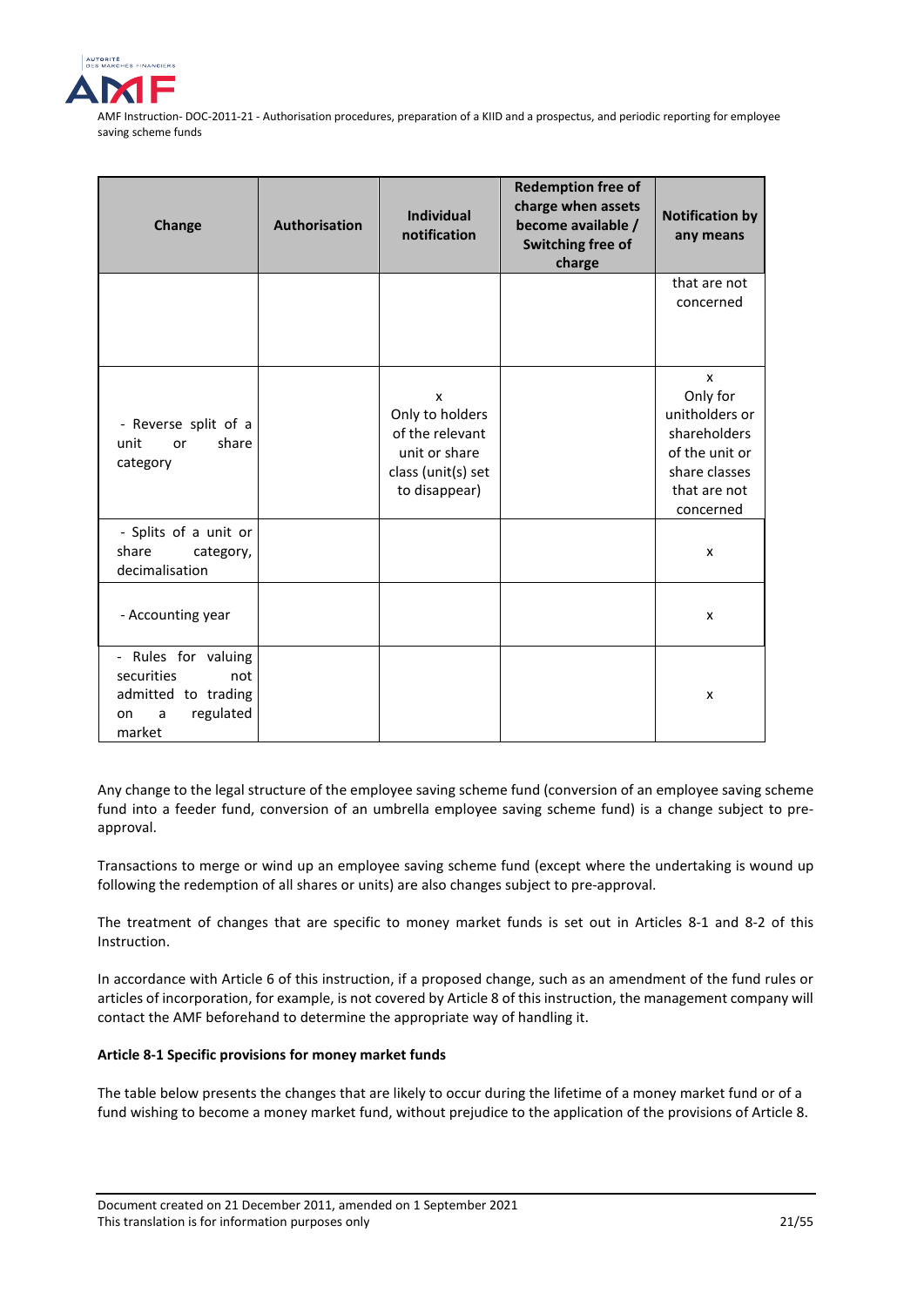

|                                                                      | Specific changes linked to MMF authorisation |              |                    |                           |  |
|----------------------------------------------------------------------|----------------------------------------------|--------------|--------------------|---------------------------|--|
| Change                                                               | MMF authorisation                            | Individual   | of<br>Exit<br>free | Notification<br>by<br>any |  |
|                                                                      |                                              | notification | charge             | means                     |  |
| Obtain<br><b>MMF</b><br>authorisation<br>for an existing<br>fund     | X                                            |              |                    | Χ                         |  |
| Change of type<br>from<br>(e.g.<br><b>CNAV</b><br>to<br>$VNAV)^{22}$ | X                                            | X            | X                  |                           |  |
| Exit from the<br>scope of the<br><b>MMF</b><br><b>Regulation X</b>   | x                                            | X            | X                  |                           |  |

N.B.:

- Where the change that is made requires both MMF authorisation under the terms of this article and preapproval under the terms of Article 8, the fund must file the application to change the AIF and the MMF authorisation application in a single file in the GECO database. This single file will be processed in accordance with the procedures set out in Articles 15 and 16 of this Instruction.
- For an exit from the scope of the MMF Regulation, the abandonment of the authorisation is notified to the AMF. The individual notification obligation with the possibility of an exit free of charge allows investors to identify that the fund no longer has AMF authorisation;
- For a fund already authorised as an MMF, a change from short-term to standard or vice-versa without a change of type (e.g. from short-term VNAV to standard VNAV), does not require authorization under the terms of the MMF Regulation and is assessed on the basis of Article 8.

## **Article 8-2. Specific regime under Article 17 (7) of the MMF Regulation – investment of fund assets in money market instruments issued or guaranteed by an issuer of public debt**

In accordance with the provisions of Article 17 (7) of the MMF Regulation, a money market fund may invest up to 100% of its assets in securities issued by the same issuer of public debt, provided that the issues are diversified, investors are informed and authorization is delivered by the competent authority for the fund.

The AMF authorises money market funds to make use of this derogation provided that they apply the conditions referred to in Article 17 (7) of the MMF Regulation.

In practice, the AMF is likely to examine any use of the Article 17 derogation in two hypotheses:

- **At the money market fund authorisation stage:** the money market fund indicates its intention to make use of the Article 17 (7) derogation in its authorisation application (see Article 2.4);
- **During the life of the money market fund:** use of the Article 17 (7) derogation is deemed to be a change of investment policy on the terms set out in Article 11 of this Instruction.

## **Article 9 - Changes affecting the parties**

<u>.</u>

<span id="page-21-0"></span>*<sup>22</sup> By the terms of Article 3(2) of Regulatio[n \(EU\) 2017/1131,](https://eur-lex.europa.eu/legal-content/FR/TXT/PDF/?uri=CELEX:32017R1131&from=FR) an new MMF authorisation must be delivered. Automatic transformations of CNAV and LVNAV funds into VNAV funds in the event of extended suspensions of redemptions (see Article 34(2) o[f Regulation \(EU\) 2017/1131\)](https://eur-lex.europa.eu/legal-content/FR/TXT/PDF/?uri=CELEX:32017R1131&from=FR) do not require a new MMF authorisation.*

Document created on 21 December 2011, amended on 1 September 2021 This translation is for information purposes only 22/55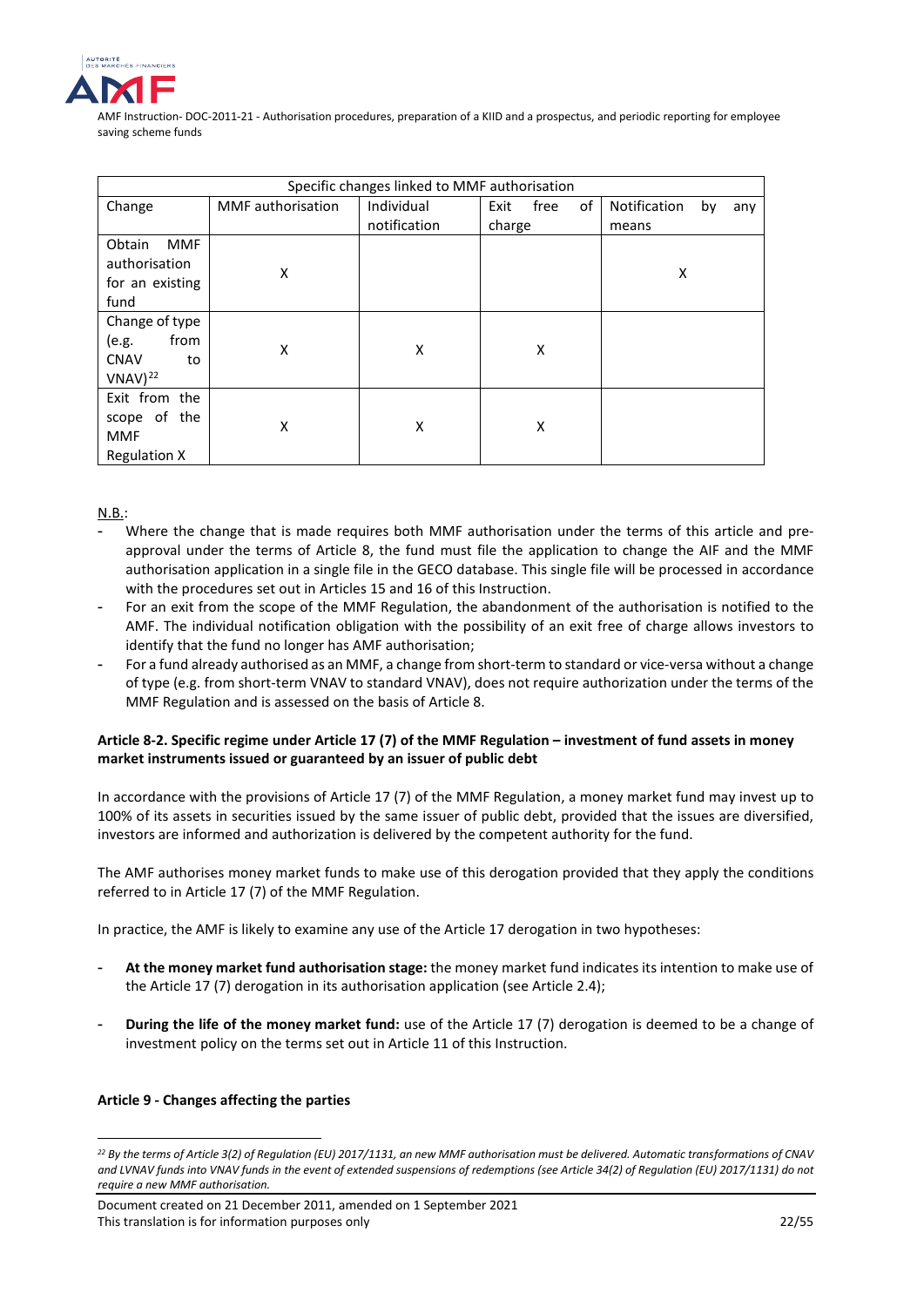

I. Change of the management company of the employee saving scheme fund

Any change affecting the appointment of the management company of the employee saving scheme fund constitutes a change subject to pre-approval. The AMF grants authorisation for such changes, as applicable, when the management company's programme of activity is updated.

II. Change affecting the depositary of the employee saving scheme fund

Any change affecting the appointment of the depositary institution for the assets of the employee saving scheme fund constitutes a change that is subject to pre-approval. The AMF grants authorisation for such changes, as applicable, when the management company's programme of activity is updated.

In any event, the employee saving scheme fund must be able to prove the effective appointment of a depositary institution for its assets at all times.

III. Delegation of the administrative management and/or accounting of the employee saving scheme fund

Delegation of the administrative management and/or accounting of the employee saving scheme fund does not constitute a change subject to pre-approval. It may be done only in accordance with the requirements referred to in Article 321-97[23](#page-22-0) or, as appropriate, Article 318-62[24](#page-22-1) of the AMF General Regulation. The central administration of the employee saving scheme fund must be located in France.

The management company's programme of activity must describe the administrative management and/or accounting structure of the employee saving scheme fund under its management and specify how much administrative management and accounting is delegated.

IV. Delegation of investment management of the AIF

An asset management company authorised in France may delegate the investment management of an employee saving scheme fund in accordance with the requirements referred to in Article 321-97[25](#page-22-2) or, as appropriate, Article 318-62[26](#page-22-3) of the AMF General Regulation.

Any change affecting the appointment of the delegated investment manager of the employee saving scheme fund constitutes a change subject to ex-post notification. Delegation of investment management must be consistent with the asset management company's programme of activity. In particular, any plan to sub-delegate investment management requires the explicit approval of the AMF as part of the management company's programme of activity, before being implemented in an AIF.

The AIF must notify the AMF, using the form in Annex VIII of this instruction, of any change affecting a delegated investment manager or a sub-delegated investment manager.

If a SICAVAS delegates all its investment management to a management company, any change affecting the appointment of the delegated management company constitutes a change to the SICAVAS that is subject to preapproval, in accordance with the requirements referred to in I. above. A SICAVAS may use sub-delegated investment managers subject to the same requirements set out in the first and second paragraphs of point IV of this article.

V. Statutory auditor of the AIF

<u>.</u>

<span id="page-22-3"></span>Document created on 21 December 2011, amended on 1 September 2021 This translation is for information purposes only 23/55

<span id="page-22-2"></span><span id="page-22-1"></span><span id="page-22-0"></span>*<sup>23</sup>For asset management companies covered by title I quater of book III of the AMF General Regulation for their AIF management activity. 24For asset management companies covered by title I bis of book III of the AMF General Regulation for their AIF management activity. 25For asset management companies covered by title I quater of book III of the AMF General Regulation for their AIF management activity. 26For asset management companies covered by title I bis of book III of the AMF General Regulation for their AIF management activity.*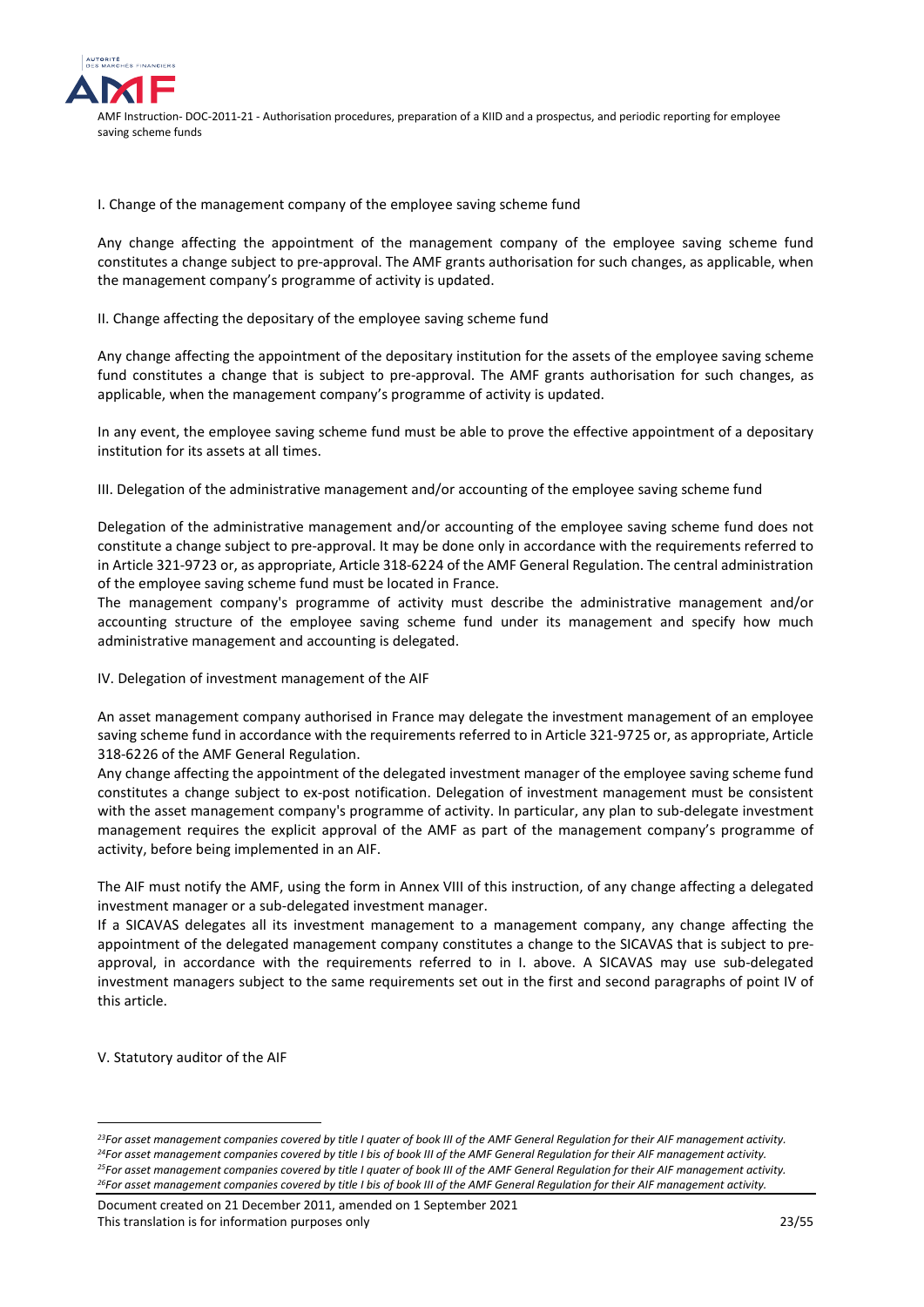

The appointment of a statutory auditor by the AIF will be deemed to have the AMF's approval if the appointment of the auditor has already been approved by the AMF as part of the formation of another AIF authorised by the AMF.

## VI. Change of account-keeper

This change is not considered to be a change subject to AMF authorisation.

## **Article 10 – Change to the structure of an AIF or to its operating rules**

Any change to the structure of an AIF is subject to pre-approval if it entails:

1° converting an employee saving scheme fund covered by Article L. 214-164 of the Monetary and Financial Code to an employee saving scheme fund covered by Article L. 214-165 of the same Code, or vice-versa;

2° converting an employee saving scheme fund to an umbrella employee saving scheme fund, or vice-versa;

- 3° converting an employee saving scheme fund to an employee buyout fund, or vice-versa;
- 4° changing the valuation rules for securities not admitted to trading on a regulated market;

5° changing a mechanism that guarantees the liquidity of an employee saving scheme fund.

## **Article 11 – Change of the investment policy of the AIF**

Any change affecting the investment strategy constitutes a change subject to pre-approval if it concerns:

1° The management method used by the AIF

For example, a change to the methods for picking financial instruments will be deemed to be a change to the AIF that is subject to pre-approval and, as such, requires authorisation. On the other hand, a change in the benchmark sector does not require authorisation as a change subject to pre-approval.

## 2° Risk/reward profile of the AIF

| A change of the risk and reward profile<br>shall be assessed on the extent of the<br>change in exposure to one or more<br>types of risk, and the change in the<br>synthetic risk indicator (SRRI). | SRRI unchanged                            | SRRI that moves by<br>one box             | SRRI that moves two<br>or more boxes |
|----------------------------------------------------------------------------------------------------------------------------------------------------------------------------------------------------|-------------------------------------------|-------------------------------------------|--------------------------------------|
| Change in exposure to one or more<br>types of risk between [0% and 80%]<br>(absolute value)                                                                                                        | Change subject to<br>ex post notification | Change subject to<br>ex post notification | change requiring<br>pre-approval     |
| Change in exposure to one or more<br>types of risk between [80% and 120%]<br>(absolute value)                                                                                                      | Change subject to<br>ex post notification | change requiring<br>pre-approval          | change requiring<br>pre-approval     |
| Change in exposure to one or more<br>types of risk greater than or equal to<br>120% (absolute value)                                                                                               | Change subject to<br>pre-approval         | change requiring<br>pre-approval          | change requiring<br>pre-approval     |

## Example of a change requiring pre-approval

If the fund strategy changes as follows and the SRRI is modified further to these changes.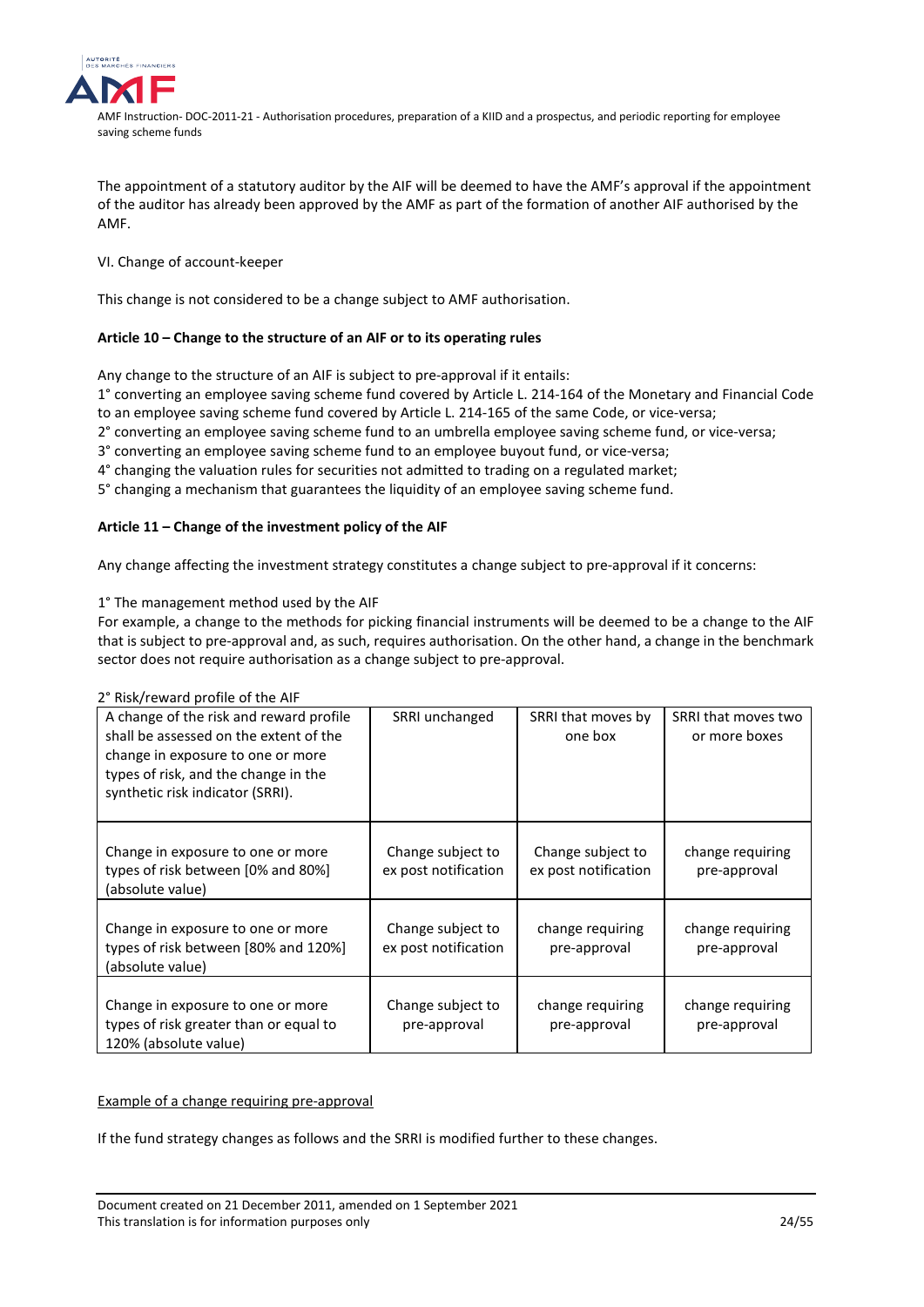

|                                    | <b>Before</b>  | After          | Change in exposure to each type of risk        |
|------------------------------------|----------------|----------------|------------------------------------------------|
|                                    |                |                | Lower limit: -10                               |
| <b>Bonds of companies based in</b> |                |                | $=$ 10 in absolute value                       |
| <b>OECD countries (excluding</b>   | $[10\%; 70\%]$ | $[0\%; 50\%]$  | Upper limit: -20                               |
| emerging economies)                |                |                | = 20 in absolute value                         |
|                                    |                |                | Overall:                                       |
|                                    |                |                | Maximum (10 ; 20) = 20                         |
| <b>Speculative securities</b>      | $[0\%; 30\%]$  | $[0\%; 30\%]$  | O (range of exposure unchanged)                |
|                                    |                |                | Lower limit: 0 (unchanged)                     |
|                                    |                |                | Upper limit: +30                               |
| <b>OECD large-cap equities</b>     | $[0\%; 70\%]$  | $[0\%$ ; 100%] | = 30 in absolute value                         |
|                                    |                |                | Overall:                                       |
|                                    |                |                | Maximum $(0; 30) = 30$                         |
|                                    |                |                | Lower limit: 0 (unchanged)                     |
|                                    |                |                | Upper limit: +30                               |
| <b>Small- and mid-cap equities</b> | 0%             | $[0\%; 30\%]$  | $=$ 30 in absolute value                       |
|                                    |                |                | Overall:                                       |
|                                    |                |                | Maximum (0; 30) = 30                           |
|                                    |                |                | Lower limit: 0 (unchanged)<br>Upper limit: +30 |
| <b>Securities from emerging</b>    | 0%             | [0%; 30%]      | = 30 in absolute value                         |
| economies                          |                |                | Overall:                                       |
|                                    |                |                | Maximum (0; 30) = 30                           |
|                                    |                |                | Lower limit: 0 (unchanged)                     |
|                                    |                |                | Upper limit: +50                               |
| Foreign exchange risk              | $[0\%; 50\%]$  | $[0\%; 100\%]$ | $=$ 50 in absolute value                       |
|                                    |                |                | Overall:                                       |
|                                    |                |                | Maximum (0; 50) = 50                           |
|                                    |                |                | <b>Total: 160</b>                              |

## **This is considered a change requiring prior approval as the sum equals 160 (> 80).**

## Example of a simple change

If the fund strategy changes as follows, it takes non-financial criteria into consideration (when such was not the case previously), and the SRRI is not modified further to these changes:

|                                   | <b>Before</b>  | After          | Change in exposure to each type of risk |
|-----------------------------------|----------------|----------------|-----------------------------------------|
|                                   |                |                | Lower limit: 0 (unchanged)              |
| <b>French "Investment Grade"</b>  |                |                | Upper limit: -10                        |
| bonds                             | $[0\% : 50\%]$ | $[0\% : 40\%]$ | $=$ 10 in absolute value                |
|                                   |                |                | Overall:                                |
|                                   |                |                | Maximum (0 ; 10) = $10$                 |
|                                   |                | $[0\%; 60\%]$  | Lower limit: 0 (unchanged)              |
| <b>French equities (all caps)</b> | $[0\%; 50\%]$  |                | Upper limit: +10                        |
|                                   |                |                | $=$ 10 in absolute value                |
|                                   |                |                | Overall:                                |
|                                   |                |                | Maximum (0 ; 10) = $10$                 |
|                                   |                |                | Lower limit: 0 (unchanged)              |
| <b>French speculative bonds</b>   | 0%             | $[0\% : 5\%]$  | Upper limit: $+5$                       |
|                                   |                |                | $=$ 5 in absolute value                 |

Document created on 21 December 2011, amended on 1 September 2021 This translation is for information purposes only 25/55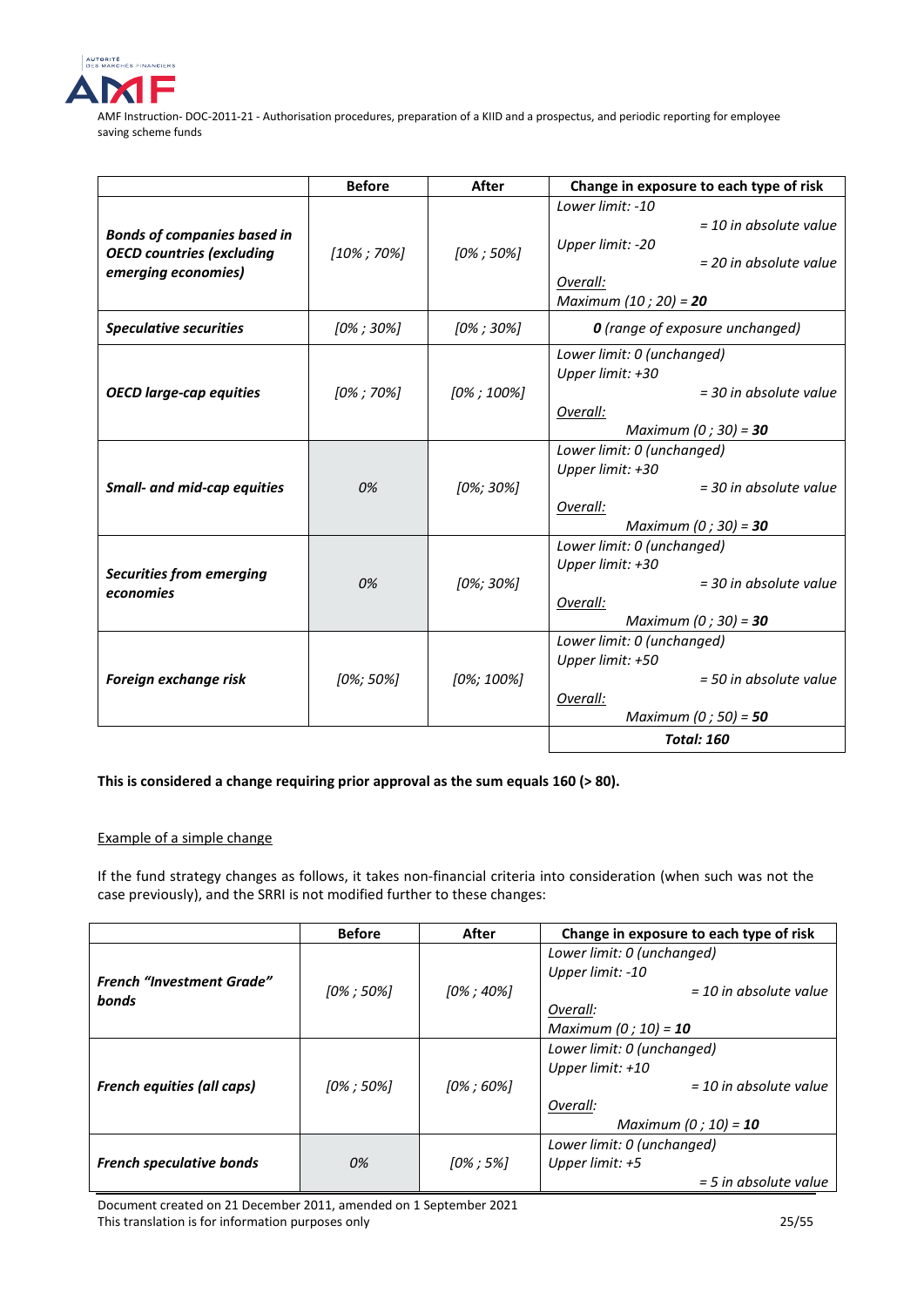

|  | Overall:           |
|--|--------------------|
|  | Maximum (0; 5) = 5 |
|  | Total: 25          |

## **This is not considered a change requiring prior approval because the sum equals 25 (< 120).**

**In addition, if no other significant biases are induced, the sole consideration of non-financial criteria in the management method of a fund is not subject to prior approval by the AMF.**

3. Guarantee of the AIF.

## **Article 11-1: Option to close or reopen subscriptions**

The AIF provides for the option of partially or fully closing subscriptions in its fund rules or articles of incorporation as of its creation. For existing funds, the fund rules or articles of incorporation provide for this option at the next update of the fund's regulatory documentation, and no later than 30 June 2019, without this amendment being subject to authorisation.

Existing unitholders shall be informed by any means possible of the triggering of this tool, as well as of the threshold and the objective situation that enabled the partial or total closing to be triggered. In the case of partial closing, this information by any means will explicitly specify the terms under which existing unitholders may subscribe following the closing. For example, setting a cap on subscriptions for each net asset value may be considered.

On falling below the triggering threshold, the reopening of subscriptions is possible, but not mandatory. The modification in the objective situation invoked or the triggering threshold of the tool is the responsibility of the asset management company and must always be carried out in the interest of the unitholders. The exact reasons for these modifications must be explained to unitholders in the information by any means.

The removal of the tool, or the absence of the removal of the tool motivated by a change of threshold or objective situation, in the event of falling below the threshold mentioned in the most recent information by any means, must also be the object of information by any means.

## **Article 12 - Master and feeder structures**[27](#page-25-0)

Conversion of an AIF to a feeder AIF as well as changes to feeder AIFs are assessed with reference to Articles 10 and 11 of this Instruction.

## **Article 13 - Notification and/or consent of the depositary and the statutory auditor**

I. Any change to an AIF that requires pre-approval must obtain the unqualified consent of the depositary before the authorisation application is filed with the AMF.

II. Any change to an AIF that is subject to ex-post notification requires the prior disclosure to or consent of the depositary before it is implemented in accordance with the terms of the agreement between the management company and its depositary. The management company must keep the consent of the depositary available to the AMF.

III. The statutory auditor of the AIF must be informed of all changes, whether subject to pre-approval or subject to ex-post notification.

The statutory auditor of the employee saving scheme fund must be informed beforehand of any planned modifications, particularly in the following cases:

<sup>&</sup>lt;u>.</u> *27The master/feeder structure is excluded:* 

<span id="page-25-0"></span>*<sup>-</sup> on the one hand, from the regime of FCPEs subject to Article L. 214-165 of the Monetary and Financial Code on account of the rules applicable to them;* 

*<sup>-</sup>on the other hand, from Article L. 214-165-1 of said Code pursuant to Article 424-17 of the AMF General Regulation.*

Document created on 21 December 2011, amended on 1 September 2021 This translation is for information purposes only 26/55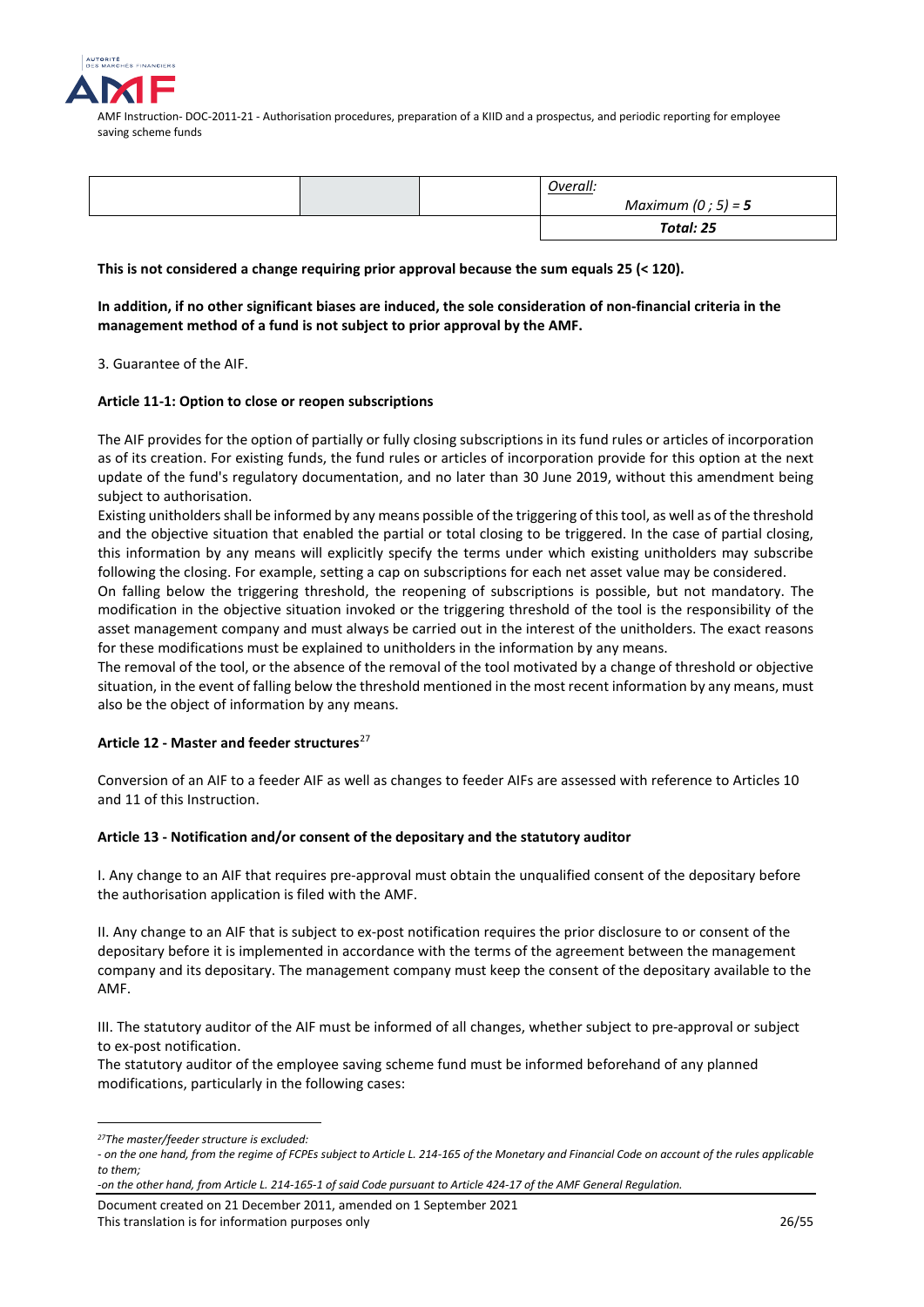

- changes affecting the mechanism guaranteeing the liquidity of the securities;
- changes to the valuation rules for securities not admitted to trading on a regulated market that are held by the employee saving scheme fund.

## <span id="page-26-0"></span>**Sub-section 2 - Changes subject to pre-approval**

Authorisation process and authorisation waiting period for a change requiring pre-approval to an employee saving scheme fund

| <b>Step</b> | Management company of an employee saving<br>scheme fund (FCP or SICAVAS)                                                                  | Autorité des Marchés Financiers (AMF)                                                                                                                                                                             |
|-------------|-------------------------------------------------------------------------------------------------------------------------------------------|-------------------------------------------------------------------------------------------------------------------------------------------------------------------------------------------------------------------|
| 1           | Filing of an authorisation application for a change<br>subject to pre-approval                                                            |                                                                                                                                                                                                                   |
|             |                                                                                                                                           | Checks<br>compliance<br>of<br>application<br>the                                                                                                                                                                  |
| 2           |                                                                                                                                           | Sends an acknowledgement of receipt of the<br>application by the AMF and specifying the<br>authorisation period expiry date or returns the<br>application with an explanation of the reasons<br>for its rejection |
|             |                                                                                                                                           | Examination<br>application<br>οf<br>the                                                                                                                                                                           |
| 3           |                                                                                                                                           | Possible contact with the applicant                                                                                                                                                                               |
| 4           |                                                                                                                                           | Request for further information, which may or<br>may not require the management company to<br>submit a supplementary information sheet                                                                            |
| 4 bis       | Where applicable, filing of a supplementary<br>information sheet and the information requested<br>within 60 days of the request           |                                                                                                                                                                                                                   |
|             |                                                                                                                                           | Receives the supplementary information form<br>information<br>requested<br>and                                                                                                                                    |
| 4 ter       |                                                                                                                                           | Sends an acknowledgement of receipt specifying<br>the new authorisation period expiry date                                                                                                                        |
| 5           |                                                                                                                                           | Provides notification of the decision to grant or<br>refuse authorisation, or implicit authorisation<br>decision                                                                                                  |
|             | Notification of holders individually, through the<br>press or any medium,<br>depending<br>on<br>the                                       |                                                                                                                                                                                                                   |
| 6           | circumstances                                                                                                                             |                                                                                                                                                                                                                   |
| 7           |                                                                                                                                           | Updates the information in the GECO database                                                                                                                                                                      |
| 8           | Submits the key investor information document<br>(KIID) and the final prospectus in accordance with<br>the procedures set out in Annex XV |                                                                                                                                                                                                                   |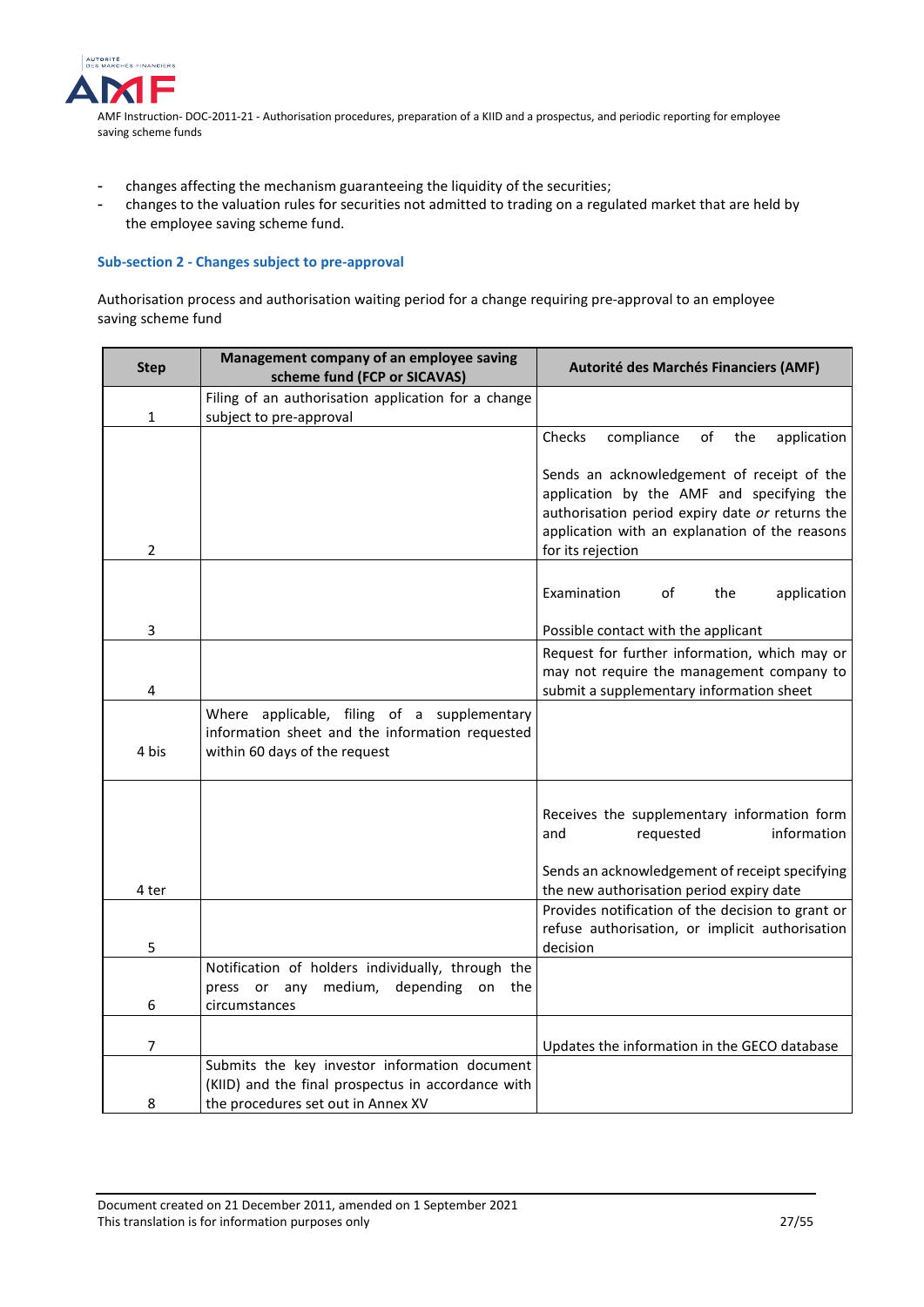

Authorisation time frames

| Type of operation                              | <b>Time frame</b>                                          |
|------------------------------------------------|------------------------------------------------------------|
| Change subject to pre-approval to a feeder AIF | 15 weekdays<br>(approximately<br>- 13<br>business<br>days) |
| Mergers and demergers                          | 20 weekdays<br>(approximately<br>17<br>business<br>days)   |
| Other changes subject to pre-approval          | 8 business days                                            |

## **Article 14 - Filing the authorisation application**

## **Article 14 - 1 – Usual case**

Any changes subject to pre-approval must be submitted to the AMF as a file that includes:

1. An authorisation application form as in Annex VI. Each section must be filled in and the sections affected by the change must be clearly identified;

2° Where the change requiring pre-approval is subject to the prior agreement of the supervisory board, a simple letter stating the reason for the change and the date of validation by the supervisory board, and confirming that the board meeting was duly held and proceeded in accordance with the requirements set forth in the rules in light of the stipulations of the minutes. The management company shall make the minutes of the supervisory board available to the AMF;

3° The attachments mentioned in Annex VI, along with any other document that the management company deems necessary for the examination of the application.

If the change subject to pre-approval is identical for more than one AIF, the AMF may allow the authorisation applications to be grouped together at the request of the management company or the SICAV.

The application must be filed on-line through the extranet of the GECO database in the area reserved for the management company.

## **Article 14-2 - Special case – Merger/Acquisition of an employee saving scheme fund**

The merger or demerger must be approved by the supervisory board or the board of directors of the contributing AIF. The transaction must also be approved by the supervisory board or board of directors of the beneficiary AIF, unless its rules or articles of incorporation provide that it should receive assets from other AIFs.

If the supervisory board is unable to meet, the management company shall draft a report to that effect and, if a new supervisory board cannot be formed, the management company, in agreement with the depositary, shall be permitted to transfer the assets of the employee saving scheme fund to a multi-company fund.

The merger or demerger must be completed within three months of receiving authorisation from the AMF (except in the case of a merger of a temporary FCPE into an employee shareholding AIF). Failing this, the authorisation may be declared null and void.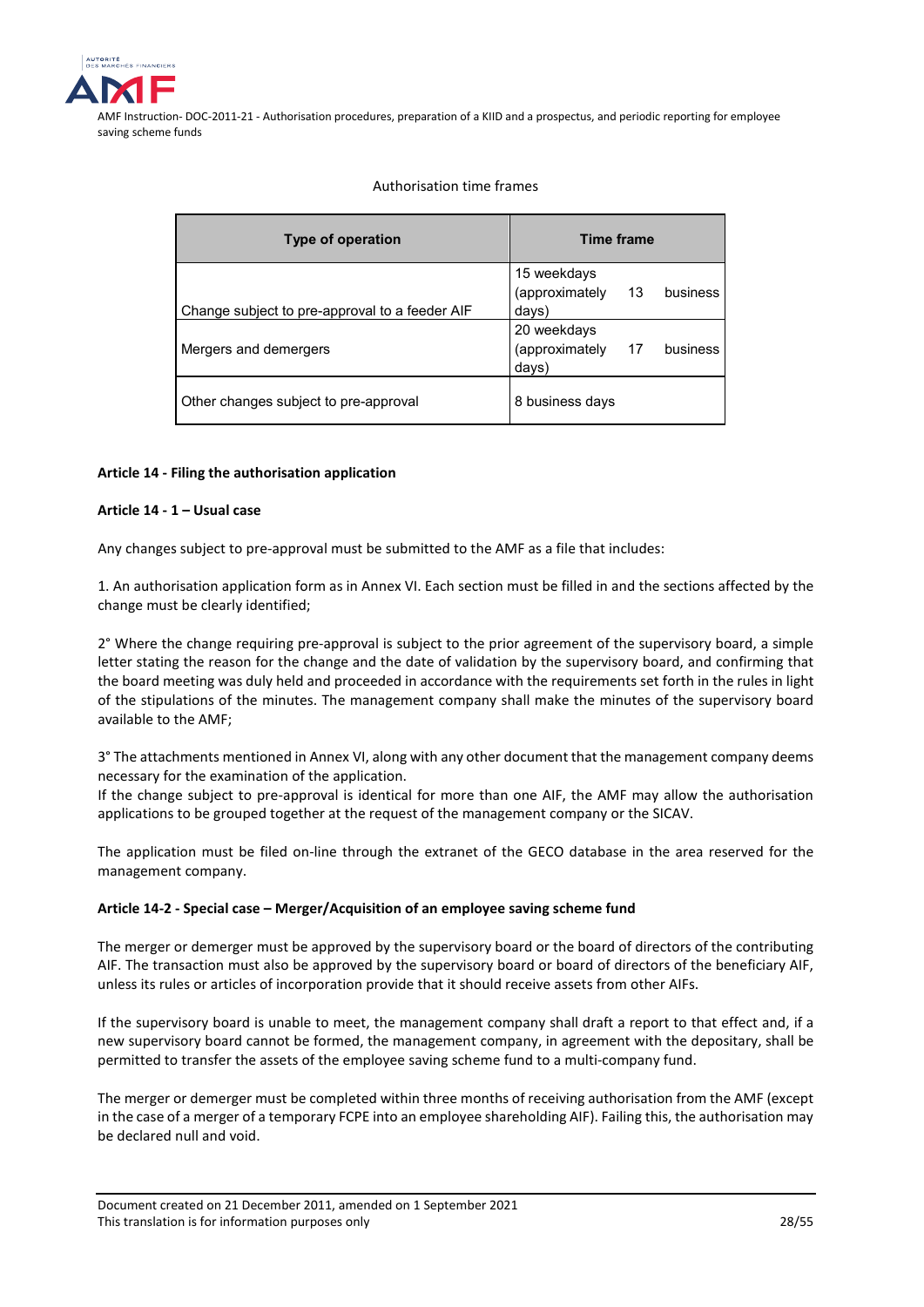

#### **Article 14-3 - Special case – Winding up/Liquidation**

Where all existing units or shares become available, the management company or, where such is the case, the SICAVAS or the depositary, may liquidate the AIF.

If unavailable units or shares continue to exist after the lifespan of the AIF, as indicated in the rules or articles of incorporation, the management company shall take the necessary steps to maintain the interests of the unitholders or shareholders, notably by extending the lifespan.

## **Article 15 - Registration by the AMF of the request for a change subject to pre-approval**

When the authorisation application for a change subject to pre-approval is received, the AMF registers the application. An acknowledgement of receipt of the application is sent to the SICAVAS or to the management company.

This document officially certifies that the application has been filed with the AMF.

If the application filed is incomplete or non-compliant, it is returned to the applicant. In this case, the reasons for its rejection are explained.

These reasons may be twofold:

1° Missing documents;

2° Documents are incomplete or fail to comply with the laws and regulations in force.

Where the application for authorisation of a change subject to pre-approval requires the employee saving scheme fund to apply for an authorisation under the MMF Regulation, the change authorisation application is only considered complete once the MMF Regulation authorisation has been delivered.

#### **Article 16 - Examination of the authorisation application by the AMF**

The AMF may ask for any further information during its examination of the application. The management company or the SICAVAS may submit this information to the AMF electronically, by post or by fax, including the references to the application.

If the AMF asks for supplementary information that requires submission of a supplementary information form, the AMF gives such notification, stipulating that the items requested are to be submitted within sixty days. In this case the waiting period is suspended. If the AMF fails to receive the said items within 60 days, the authorisation application is deemed to be rejected. The further information required must be submitted with a supplementary information sheet filled in using the template in Annex VII. The AMF shall acknowledge receipt when it has received all the information requested. The acknowledgement of receipt shall stipulate the new authorisation period expiry date.

The AMF decision to grant authorisation is notified to the SICAVAS or the management company in writing.

In the event that authorisation is not explicitly granted, the AIF will be deemed to be authorised as of the authorisation decision deadline stipulated in the acknowledgement of receipt of the application or in the acknowledgement of receipt of the further information requested.

#### **Article 17 - Completion of the authorisation application process by the AMF**

**Article 17-1 - Submission of the final versions of the Key Investor Information Document (KIID) and the prospectus to the AMF, and other documents**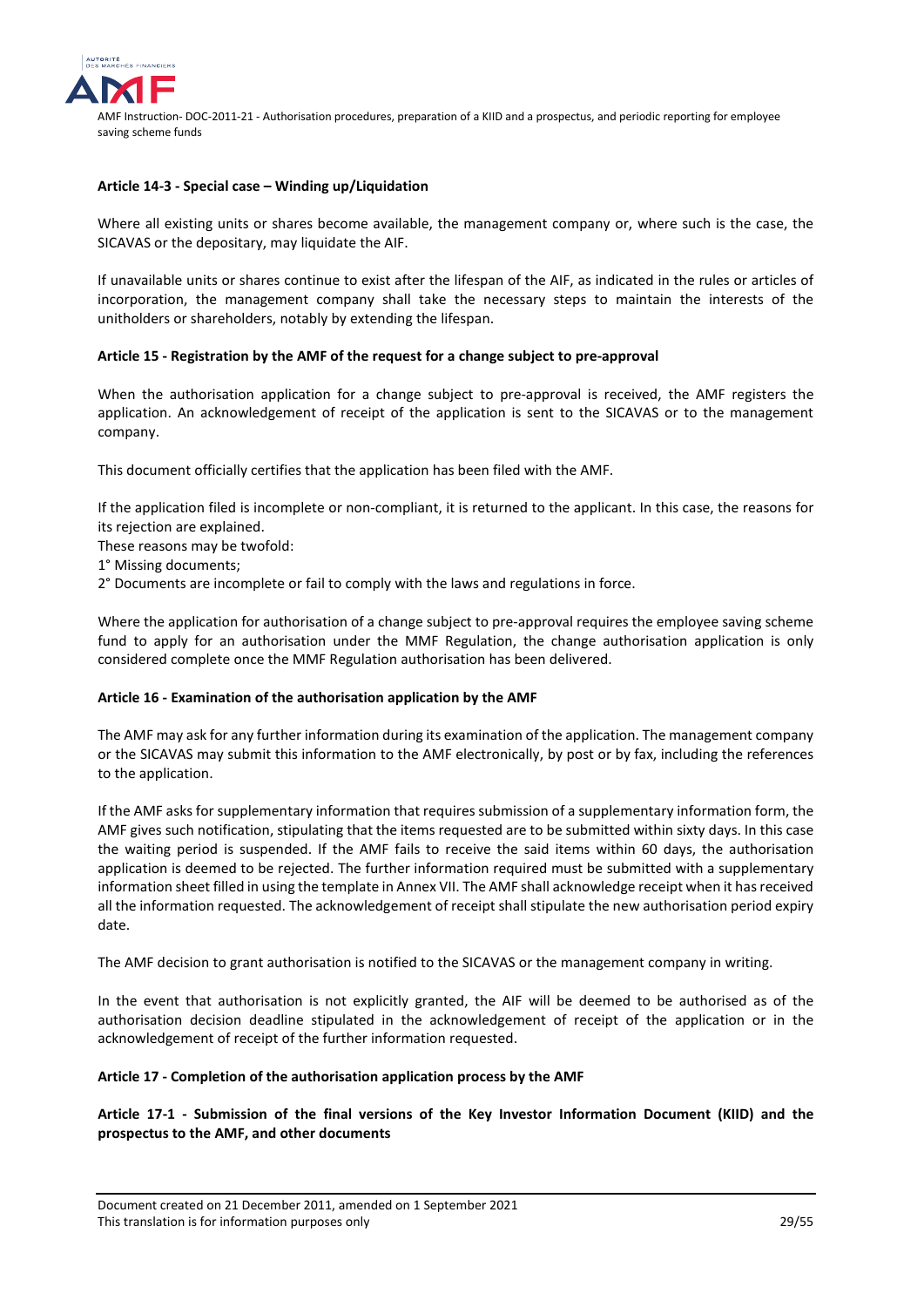

The SICAVAS or the management company must email the final versions of the Key Investor Information Document (KIID) and the prospectus (rules or articles of incorporation) in accordance with the requirements defined in Annex XV.

The authorisation granted for a change subject to pre-approval is limited to that change. It does not constitute authorisation for any other items in the Key Investor Information Document (KIID) and/or the rules amended at the same time by the management company. Amended items that are simply required to be reported will be reviewed ex post.

## <span id="page-29-0"></span>**Sub-section 3 - Changes subject to ex-post notification**

## **Article 18 - Disclosure of changes subject to ex-post notification: Procedures for notifying the AMF and updating the GECO database**

Employee investment undertakings affected by changes subject to ex-post notification must disclose such changes, by updating the GECO database, when applicable, in accordance with the procedures stipulated in Annex XV, and notify the depositary or obtain the depositary's prior consent, depending on the circumstances. The management company or the SICAVAS is solely responsible for this action.

Changes subject to ex-post notification may not take effect until the new Key Investor Information Document (KIID) and rules have been filed with the AMF in accordance with the requirements stipulated in Annex XV of this instruction, and, where applicable, the GECO database has been updated. Some fields of the GECO database must be updated by the AMF on behalf of the management company (fields that are not accessible via the GECO website). Management companies must use the form in Annex VIII to submit the data for these fields to the AMF. For any change entailing consideration or a change of non-financial criteria in the management of the product, the management company must disclose the characteristics of such consideration by filling out the form provided in Annex XVII.

## **Article 18-1 - Role of the supervisory board and the board of directors in the event of changes subject to expost notification**

The rules or articles of incorporation shall determine, in compliance with legal and regulatory requirements[28](#page-29-1), the amendments that can be decided without the consent of the supervisory board or board of directors of the employee saving scheme fund. Amendments to the rules or articles of incorporation must, in any case, be brought to the attention of the supervisory board or board of directors of the employee saving scheme fund.

Meetings of the supervisory board or board of directors that deal with amendments to the rules or articles of incorporation shall, as far as possible, be held in the presence of a representative of the management company of the AIF. Minutes of supervisory board or board of directors meetings shall be sent to the management company at the earliest opportunity before the amendment is implemented.

## **Article 18-2 - Special case – Liquidation of an employee saving scheme fund following the redemption of units or shares at the initiative of unitholders or shareholders**

If an employee saving scheme fund is wound up as a result of a simultaneous or progressive redemption of all the units or shares in the AIF at the initiative of the unitholders or shareholders, the management company or the SICAVAS shall inform the AMF within two months of the latest redemption date.

This operation constitutes a change subject to ex-post notification.

<u>.</u>

Document created on 21 December 2011, amended on 1 September 2021 This translation is for information purposes only 30/55

<span id="page-29-1"></span>*<sup>28</sup>In accordance, in particular, with Articles L. 214-164, L. 214-165 and by reference from Article L. 214-165-1 to Article L. 214-165 of the Monetary and Financial Code, which provide that the supervisory board decides on mergers, demergers and liquidations.*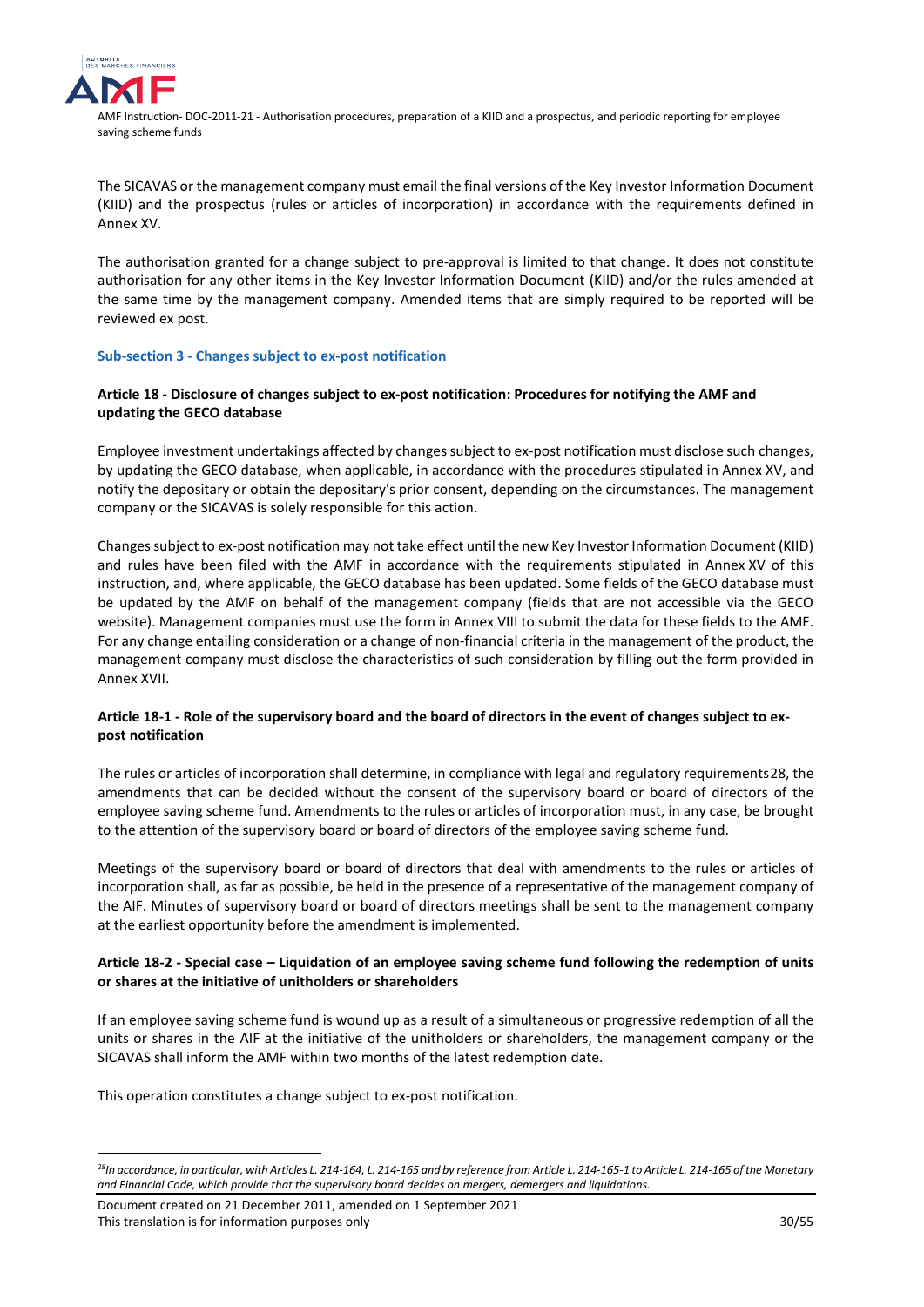

The statutory auditors' report may be submitted to the AMF no later than one month after the end of the calendar half-year for any reports received from AIFs wound up during that half-year.

## **Article 18-3 - Special provisions for demergers decided under the terms of the second paragraph of Article 214- 24-33 or the second paragraph of Article L. 214-24-41 of the Monetary and Financial Code (side pocket provision)**

By way of derogation from Article L. 214-24-24 of the Monetary and Financial Code, a demerger decided upon under the terms of the second paragraph of Article L. 214-24-33 or the second paragraph of Article 214-24-41 of the Monetary and Financial Code, is treated as a change to be reported promptly to the AMF.

Prior to launching a demerger decided on in accordance with the second paragraph of Article L. 214-24-33 or the second paragraph of Article L. 214-24-41 of the Monetary and Financial Code, the management company or, where applicable, the SICAVAS contacts the AMF.

After contacting the AMF, the management company or, where applicable, the SICAVAS sends the AMF a file comprising:

- The duly completed form found in Annex III ter;
- The attachments referred to in Annex III ter, along with any other document that the management company or SICAVAS deems necessary.

This file includes the notification of the demerger, the application for fast-track authorisation<sup>[29](#page-30-1)</sup> for the creation of the new employee saving scheme fund to receive those assets other than those whose disposal would not be in the best interests of the holders or units or shares, and the application for authorisation of the entry into liquidation of the former employee saving scheme fund $30$ .

The application is filed online with the AMF through the extranet of the GECO database in the area reserved for the management company.

The notification of the demerger of the initial employee saving scheme fund and delivery of the authorisation for the new employee saving scheme fund do not exempt the latter or its management company from completing the other mandatory formalities for demergers or creations of employee saving scheme funds (Euroclear formalities, notification of the clerk of the commercial court, notice in the BODACC official journal, etc.).

Pursuant to Article R. 236-2 of the Commercial Code, when the employee saving scheme fund is established in the form of a company, the formalities of filing with the clerk of the commercial court and publication must be completed at least thirty days before the date of the first general meeting convened to rule on the operation.

The statutory auditors' report must be submitted to the AMF when it is drafted.

## <span id="page-30-0"></span>**Sub-section 4 - Investor notification when changes occur in the life of AIFs and notification of the AMF**

## **Article 19 - Unitholder or shareholder notification**

I. Changes occurring during the life of an employee saving scheme fund or a sub-fund of an employee saving scheme fund that require notification of unitholders or shareholders are listed in Article 8 of this instruction. These changes must be notified to the unitholders or shareholders so that they can make an informed decision about maintaining or redeeming their investment.

<span id="page-30-1"></span><sup>29</sup>*Pursuant to paragraph II of Article 424-2 of the AMF General Regulation.*

<u>.</u>

<span id="page-30-2"></span>30*Pursuant to paragraph 2 of Articles L. 214-24-33 and L. 214-24-41 of the Monetary and Financial Code.*

Document created on 21 December 2011, amended on 1 September 2021 This translation is for information purposes only 31/55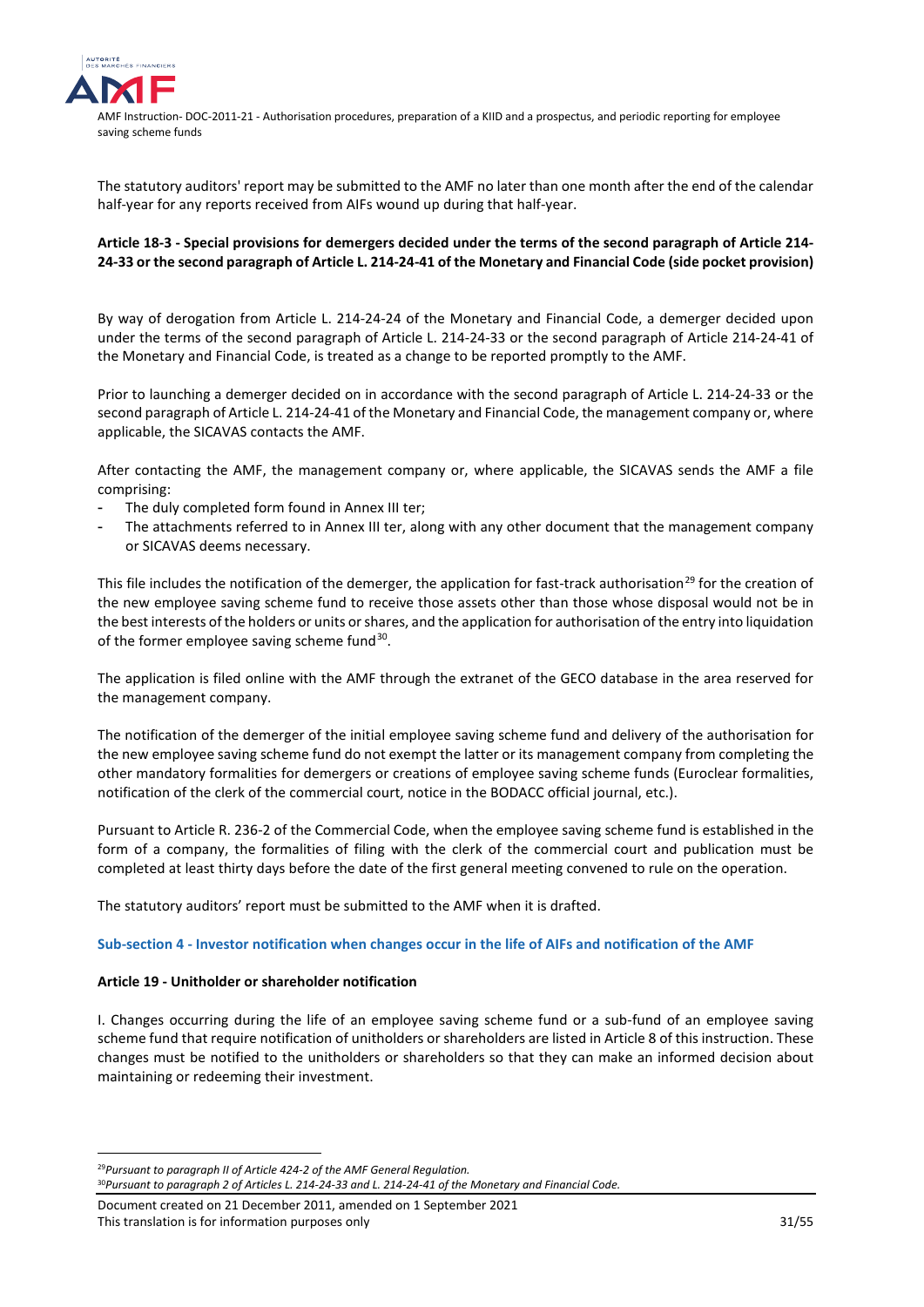

II. Information about changes subject to pre-approval can only be notified to unitholders or shareholders after the authorisation of the AMF has been obtained. Such authorisation is granted on the basis of the proposed notice to unitholders or shareholders, which must be attached to the authorisation application in the case of the changes subject to pre-approval stipulated in Article 8. The SICAVAS or the management company must also submit the final versions of the Key Investor Information Document (KIID) and the prospectus of the AIF electronically on or before the day on which the change subject to pre-approval takes effect, in accordance with the requirements stipulated in Annex XV.

III. The notification must state whether the change takes effect immediately or later. Subject to the specific notice periods shown in the table of changes in Article 8, immediate effect means three (3) weekdays after effective notification of unitholders and shareholders, except in the cases set out in the table below, where the changes may take effect later after effective notification.

| Nature of changes / notice period for<br>unitholders                             | Minimum number of days<br>between notification of<br>subscribers entailing the right<br>to exit the fund free of charge<br>and the effective date of the<br>change    | Minimum number of days<br>between notification of the<br>investors and the end of the<br>offer of redemption free of<br>charge                                             |
|----------------------------------------------------------------------------------|-----------------------------------------------------------------------------------------------------------------------------------------------------------------------|----------------------------------------------------------------------------------------------------------------------------------------------------------------------------|
| <b>Merger of AIFs</b>                                                            | 30 calendar days + 5 business<br>days                                                                                                                                 | 30 calendar days                                                                                                                                                           |
| <b>Other</b> (subject to the specific time<br>periods in the table in Article 8) | Between 3 business days and<br>90 calendar days, depending<br>on the material nature of the<br>planned change, left to the<br>discretion of the management<br>company | 30 calendar days<br>This period must be adjusted<br>according to the frequency of net<br>asset value calculations and the<br>profile of the unitholders or<br>shareholders |

Temporary FCPEs are not concerned by these measures.

The management company must provide a suitable system for notifying future investors of upcoming changes during the period between the date the notification is sent to unitholders or shareholders and the date the changes take effect.

IV. The notification given to unitholders or shareholders must make a clear distinction between changes subject to pre-approval by the AMF and changes that are simply subject to ex-post notification to the AMF.

## **Article 20 - Means of disseminating notifications**

I. Notifications of unitholders or shareholders may take two forms: individual notification of unitholders or shareholders (letter or any other durable medium within the meaning of Article 314-5 of the AMF General Regulation) or notification in any other medium (public display on the company premises and/or inclusion in an information document issued by the company and/or reporting documents, etc.). Article 8 of this instruction summarises the notification requirements for the AIF, depending on the nature of the change.

II. The nature of the medium used to disseminate notifications must be adapted to the marketing of the AIF, more specifically, its geographical distribution and the profiles of the unitholders or shareholders. The publication timetable of the communication(s), the media concerned and the proposed notice(s) relating to changes subject to pre-approval must be made available to the AMF, which has the right to have their nature or their content modified, depending on the circumstances.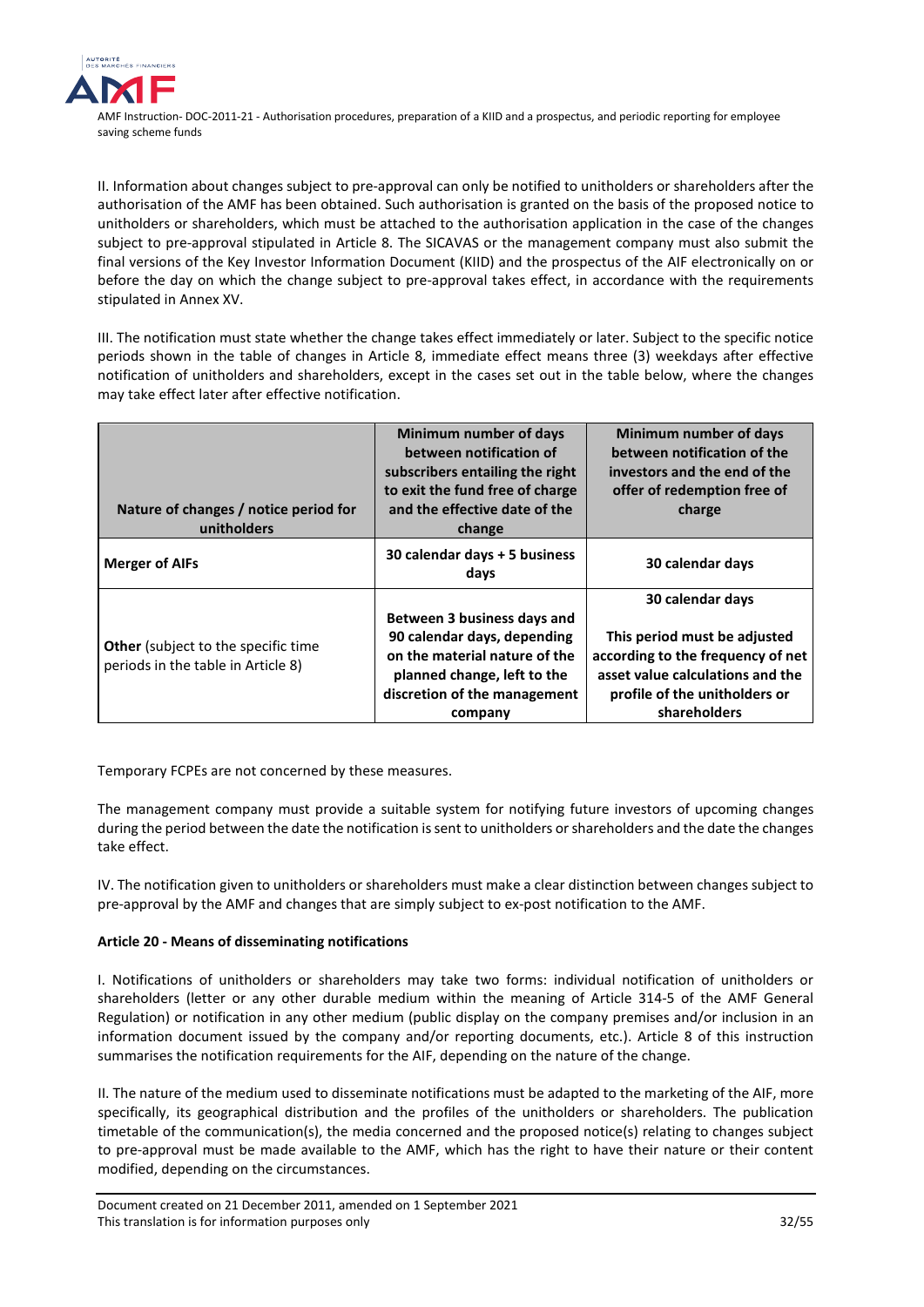

#### **Article 21 - Supervision by the AMF of changes subject to pre-approval**

If a change subject to pre-approval requires individual notification, the proposed notification to unitholders or shareholders must be included in the authorisation application sent to the AMF.

Notification of unitholders or shareholders can only take place after the AMF has authorised the change. The AMF may authorise the management company or the SICAVAS to give advance notification.

The authorisation application must specify the chosen notification method (such as a letter or a document enclosed with a statement of account).

This notification must comply with the standard template presented in Annex X, unless the AMF's consent is obtained.

#### **Article 22 - Special provisions for mergers and demergers**

Mergers and demergers constitute changes subject to pre-approval and require prior individual notification by mail sent to unitholders or shareholders, except:

- where a temporary fund merges with an employee saving scheme fund for which the summary asset statement may be the only document sent to unitholders or shareholders.
- where it is a merger decided on pursuant to the second paragraph of Article L. 214-24-33 and the second paragraph of Article L. 214-24-41 of the Monetary and Financial Code, which is a change subject to ex-post notification.

#### **Article 23 - Notification of the AMF following notification of unitholders or shareholders**

When unitholders and shareholders of an AIF are given individual notifications or the notification is disseminated by any means for the purposes of this Instruction, the management company shall provide a copy of the notification to the AMF through the GECO database. If the notification is given after the fact, the management company merely updates the GECO database with the nature of the notification disseminated, the medium used and the place where the information is available.

# <span id="page-32-0"></span>CHAPTER II – PREPARING A KEY INVESTOR INFORMATION DOCUMENT (KIID), A PROSPECTUS AND REPORTING

## <span id="page-32-1"></span>**Section I - KIID and prospectus (rules or articles of incorporation)**

## **Article 24 - General provisions**

A Key Investor Information Document (KIID) and a prospectus containing the rules or articles of incorporation must be prepared for each employee saving scheme fund.

If an employee saving scheme fund is made up of several sub-funds, a KIID must be prepared for each of its subfunds and a single prospectus including the rules or articles of incorporation must be prepared for all the sub-funds.

If an employee saving scheme fund is made up of several classes of units or shares, a Key Investor Information Document (KIID) must be produced for each class. However, the management company may provide information about several unit or share classes in the same KIID, provided that the final document satisfies the requirements regarding language, length and presentation stipulated in Articles 5 and 6 of European Commission Regulation 583/2010 of 1 July 2010.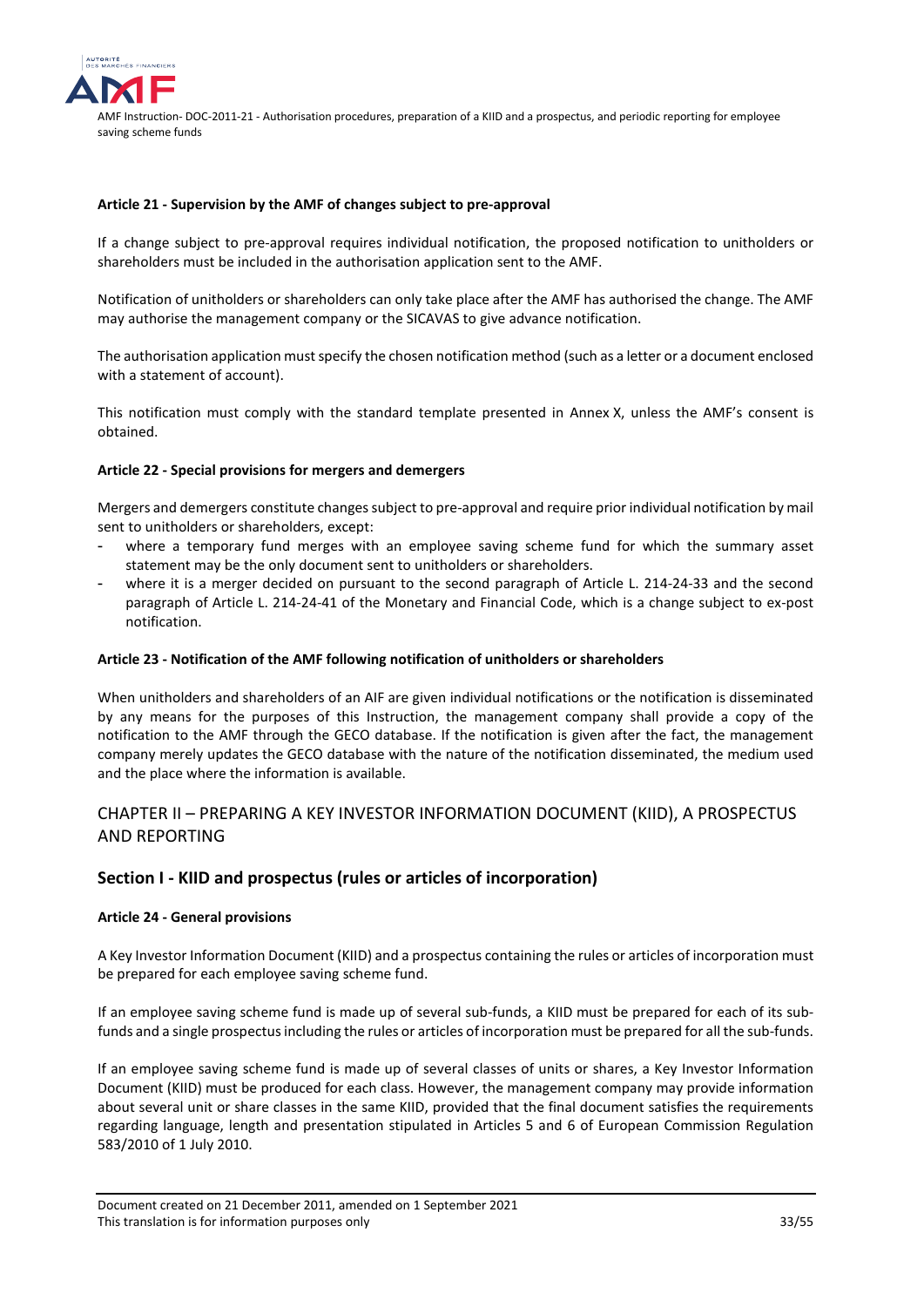

#### **Article 25 - Structure of the Key Investor Information Document (KIID) and the prospectus**

## I. KIID

The Key Investor Information Document (KIID) is a summary no longer than two A4 pages long in printed form, except in the case of structured employee saving scheme funds, for which the summary can be up to three A4 pages long in printed form.

#### II. Prospectus

The prospectus contains only the rules or articles of incorporation of the employee saving scheme fund.

III. The Key Investor Information Document (KIID) and the prospectus must use the standard templates developed by the AMF and found in Annexes XI/XII and XIII/XIII bis/XIV of this instruction. More specifically, the template and titles of the different sections of the KIID and the prospectus must be followed.

#### **Article 26 - Objectives of the Key Investor Information Document (KIID) and the rules or articles of incorporation**

The objective of the Key Investor Information Document (KIID) is to provide a summary of the key information that investors need to make an informed decision. It is presented and laid out in a way that facilitates reading, by using sufficiently large print in particular. It is clearly written, using language that facilitates investors' comprehension of the information being communicated, more specifically by using clear, concise, and understandable language, and by avoiding jargon and technical terms when everyday words can be used.

The objectives and characteristics of the rules or articles of incorporation consist in providing:

1. Detailed information about all the condensed items presented in the Key Investor Information Document (KIID), so that investors who are seeking it can find complete information about the management and operating procedures of the AIF and can compare the specific features of different AIFs

2. Precise information about the risks identified when the AIF was set up or updated. The prospectus must not be misleading, either by providing erroneous information or by omitting information that is needed to understand all the management and operating rules of the AIF, along with all the costs incurred;

3. The information that the depositary, the statutory auditor and the compliance and internal control officer of the management company or the SICAVAS need for their due diligence.

The SICAVAS or the management company must give due consideration to the positions and interpretations published by the AMF when drafting the Key Investor Information Document (KIID) and the rules or articles of incorporation.

## **Article 27 - Dissemination procedures for the Key Investor Information Document (KIID) and the rules or articles of incorporation**

I. In accordance with Article 422-86 of the AMF General Regulation<sup>[31](#page-33-0)</sup>, "The Key Investor Information Document *(KIID) is to be provided to investors free of charge and in a timely manner before they subscribe units or shares [in the employee saving scheme fund]".*

II. An agreement signed between the management company or, where such is the case, the SICAVAS, the company and, where such is the case, the custody account-keeper, shall stipulate the methods for providing unitholders or shareholders with prior information about employee savings (in particular the Key Investor Information Document (KIID), subscription form, and the accounts for the last three financial years if the company's securities are not traded on a regulated market).

<u>.</u>

<span id="page-33-0"></span>*<sup>31</sup>Applicable to employee saving scheme fund by reference to Article 424-1.*

Document created on 21 December 2011, amended on 1 September 2021 This translation is for information purposes only 34/55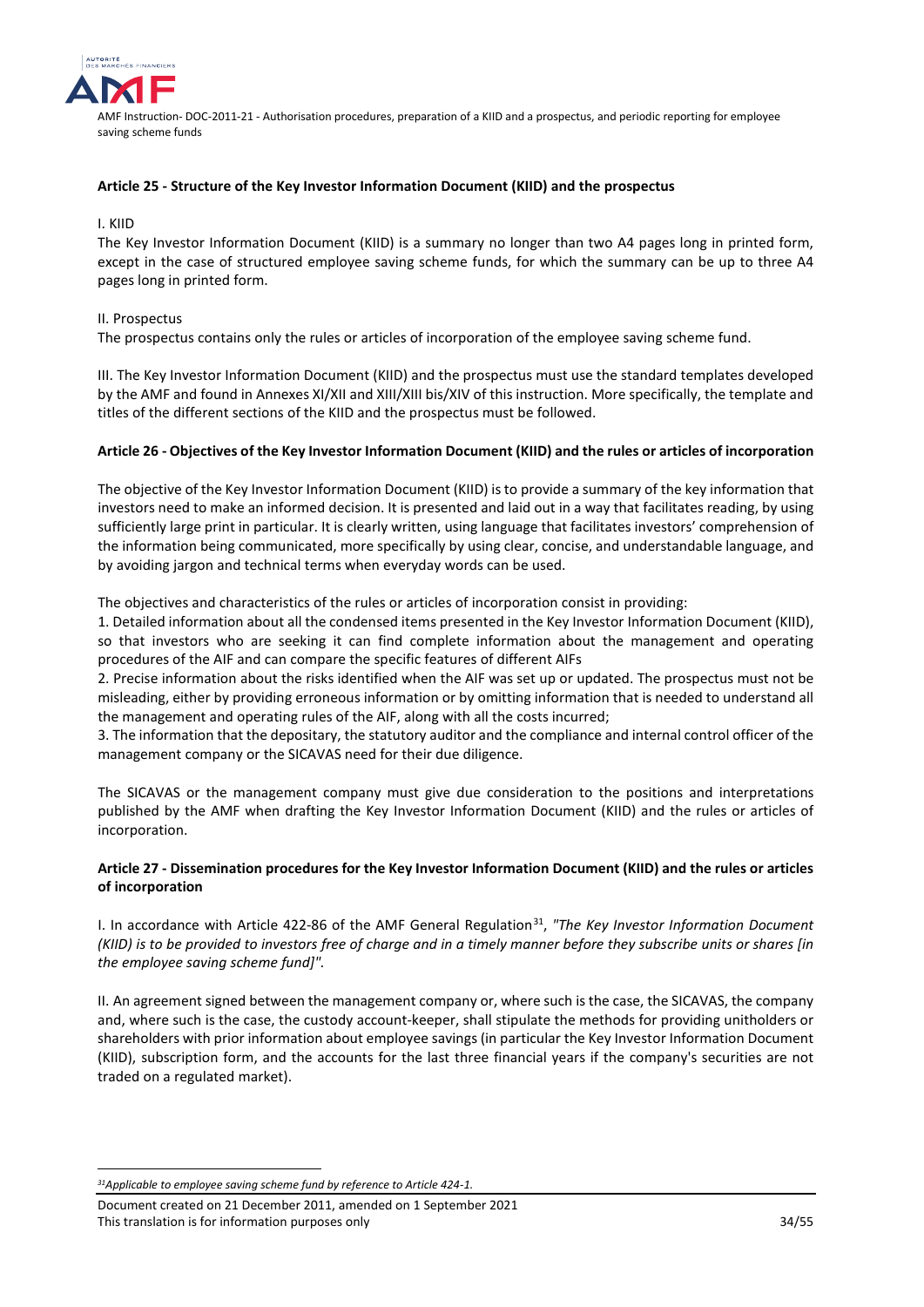

#### **Article 28 - Standard template of the Key Investor Information Document (KIID)**

The key investor information document (KIID) is essential for informing subscribers and must be updated whenever necessary and at least once every twelve months (in accordance with Article 22 of Commission Regulation (EU) n° 583/2010 of 1st July 2010, under the responsibility of the management company or the SICAVAS.

The Key Investor Information Document (KIID) has five sections:

1° "Investment objectives and policy" describes the key characteristics of the AIF that the investor should know; 2° "Risk/reward profile" contains a synthetic indicator backed up by narrative explanations of the limitations of such indicators and the major risks that are not included in the indicator;

3° "Charges" presents a standardised table of charges other than those borne by the company, which are explained in a narrative alongside the table;

4° the "Past performance" section;

5° "Practical information" tells investors where to obtain more information (rules, articles of incorporation, etc.) about the AIF.

The standard KIID template is presented in Annex XI.

#### **Article 29 - Standard prospectus template (rules or articles of incorporation)**

The standard rules or articles of incorporation are presented in Annexes XIII bis and XIV.

#### **Article 30 – Classifications**

<u>.</u>

• Principle of optional classification and exceptions

With the exception of the classifications referred to in Articles 30-7, 30-8, 30-9 and 30-10 of this instruction, the fund classifications referred to below will only be retained by employee saving scheme funds on an optional basis<sup>32</sup>.

For employee saving scheme funds that have chosen to abandon or not adopt a classification, all of the exposure and/or investment limits relating to the classification abandoned must be included in the fund's regulatory documents. These limits, whether they are set in regulatory documents or management rules specific to the employee saving scheme fund, must be complied with at all times.

Employee investment undertakings that refer to the classifications referred to in Articles 30-1 to 30-6 in their regulatory documents and have chosen to abandon this classification must remove this reference from their documents.

As soon as they have abandoned their classification, they must enter on their GECO extranet one of the ECB classifications listed below for the purposes of the AMF's internal statistics:

| Name             |
|------------------|
| Equity fund      |
| Bond fund        |
| Mixed fund       |
| Real estate fund |
| Hedge fund       |

<span id="page-34-0"></span>*<sup>32</sup>The AMF classification will be retained without any action from the employee saving scheme fund.*

Document created on 21 December 2011, amended on 1 September 2021 This translation is for information purposes only 35/55 and 36 and 35/55 and 35/55 and 35/55 and 35/55 and 35/55 and 35/55 and 35/55 and 35/55 and 35/55 and 35/55 and 35/55 and 35/55 and 35/55 and 35/55 and 35/55 and 35/55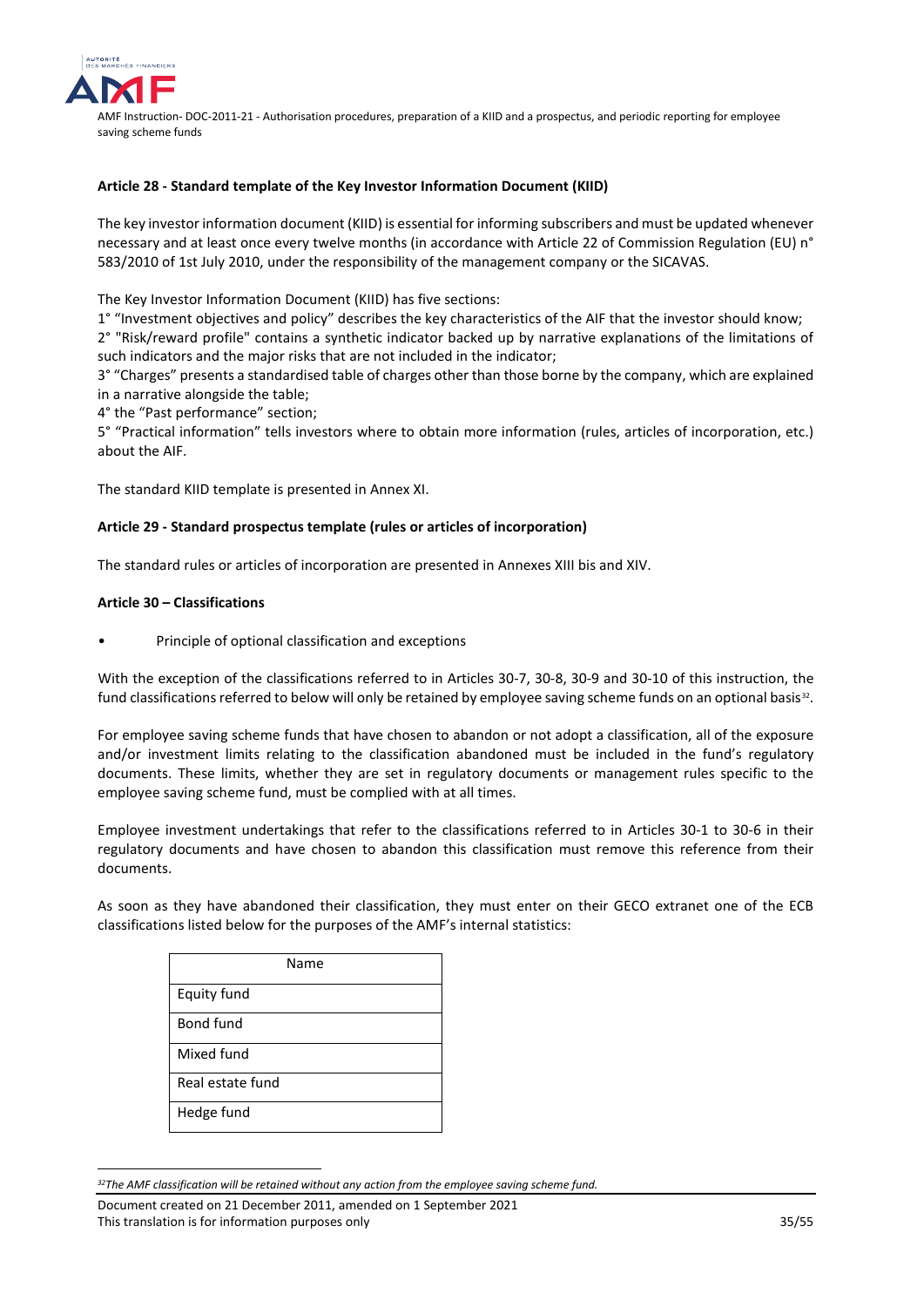

| l Other fund |  |
|--------------|--|
|--------------|--|

• Classification types

The management company announces the classification of the AIF from among the possibilities on offer and mentioned in Articles 30-1 to 30-10 of this instruction.

The classification of the AIF must be mentioned in the "investment objectives and policy" section of the KIID and is subject to the permanent compliance of the AIF with all criteria that must be stipulated in the "classification" section in the prospectus. It is up to the AIF manager to decide whether to provide any further explanations.

The classification represents the actual exposure of the AIF. This exposure must be calculated according to the formula set out in Article 30-11.

The nationality of the issuer of a security in which the employee saving scheme fund is invested is defined with regard to the country where its registered office is located (including cases where the issuer is a subsidiary located in different country from its parent company).

In the specific case of securitisation products or special purpose vehicles with other underlying assets, the nationality of the issuer is the nationality of the underlying assets. However, the place of registration of the issuing vehicles must be mentioned in the prospectus (rules or articles of incorporation).

Employee investment undertakings falling within the classifications defined in Articles 30-1 to 30-4 of this instruction must have 60% exposure or more to equity markets at all times. The classification then depends on the location of the equities that the AIF holds.

The notion of incidental exposure mentioned in Articles 30-1 to 30-3 and 30-5 of this Instruction means the consolidated sum of the exposure to the specific risks described. This means that the contribution of all these risks to the overall risk profile of the employee saving scheme fund must be minor. Exposure of more than 10% of the assets to specific risks cannot be qualified as incidental exposure for the purposes of this instruction. On the other hand, merely complying with a 10% exposure threshold is not in itself enough to qualify as an incidental specific risk. The notion of incidental risk must be captured by assessing the nature of the risks incurred and the contribution that the relevant assets make to the overall risk profile and the potential return of the employee saving scheme fund.

## **Article 30-1 - "French equity" FCPEs (optional classification)**

The FCPE has at least 60% exposure to the French equity market at all times. This exposure must be calculated according to the formula set out below. Exposure to exchange rate risk or to markets other than the French market must be incidental.

The "management orientation" section of the rules must mention the minimum exposure of the FCPE to the French equity market.

## **Article 30-2 - "Euro area equities" FCPEs (optional classification)**

The FCPE has at least 60% exposure to markets for equities issued in one or more euro area countries at all times, including possibly exposure to the French market.

Exposure to exchange rate risk or to foreign markets outside the euro area must be incidental.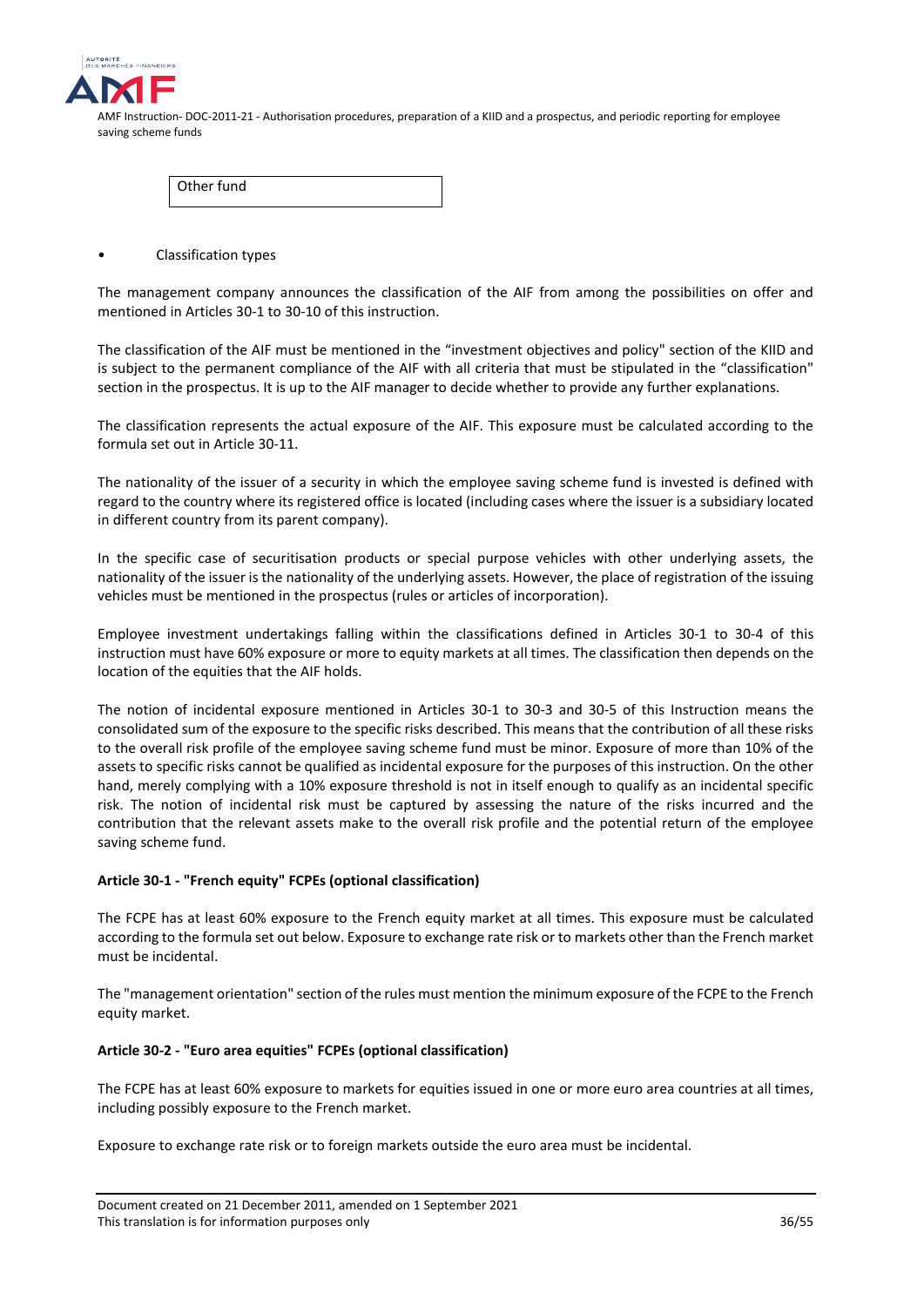

The "management orientation" section of the rules must mention the minimum exposure of the FCPE to euro area equity markets.

## **Article 30-3 - "European Union equity" FCPEs (optional classification)**

The FCPE has at least 60% exposure to markets for equities issued in one or more European Union countries at all times, including possibly exposure to the euro area markets. Exposure to exchange rate risk for currencies other than the euro or the other European Union currencies must be incidental. Exposure to market risks other than within the European Union must be incidental.

The "management orientation" section of the rules must mention the minimum exposure of the FCPE or SICAVAS to all the relevant markets.

## **Article 30-4 - "International equities" FCPEs (optional classification)**

The FCPE has at least 60% exposure to a foreign equity market or to equity markets in several countries at all times, including possibly exposure to the French market. This exposure must be calculated according to the formula set out below.

The "management orientation" section of the rules must mention the minimum exposure of the FCPE to all the relevant markets.

## **Article 30-5 - "Euro-denominated fixed-income" FCPEs (optional classification)**

The FCPE is exposed to fixed-income securities denominated in euros at all times. Exposure to equities is less than 10% of net assets.

Exposure to securities not denominated in euros and exposure to exchange rate risk must be incidental.

The "management orientation" section of the rules must provide a table showing the range of interest-rate sensitivity within which the FCPE is managed, the location of the issuers (or of the underlying assets for securitisation vehicles) of the securities that the AIF is exposed to, along with the relevant exposure ranges.

If the range of credit spread sensitivity is materially different from the range of interest rate sensitivity, the credit spread sensitivity must also be mentioned.

## **Article 30-6 - "International fixed-income" FCPEs (optional classification)**

The FCPE is exposed to fixed-income securities denominated in currencies other than the euro at all times (and possibly to euro-denominated fixed-income securities). Exposure to equities is less than 10% of net assets.

The "management orientation" section of the rules must provide a table showing the range of interest-rate sensitivity within which the FCPE is managed, the currencies of the securities that the FCPE holds, the level of exchange rate risk incurred and the location of the issuers (or of the underlying assets for securitisation vehicles) of the securities that the AIF is exposed to, along with the relevant exposure ranges.

If the range of credit spread sensitivity is materially different from the range of interest rate sensitivity, the credit spread sensitivity must also be mentioned.

## **Article 30-7 – "Money market" FCPEs (mandatory classification)**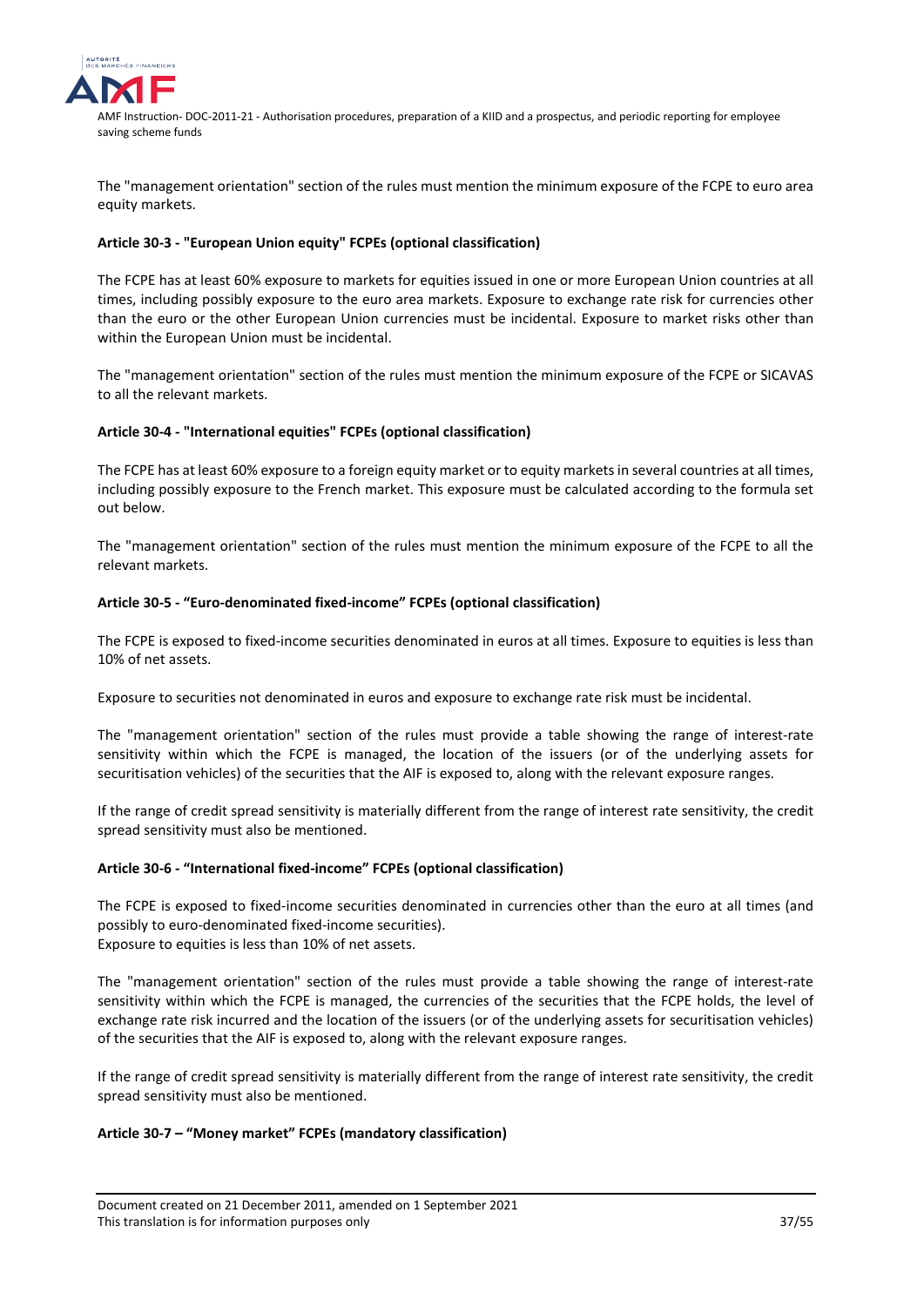

The classifications referred to in points 1° to 4° of this article are filled out at the time of MMF authorisation (Annexes I ter and II bis) and used for the purposes of transmission to ESMA and the Banque de France:

1° "Public debt constant net asset value money market" AIF (mandatory classification): these are AIF corresponding to the definition in Article 2.11) of the MMF Regulation;

2° "Low volatility net asset value money market" AIF (mandatory classification): these are AIF corresponding to the definition in Article 2.12) of the MMF Regulation;

3° "Short-term variable net asset value money market" AIF (mandatory classification): these are AIF corresponding to the definition in Articles 2.13) and 2.14) of the MMF Regulation;

4° "Standard variable net asset value money market" AIF (mandatory classification): these are AIF corresponding to the definition in Articles 2.13) and 2.15) of the MMF Regulation.

For commercial purposes, those funds subject to the provisions of the MMF Regulation may be designated by their classification or their characteristics, meaning by the type of fund or the fact that they are short-term or standard.

## **Article 30-8 - "Formula fund" FCPEs or SICAVAS (mandatory classification)**

In accordance with Article R. 214-28 of the Monetary and Financial Code, an FCPE or a SICAVAS is to reach a predetermined amount at the end of a set period through the mechanical application of a predefined formula based on financial market indicators or financial instruments and to distribute the income that is pre-defined in the regulatory documents, where applicable.

If the FCPE or SICAVAS has a guarantee, this is issued by a credit institution having its registered office in the OECD. The guarantee may be given to the FCPE or SICAVAS or to the unitholders or shareholders. The consideration for the guarantee, borne by the subscribers (generally by waiving the discount, dividends, tax credits and a share of performance) must be expressly shown in the Key Investor Information Document (KIID).

So-called "leveraged" employee saving scheme fund are structured funds.

The reference "structured [FCP/SICAV/AIF] is added to the "investment objectives and policy" section of the Key Investor Information Document (KIID) and the prospectus. The sections shall mention a precise management objective for which the formula is used.

When rates of return are indicated for formula patterns, they must be expressed directly in the form of yield to maturity or their yield to maturity equivalent must be given.

It should be noted that Article 11 of AMF Instruction DOC 2011-15 stipulates the specific information to be included in the prospectuses of structured funds meeting the criteria set out in Article 411-80 of the AMF General Regulation.

## **Article 30-9 - FCPEs or SICAVAS "invested in the securities of the company" (mandatory classification)**

FCPEs within the scope of Article L. 214-165-1 of the Monetary and Financial Code cannot have another classification that that in this article. They follow the regime of FCPEs invested in the securities of the company and are not subject to the provisions of the Labour Code.

The FCPE or SICAVAS, under its rules or articles of incorporation, must invest more than one third of its net assets in the securities of the company or a related company under the conditions set forth in the second paragraph of Article L. 3344-1 of the Labour Code.

This classification is divided into three sub-categories:

**FCPEs or SICAVAS "invested in the listed and/or unlisted securities of the company":** this sub-category comprises all FCPEs and SICAVAS "invested in securities of the company" that are not classified in the other two subcategories;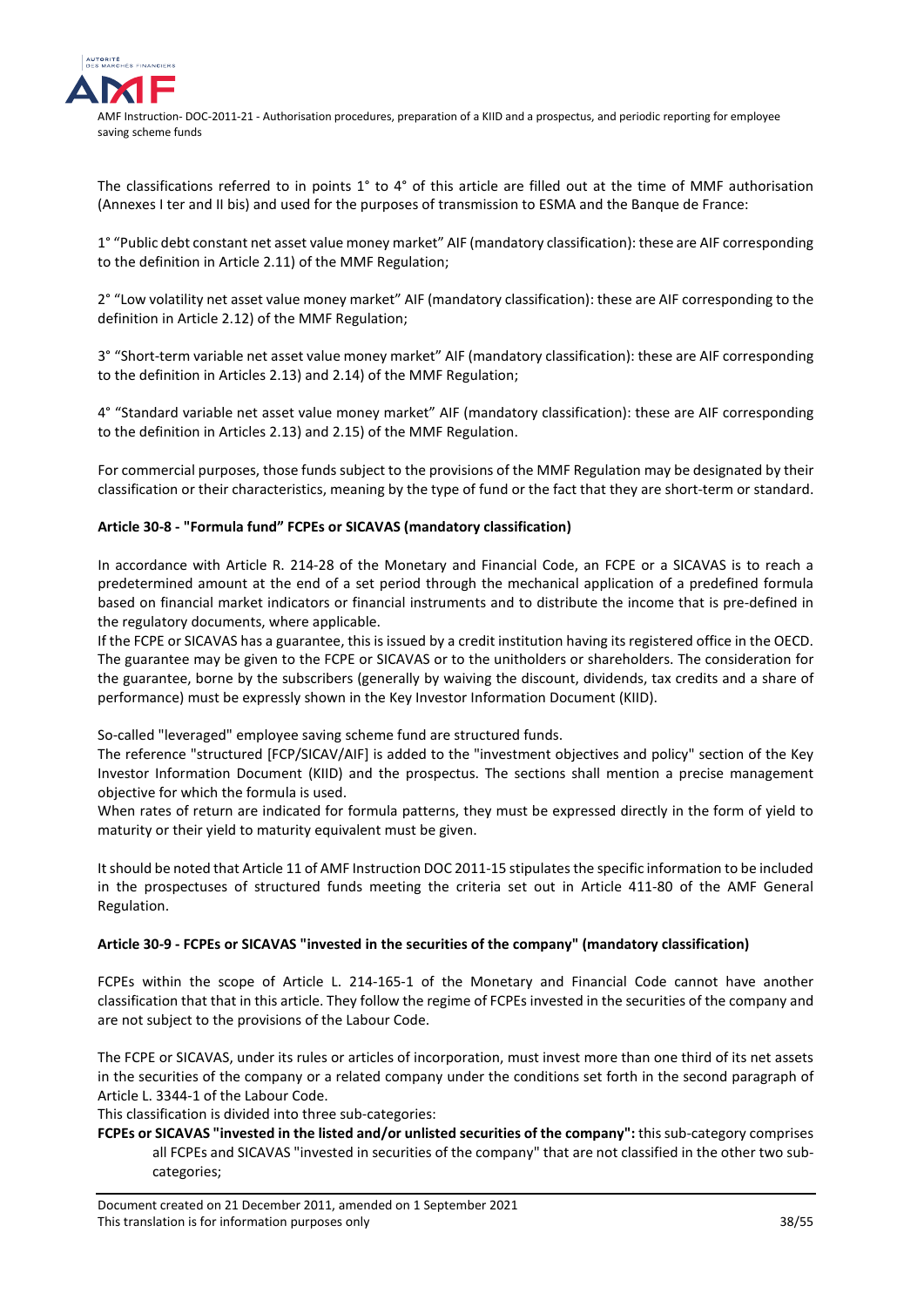

- **FCPEs or SICAVAS "invested in the listed securities of the company":** the securities of the company in which the FCPE or SICAVAS invests are solely those admitted to trading on a regulated market.
- **FCPEs or SICAVAS "invested in the unlisted securities of the company":** the securities of the company in which the FCPE or SICAVAS invests are solely securities not admitted to trading on a regulated market.

There is no limit on investments in the transferable securities of the company or a related company within the meaning of the second paragraph of Article L. 3344-1 of the Labour Code, except for membership shares in cooperatives.

Nevertheless, in accordance with Article L. [33](#page-38-0)32-17 of the Labour Code<sup>33</sup>, where an employee investment AIF is invested in the securities of the company and where these are not admitted to trading on a regulated market within the meaning of Article L. 421-1 of the Monetary and Financial Code, the assets of the fund must include at least one third of liquid securities. Failing this, a mechanism ensuring the liquidity of these securities shall be put in place in accordance with Articles R. 214-214 and R. 214-214-7 of the Monetary and Financial Code and Article 424-8 of the AMF General Regulation.

"Liquid" securities are defined by Article R. 214-214 and by Article R. 214-214-7 of the Monetary and Financial Code. These are transferable securities admitted to trading on a French or foreign regulated market and units or shares in UCITS and general purpose investment funds covered by paragraph 1 of sub-section 2 of section 2 of Chapter IV in Title I Book II of the Monetary and Financial Code.

In all cases, it is recommended that companies and asset management companies put in place a mechanism that guarantees the liquidity of securities not admitted to trading on a regulated market.

This mechanism is used only to raise the liquidity needed to meet pending redemption requests. It is implemented when eligible redemption requests can no longer be satisfied due to a lack of liquidity.

The following information shall appear in the liquidity contract:

- The names and contact details of the parties to the agreement;
- The percentage (or amount) of assets of the fund covered by the agreement. Where the guarantee applies to a specified amount, that amount shall initially be equivalent to 50% or more of the assets. Where this amount is equivalent to 35% of the assets, a renegotiation clause shall apply;
- The date on which the agreement takes effect;
- The term of the agreement. The liquidity guarantee contract must have a minimum term of one year, i.e. 365 days, and include a clause providing for the contract to be renegotiated at least one year before the expiry date;
- The terms of remuneration of the agreement;
- The procedure for terminating the agreement;

<u>.</u>

- The procedures for implementing the guarantee;
- Where applicable, the counter-guarantee procedures.

Upon subscription of securities not admitted to trading on a regulated market that are issued by the company, the management company shall ensure that the terms of issuance of such securities are compliant.

For this purpose, the management company must have access to the minutes of the general meeting and/or the board of directors meeting that decided upon the terms of issuance or payment for the company's securities. "Market rate" shall mean the risk-free interest rate plus a risk premium determined on the basis of the financial situation of the issuer.

## **Article 30-10 - FCPEs or SICAVAS "invested in less than one third of the securities of the company" (mandatory classification)**

<span id="page-38-0"></span>*<sup>33</sup>FCPEs within the scope of Article L. 214-165-1 of the Monetary and Financial Code are not subject to the provisions of the Labour Code.*

Document created on 21 December 2011, amended on 1 September 2021 This translation is for information purposes only 39/55 and 39/55 and 39/55 and 39/55 and 39/55 and 39/55 and 39/55 and 39/55 and 39/55 and 39/55 and 39/55 and 39/55 and 39/55 and 39/55 and 39/55 and 39/55 and 39/55 and 39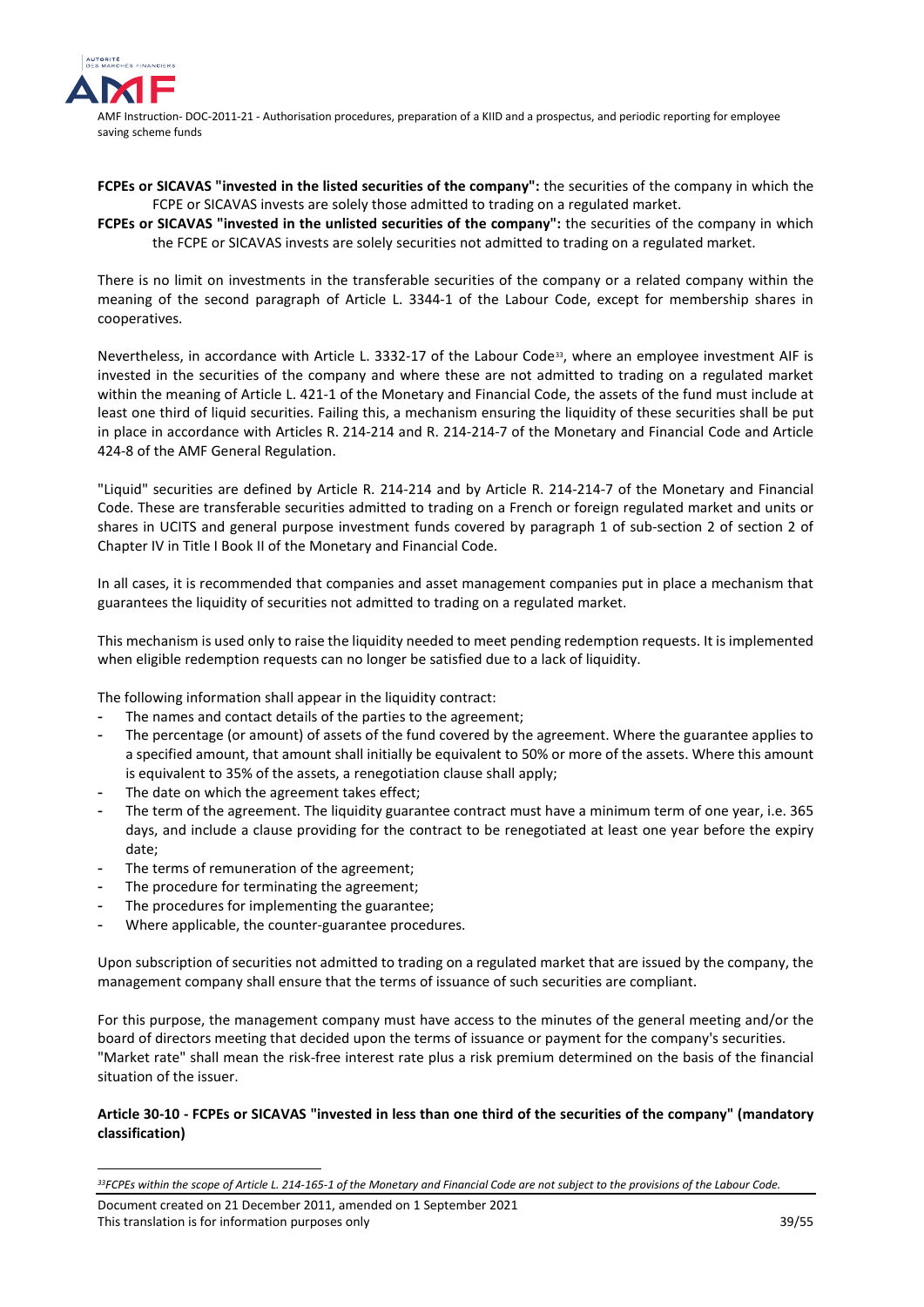

In accordance with its rules, the FCPE must invest between 10% and less than one third of its net assets in the securities of the company or a related company within the meaning of the second paragraph of Article L. 3344-1 of the Labour Code.

This classification is divided into three sub-categories:

- **FCPEs or SICAVAS "invested in less than one third of the listed securities of the company":** the securities of the company in which the FCPE or SICAVAS invests are solely those admitted to trading on a regulated market.
- **FCPEs or SICAVAS "invested in less than one third of the unlisted securities of the company":** the securities of the company in which the FCPE invests are solely those not admitted to trading on a regulated market.
- **FCPEs or SICAVAS "invested in less than one third of the listed or unlisted securities of the company":** this sub-category covers all FCPEs "invested in securities of the company" that are not classified in the other two sub-categories.
- Methods for assessing the exposure of the AIF

## **Article 30-11 - Assessing the exposure of the employee saving scheme fund**

In addition to physical investments, the assessment must include derivatives transactions, futures, options and similar investments, along with securities with embedded derivatives, in order to measure the exposure of the FCPE or SICAVAS. Equity and bond warrants, calls, puts, CVRs, ADRs, EDRs and other financial instruments where the underlying assets are financial instruments are to be classified according to the category of the underlying assets.

The exposure to the specified category must be maintained at all times; the manager is not required to calculate it every time the net asset value is established but must be able to justify the classification of the AIF to the AMF or the statutory auditors on demand.

The exposure of an AIF invested in other AIFs or investment funds is calculated on a transparent basis. Several calculation methods can be used, depending on the amount of information available about the underlying fund:

- First, assess the actual exposure of the underlying AIFs and investment funds to the markets in question;
- Failing that, assess the minimum percentages of exposure to the relevant markets indicated in the regulatory documents of the underlying AIFs and investment funds;
- Finally, failing that, include a haircut depending on the investment policies of the underlying AIFs and investment funds with regard to the relevant markets. For example, under this method, a "French equities" AIF set up under French law and investing in a foreign AIF where the investment strategy consists of "being primarily exposed to French equity markets" could assign a factor of 0.5 to its exposure to this AIF.

Bonds that can be converted into equities or similar securities must be broken down to assess the interest rate exposure and credit market exposure of the bond component, as well as the equity market exposure of the option component.

If the FCPE is specialised in a business sector, a market or a financial instrument, the "management orientation" section of the rules or articles of incorporation must set out the minimum percentage of investment and/or exposure related to such specialisation.

If the minimum exposure rules of an AIF for specific markets are no longer met following an event beyond the manager's control (stock price movements, massive subscriptions or redemptions, mergers, etc.), the manager must have as its primary objective of its sales to remedy the situation in the interest or the unitholders or shareholders.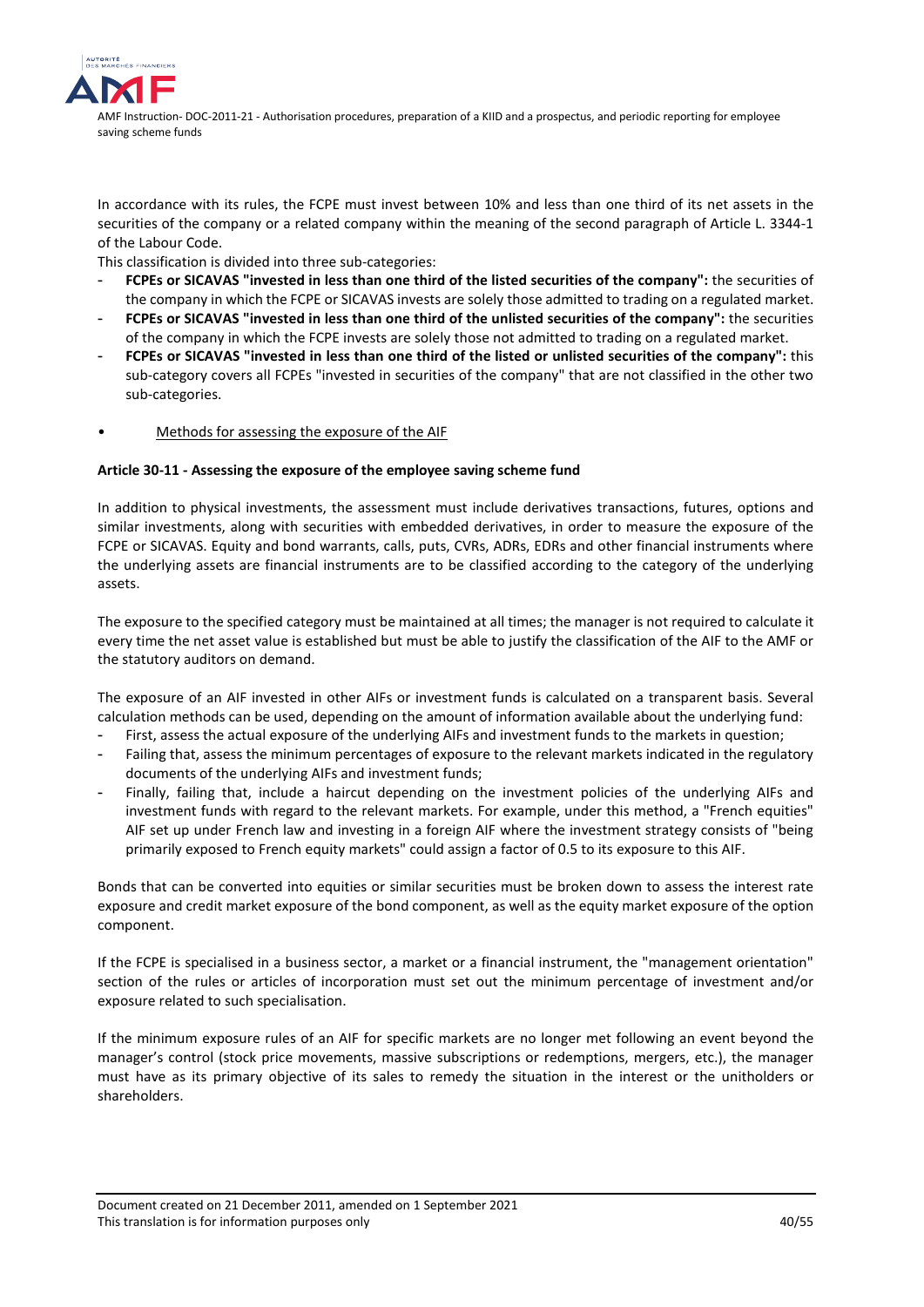

In accordance with Article 422-24<sup>[34](#page-40-0)</sup> of the AMF General Regulation, contracts pertaining to sub-categories of one commodity must be considered to be a contract on only one commodity for the calculation of the diversification limit provided for in Article R. 214-32-23 a)<sup>[35](#page-40-1)</sup> of the Monetary and Financial Code. The sub-categories of a commodity should not be considered to be the same commodity if they are not highly correlated. With regard to the correlation factor, two sub-categories of one commodity should not be considered as highly correlated if 75% of the correlation points are lower than 0.8. For this purpose, it is appropriate to calculate the points of correlations observed on the basis of (i) equally weighted daily yields of the corresponding commodities prices and (ii) a sliding window of 250 days over a period of five years.

Formula used to measure the exposure of AIFs to a given equity market

*a) Items that must be considered:*

- + Valuation of physical assets invested in the market
- +/- Equivalent underlying assets for financial instruments with embedded derivatives
- +/- Temporary disposals or acquisitions of securities
- +/- Physical equivalent of derivatives
- (number of contracts x unit value x settlement price)
- +/- Equivalent of underlying assets in swaps that alter the dominant exposure of the AIF to the market
- Equivalent of underlying assets for net short calls and long puts
- + Equivalent of underlying assets for net short puts and long calls

*b) Calculating exposure:*

#### Exposure =  $\frac{A \times 100}{A}$ Total net assets

**Article 31 - Specific procedures**

## **Article 31-1 - Master and feeder structures**[36](#page-40-2)

I. A distinction must be made according to whether:

1. The master has a classification

The feeder may:

<u>.</u>

either retain the master's classification or adopt a different classification if the concluding of financial contracts by the feeder implies a change in its exposure requiring a change of classification

Document created on 21 December 2011, amended on 1 September 2021 This translation is for information purposes only 41/55

A

<span id="page-40-0"></span>*<sup>34</sup>Applicable to employee saving scheme funds by reference from Article 424-1 of the AMF General Regulation and to FCPEs within the scope of Article L. 214-165-1 of the Monetary and Financial Code by reference from Article 424-16.*

<span id="page-40-2"></span><span id="page-40-1"></span>*<sup>35</sup>Applicable to employee saving scheme funds by reference from Article 214-207 and from Article R. 214-214-1 of the AMF General Regulation. 36The master/feeder structure is excluded:* 

<sup>-</sup> on the one hand, from the regime of FCPEs subject to Article L. 214-165 of the Monetary and Financial Code on account of the rules applicable *to them;* 

*<sup>-</sup>on the other hand, from Article L. 214-165-1 of said Code pursuant to Article 424-17 of the AMF General Regulation.*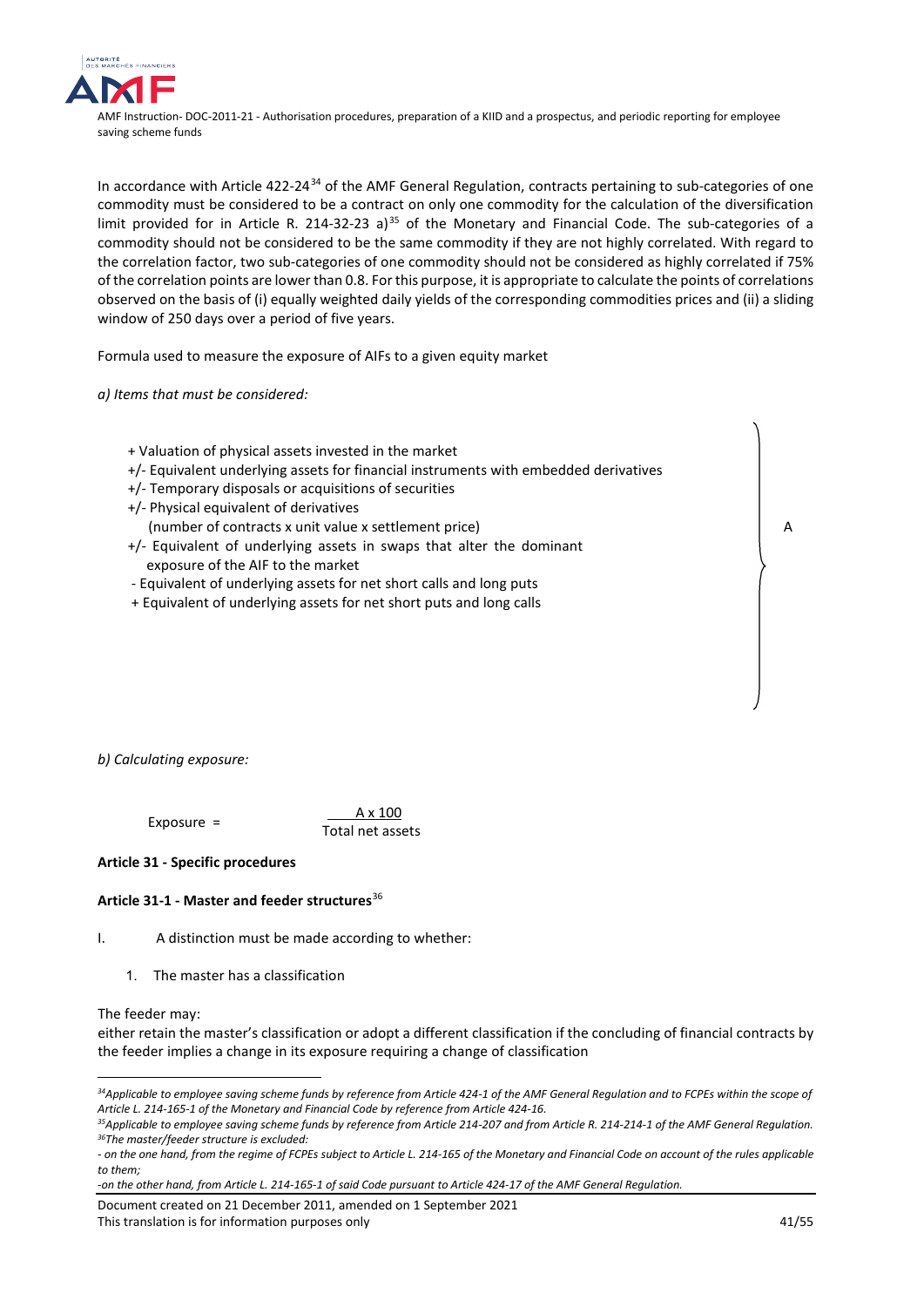

or remove any reference to optional AMF classifications<sup>[37](#page-41-0)</sup>. In this case, it makes sure that the management restrictions implied by the master's classification are described in its own prospectus.

2. The master does not have a classification (French or foreign fund)

The feeder may:

a. either adopt a classification in line with the master's strategy and the exposure arising from the concluding of financial contracts by the feeder. In this case, it makes sure that the management restrictions implied by its classification are described in its own prospectus.

b. or remove any reference to optional AMF classifications<sup>38</sup>.

II. If the account closing date of the feeder AIF is different from that of the master UCITS or AIF, a technical memo must be filed with the AMF explaining the reasons for the difference (the dividend date of the master UCITS or AIF is not a valid reason), and the measures taken to ensure that the unitholders and shareholders of the feeder AIF enjoy equivalent disclosure and treatment to that which they would enjoy as unitholders or shareholders of the master UCITS or AIF.

III. The Key Investor Information Document (KIID) and the rules must mention the direct charges stemming from the feeder AIF and the indirect charges stemming from the master UCITS or AIF. References in the rules to information about the master UCITS or AIF must be in italics.

## **Article 31-2 - Guaranteed AIFs**

I. The guarantee must be granted to the AIF or to the unitholders or shareholders by an institution cited in Article R. 214-32-28(II) of the Monetary and Financial Code<sup>39</sup>.

II. When a guaranteed level or formula is offered, the guarantee must apply to:

- 1° The initial net asset value if there is a single subscription net asset value;
- 2° The highest net asset value during the subscription period.

III. The nature of the guarantee and its characteristics must be clearly set out in the relevant section. The information must include:

- 1° The level of the guarantee:
- Full capital guarantee;

<u>.</u>

- Partial capital protection.
- 2° Whether the guarantee includes front-end charges;
- 3. Subscription dates for obtaining the guarantee;
- 4° Dates on which the guarantee will be granted;

5° Whether the guarantee is granted to the AIF or directly to the unitholders or shareholders. If the guarantee is granted directly to the unitholders or shareholders and they are required to request redemption of their units or shares on a specific date to benefit from the guarantee, this requirement must be pointed out in a warning that specifies the final net asset value that is guaranteed, along with the deadline for submitting redemption orders. If the guarantee requires action by the unitholders or shareholders (such as making a request for redemption at a set net asset value, for example), they must be alerted individually by letter in a timely manner if there is any likelihood that it will be in their interest to redeem their units or shares.

<span id="page-41-0"></span>*<sup>37</sup>Optional classifications means the classifications referred to in Articles 30-1 to 30-6 of this instruction. Note that, if all classifications are abandoned, the feeder must follow the rules set out in Article 30 of this instruction.*

<span id="page-41-1"></span>*<sup>38</sup>Optional classifications means the classifications referred to in Articles 30-1 to 30-6 of this instruction. Note that, if all classifications are abandoned, the feeder must follow the rules set out in Article 30 of this instruction.*

<span id="page-41-2"></span>*<sup>39</sup>See also AMF Position – Need to offer a guarantee (covering the formula used and/or the capital, as the case may be) when marketing to retail investors shares or units in structured UCITS and AIFs, "guaranteed" UCITS and AIFs, and debt securities with similar characteristics issued by dedicated issue vehicles – DOC 2013-12.*

Document created on 21 December 2011, amended on 1 September 2021 This translation is for information purposes only and the set of the set of the set of the 42/55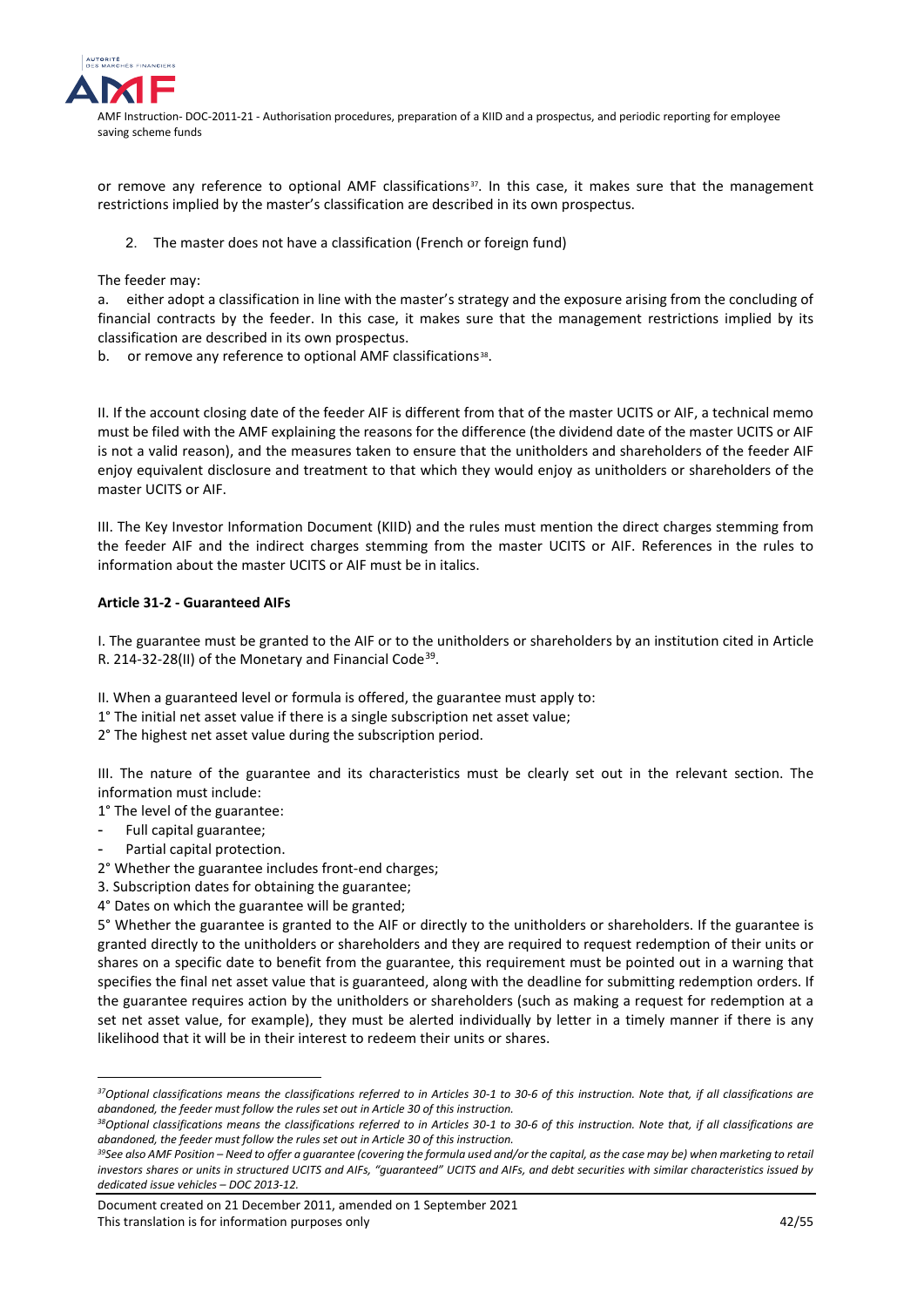

IV. Information to investors

The guarantee shall not discriminate against unitholders or shareholders availing themselves of early release and the remaining unitholders or shareholders.

The remuneration of the guarantor must be clearly stated to subscribers. The remuneration provided for in the guarantee contract is included in current charges.

The consideration for the guarantee, borne by the subscribers (generally by waiving the discount, dividends, tax credits and a share of performance) must be expressly shown in the Key Investor Information Document (KIID).

## **Article 31-3 - FCPEs invested in other UCITS or AIFs**

In compliance with Articles R. 214-210 and R. 214-214-3 of the Monetary and Financial Code, an FCPE may invest without limit in one or more UCITS or AIFs: 1.

Where the AIF is more than 20% invested in shares or units of UCITS or AIFs under French or foreign law, or in investment funds, the impact of indirect expenses and fees is taken into account in the total current charges shown in the Key Investor Information Document (KIID) and in the total fees shown in the rules; 2.

Where an employee saving scheme fund invests more than 50% of its assets in the same UCITS or AIF, the management company ensures that the information documents pertaining to the UCITS or the underlying AIF, i.e. the Key Investor Information Document (KIID), the rules and the half-yearly or annual report(s), are available to unitholders or shareholders of the employee saving scheme fund.

## **Article 31-4 - FCPEs qualifying for the simplified regime**[40](#page-42-0)

Among the mechanisms listed in Article L. 3332-17 of the Labour Code to ensure compliance with the "one third of liquid securities" requirement, the commitment by the company, the firm that controls it or any other firm controlled by it to purchase, within the limit of 10% of its share capital, the securities not admitted to trading on a regulated market that are held by the FCPE shall entail the application of the so-called "simplified" regime for the FCPE.

This simplified regime comprises:

On the one hand, an obligation for the company to disclose the appraised value to its employees at least two (2) months prior to publication of the FCPE's net asset value, which takes into account said appraised value of the company;

And, on the other hand, calculation at least once per year of the net asset value, on the understanding that said net asset value shall not be calculated more than once per quarter.

## **Article 31-5 - Employee buyout funds**[41](#page-42-1)

<u>.</u>

Employee buyout funds governed by Article L. 3332-16 of the Labour Code are invested in unlisted securities of the company and dedicated to the purchase, reserved for employees, of the securities of the company or the securities of a company in the same group within the meaning of the second paragraph of Article L. 3344-1 of the Labour Code or of a holding company established for the purpose of purchasing the company. This new type of FCPE is called an "employee buyout fund".

Pursuant to Article L. 3332-16 of the Labour Code, employee buyout funds may not be formed unless the following conditions are satisfied:

<span id="page-42-0"></span>*<sup>40</sup>FCPEs within the scope of Article L. 214-165-1 of the Monetary and Financial Code are not subject to the provisions of the Labour Code 41FCPEs within the scope of Article L. 214-165-1 of the Monetary and Financial Code are not subject to the provisions of the Labour Code*

<span id="page-42-1"></span>Document created on 21 December 2011, amended on 1 September 2021 This translation is for information purposes only **ACCO 100 ACCO 100 ACCO 100 ACCO 100 ACCO 100 ACCO 100 ACCO 100 ACCO 100 ACCO 100 ACCO 100 ACCO 100 ACCO 100 ACCO 100 ACCO 100 ACCO 100 ACCO 100 ACCO 100 ACCO 100 ACCO 100**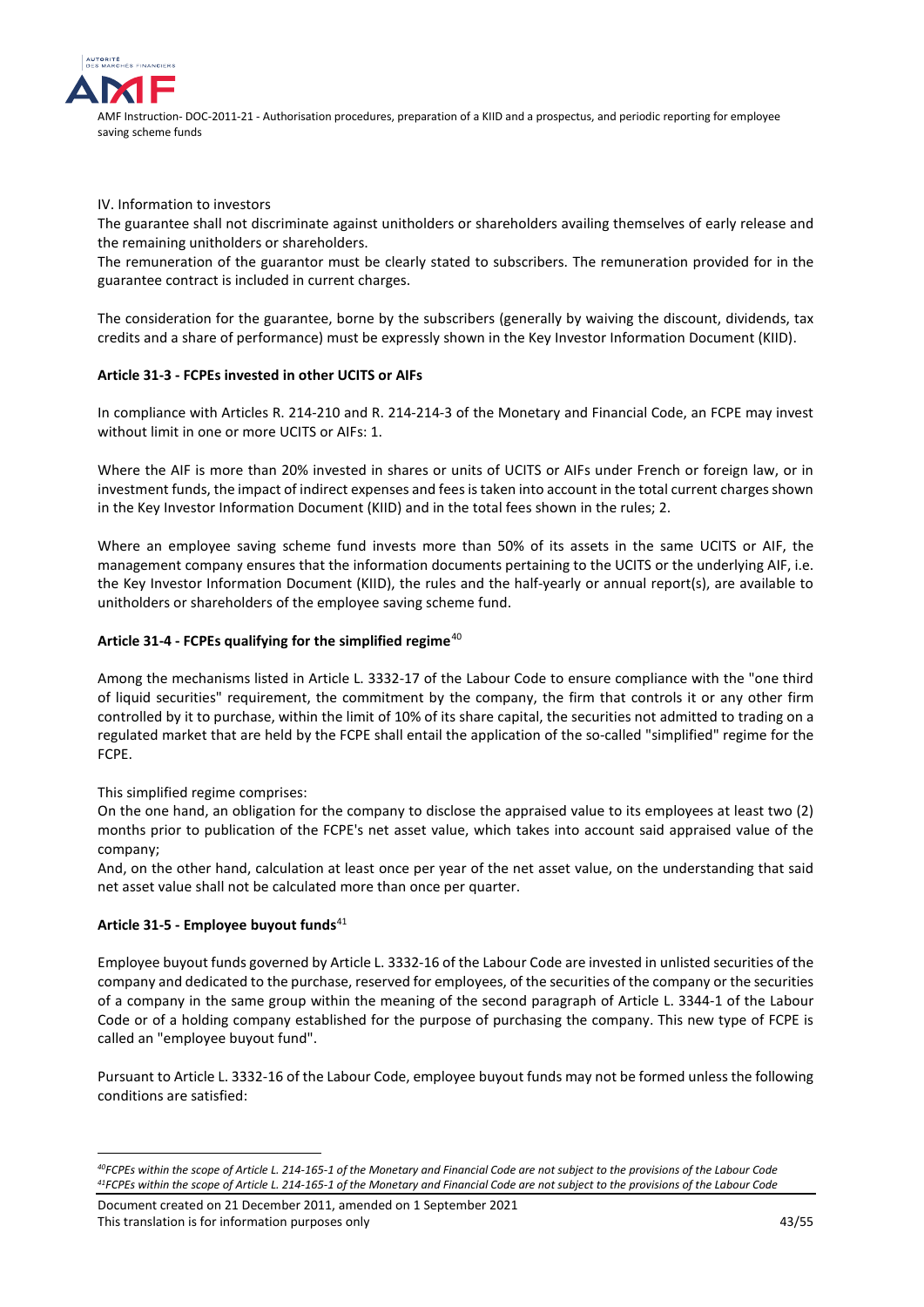

- Prior existence of a negotiated company savings plan providing for the formation of the employee buyout fund;
- The minimum number of employees taking part in the employee buyout must be at least 10 or at least 20 % of employees for a company with up to 50 employees;
- Existence of a staff agreement containing the following mandatory items:
	- Identity of the employees taking part in the buyout;
	- Final control structure of the company;
	- Completion of the transaction.

When the authorisation application is filed, the management company shall certify that the above conditions have been met and shall make all the supporting documents available to the AMF.

The FCPE is subject to exceptional investment rules. It can invest up to 95% of its assets in the securities of the company or in the securities of companies in the same group, within the meaning of the second paragraph of Article L. 3344-1 of the Labour Code, or in the securities of a holding company formed to acquire the company. It must include a cash pocket equivalent to at least 5% of its assets. This cash pocket must be invested in the securities referred to in the first, second and third paragraphs of Articles R. 214-214 and R. 214-214-7 of the Monetary and Financial Code.

Employee buyout funds are classified as FCPEs "invested in the unlisted securities of the company". The reference to "employee buyout fund" shall be part of the fund's name. A template for the rules of employee buyout funds appears in 'Annex XIII bis.

## **Article 31-6 - "Temporary" FCPEs**

Within the meaning of this instruction, a so-called "temporary" FCPE is formed in order to subscribe for a capital increase, with or without a haircut, that is reserved for employees during a period to be determined and specified in the fund's Key Investor Information Document (KIID) and rules. It may also be formed in the event of the sale of the company's securities held by the company itself or by a company in the group. A "temporary" FCPE is intended to be merged, on a decision by its supervisory board and as soon as possible after subscribing for the capital increase, into an employee saving scheme fund classified as "invested in the securities of the company".

The "temporary" FCPE temporarily has a prudent management objective via investments in money market products and abides by the asset composition rules for FCPEs governed by Article L. 214-164 of the Monetary and Financial Code until the date on which it subscribes for the capital increase reserved for employees. As of that date, it is classified as "invested in the securities of the company" and shall abide by the asset composition rules for FCPEs within the scope of Article L. 214-165 of the Monetary and Financial Code.

The "temporary" FCPE may adopt the same supervisory board as that of the fund "invested in the securities of the company". In this case, the supervisory board members must hold units in both funds. The word "temporary" shall be part of the fund's name.

The FCPE rules provide for the measures taken if an insufficient number of shares is tendered to the capital increase.

If the FCPE has a reservation period:

- For amounts arising from voluntary payments, employees must be offered a refund;
- For amounts arising from profit-sharing shall be used to subscribe for one or more other FCPEs.

If the amounts have already been paid, over-subscriptions will be reallocated. This may be done by having subscribers make individual choices or by demerging the temporary fund. The latter option will be used in particular if subscribers do not come forward and make themselves known, in which case their assets shall be transferred to the safest fund.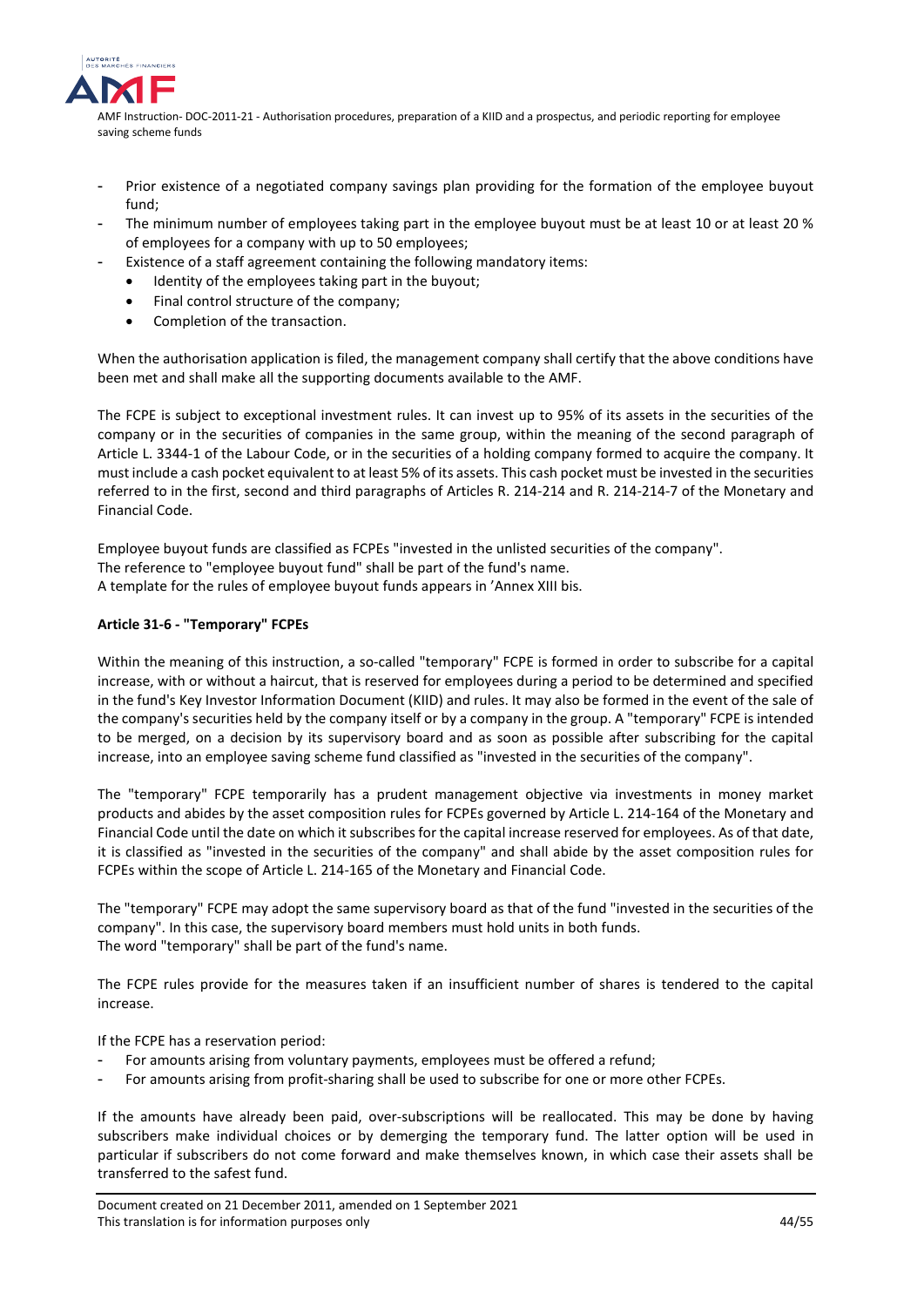

#### **Article 31-7 - "Social investment" FCPEs**[42](#page-44-1)

The term "social investment FCPE" must be clearly mentioned in the Key Investor Information Document (KIID) and rules of the fund, either before or after the fund's name.

## <span id="page-44-0"></span>**Section II - Reporting and other information provided to investors**

For money market funds, specific provisions are also set out in the MMF Regulation. In addition, FCPEs using securities financing transactions and total return swaps must provide the information listed in section A of the annex to Regulation (EU) 2015/2365 of the European Parliament and of the Council of 25 November 2015 on transparency of securities financing transactions and of reuse and amending Regulation (EU) n°648/2012 (SFTR Regulation)

#### **Article 32 - Half-yearly reports and half-yearly asset breakdowns**

I. In accordance with Articles L. 214-24-62 and D. 214-33 of the Monetary and Financial Code, which apply to employee saving scheme funds, the latter must draw up a half-yearly report at the end of the first half of their accounting year.

II. These half-yearly reports must be published no later than two months after the end of the first half of the year.

III. The half-yearly reports may be compiled as of:

- 1° either the last trading day of the half year;
- 2° or the day on which the last net asset value is calculated.

IV. Regardless of their presentation, all the disclosures about an employee saving scheme fund or a sub-fund must include its name.

V. The half-yearly report must contain the following information:

1° A statement of assets and liabilities, including the following items:

a) The eligible financial securities stipulated in point 1 of I of Article L. 214-24-55 of the Monetary and Financial Code;

- b) Bank balances;
- c) Other assets held by the AIF;
- d) Total assets held by the AIF;
- e) Liabilities;
- f) Net book value.
- 2° Number of outstanding units or shares;
- 3° Net book value per unit or share;
- 4° Portfolio;

<u>.</u>

5° Statement of changes in the composition of the portfolio during the reference period;

6° Quantified data on post-tax dividends paid or proposed during the period;

7. The impact of the performance fees, clearly showing, for each class of units or shares in question, i) the real amount of the fees invoiced and ii) the calculation of the fees as a percentage of the net asset value of that class of units or shares.

8. Summary of cases and conditions for which gates were decided during the period.

VI. In accordance with Article L. 214-24-49 of the Monetary and Financial Code, a document called "asset composition" must be compiled as of the date of the last net asset value of the half year. This document must be sent to any unitholder or shareholder who requests it within eight weeks of the end of each half-year period.

Document created on 21 December 2011, amended on 1 September 2021 This translation is for information purposes only 45/55 and the state of the state of the 45/55 and 45/55 and 45/55 and 45/55 and 45/55 and 45/55 and 45/55 and 45/55 and 45/55 and 45/55 and 45/55 and 45/55 and 45/55 and 45

<span id="page-44-1"></span>*<sup>42</sup>FCPEs within the scope of Article L. 214-165-1 of the Monetary and Financial Code are not subject to the provisions of the Labour Code.*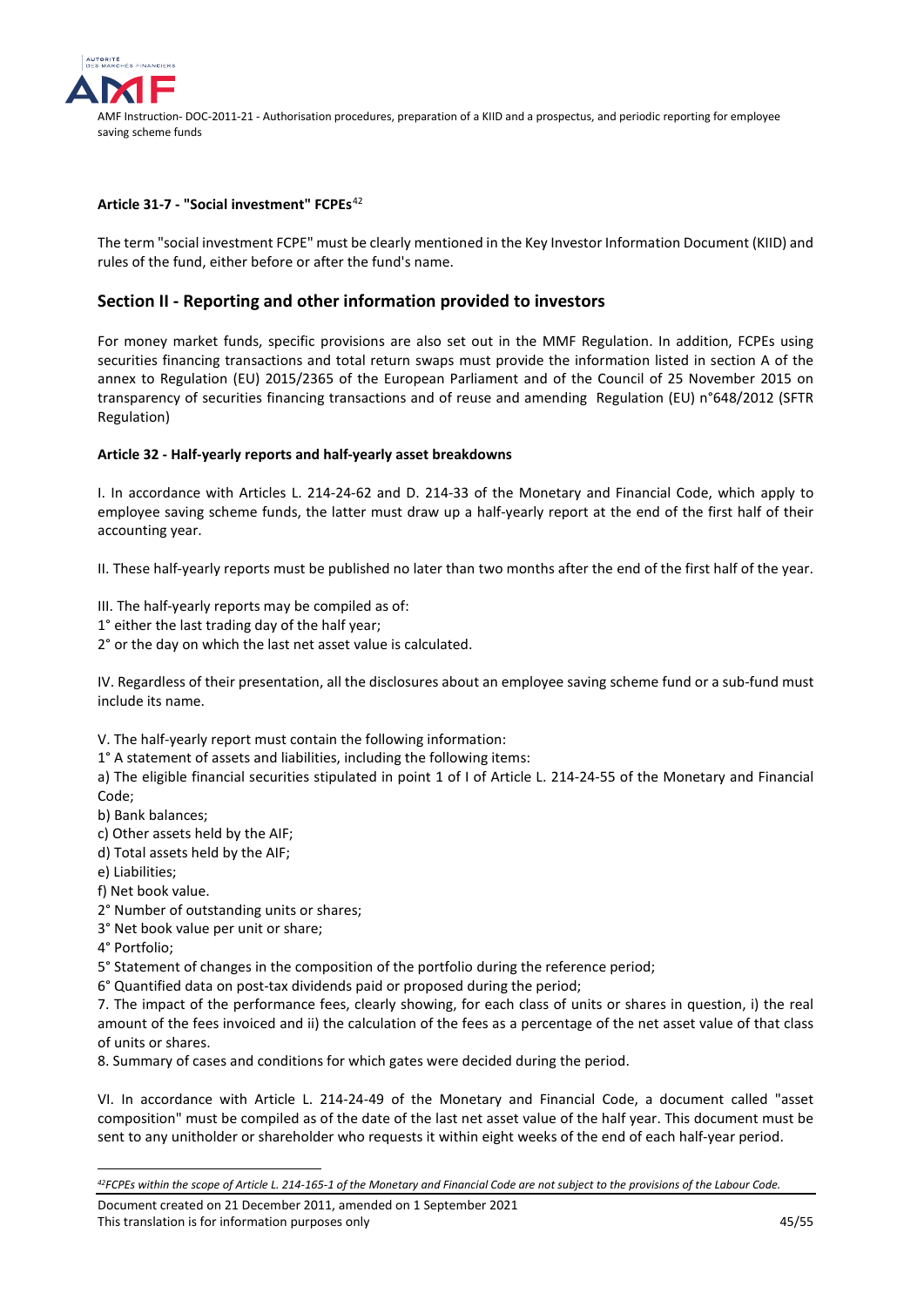

This document must contain the following information:

- 1° An inventory of the portfolio with details about the quantities and values of financial instruments;
- 2° Net assets;
- 3. Number of outstanding units or shares;
- 4° Net asset value;
- 5° Off-balance sheet commitments.

The document must be compiled in detail and must be understandable for any unitholder or shareholder.

VII. The asset composition may be replaced by the document used to calculate the net asset value and provided by the SICAV or the management company to the statutory auditor of the AIF, provided it contains the items referred to in points 1 to 5 of VI.

## **Article 33 - Annual report**

At the end of each accounting year, the management company or, where applicable, the board of directors of the SICAV, drafts the annual report of the AIF, which must contain the following:

- The management report;
- The summary documents defined in the chart of accounts and the certification of the statutory auditor;
- Any material changes, within the meaning of Article 106 of Commission Delegated Regulation (EU) No. 231/2013 of 19 December 2012, to the information referred to in Article 36 of this instruction occurring in the year to which the report refers.

Where the FCPE is managed by a management company authorised in accordance with Directive 2011/61/EU, the annual report must also contain:

- The total amount of remuneration for the financial year, split into fixed and variable remuneration paid by the management company to its staff, and the number of beneficiaries, and where relevant, the carried interest paid by the AIF,
- The aggregate amount of remuneration, broken down by senior management and staff of the management company whose actions have a material impact on the risk profile of the AIF.
- For each class of units or shares of AIFs governed by AMF Position 2021-01, the impact of the performance fees must clearly show i) the actual amount of the fees invoiced and ii) the calculation of the fees as a percentage of the net asset value of that class of units or shares

A management company authorised in accordance with Directive 2011/61/EU of 8 June 2011 must also comply with Article 107 of Commission Delegated Regulation (EU) No. 231/2013 of 19 December 2012.

The accounting information given in the annual report shall be prepared in accordance with French accounting standards and the accounting rules laid down in the rules or articles of incorporation of the employee saving scheme fund.

The statutory auditor's report, including any qualifications, shall be reproduced in full in the annual report.

The annual report is submitted for examination by the supervisory board of the funds or, where appropriate, to the board of directors of the SICAV.

The annual report of the AIF must also contain information about changes in the structure of the securities portfolio during the accounting period and, where appropriate, information about the financial instruments in the portfolio that have been issued by the management company or entities from its group. **They must also mention, where relevant, AIFs or investment funds managed by the management company or entities from its group.**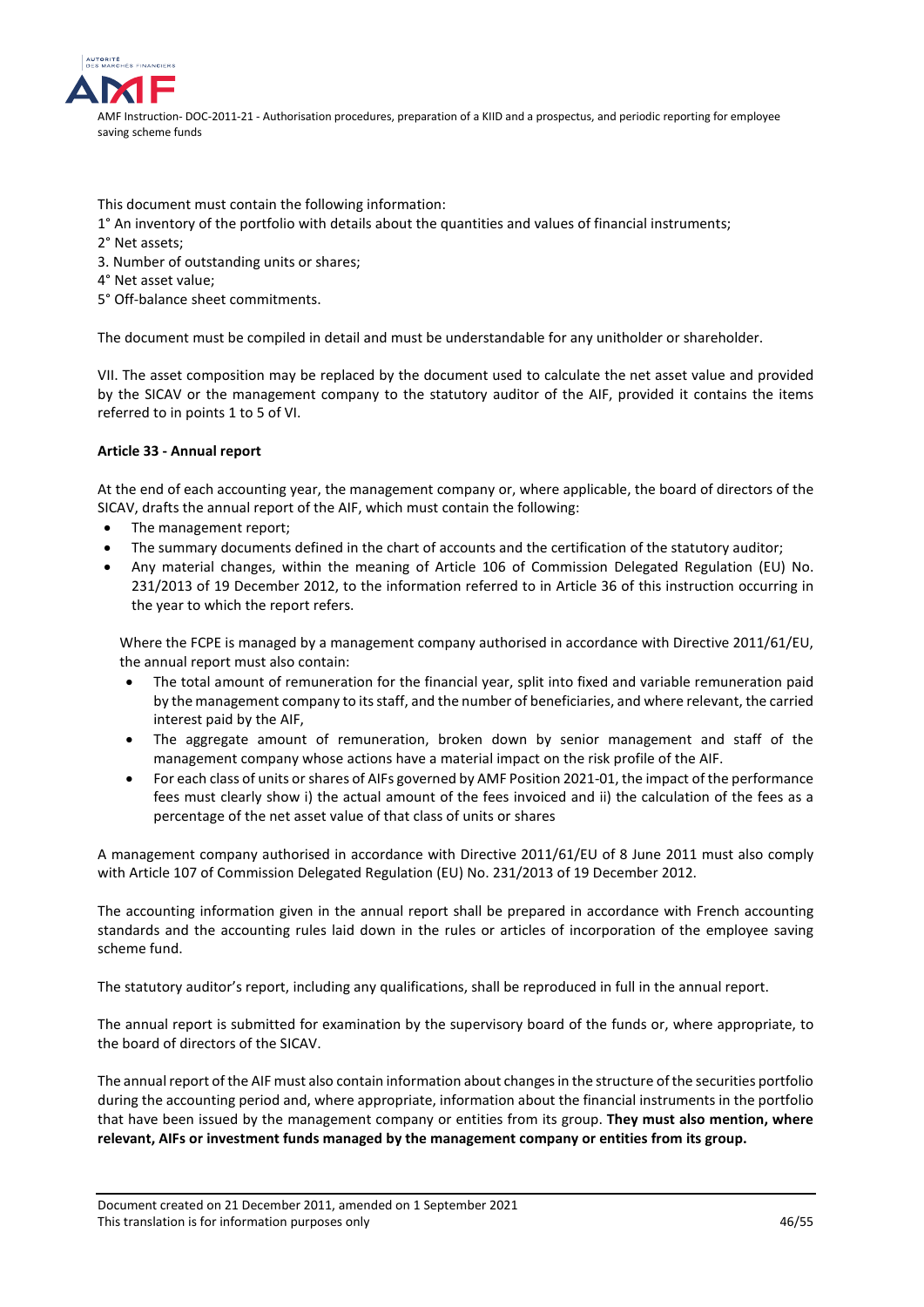

If the annual report of the AIF is published within eight weeks of the end of the accounting year and it contains the items mentioned in points 1 to 5 of VI in Article 32 of this instruction, the SICAV or the management company is not required to report the asset composition separately. In this case, the annual report is sent to any unitholder or shareholder who requests the asset composition report.

For "multi-company" funds disseminated to companies having fewer than ten unitholders, and after the supervisory board has given its opinion, the fund rules may provide that the companies are simply informed of the adoption of the certified annual report and the manner in which it is made available. In this case, the certified annual report is disseminated electronically. It is also made available to both the unitholders and the companies, which can request a free copy of it from the management company or its representative.

No later than six months after the year-end close, the annual report certified by the statutory auditor is sent to the company, which then disseminates it to all its unitholders or shareholders, where appropriate, in a simplified form. The annual report is sent to the AMF in the month after it has been published.

The existence of the annual report and the manner in which it can be obtained are indicated in the Key Investor Information Document (KIID) of the employee saving scheme fund.

To make it easier for subscribers to read the information most important to them, a simplified report featuring essential information may be prepared. The simplified report is prepared at the request of the supervisory board or, where appropriate, the board of directors under the supervision of the board and the statutory auditor. It must contain a reference to the fact that the annual report is available to all unitholders or shareholders on request.

## Management report

The information set out in Article 421-34 of the AMF General Regulation must be at least provided in the management report if it is not provided in the periodic reports and/or periodic disclosures according to the procedures and time frame described in the prospectus.

Furthermore, in accordance with Article 421-35 of the AMF General Regulation, the AIF or its management company must comply with Articles 103 to 109 of Commission Delegated Regulation (EU) No. 231/2013 of 19 December 2012.

The items that must be provided in the annual report and that are not included in the summary documents must be provided in the management report.

## **Article 34 - Specific requirements for feeder AIFs**[43](#page-46-0)

The management report of a feeder AIF must indicate the latest available information about direct and indirect charges that it incurs, meaning the charges actually collected, in the form of a percentage.

The annual report of a feeder AIF must mention the items in the annual report of the UCITS or master AIF as well as the total charges of the feeder AIF and of the master UCITS or AIF. The annual report of the master UCITS or AIF must also be appended to the management report of the feeder AIF.

The other periodic reports must be appended to those of the feeder AIF.

The statutory auditor of the feeder AIF must report problems and inaccuracies found in the statutory auditor's report on the financial statements of the master UCITS or AIF and draw the conclusions that he or she deems necessary, if they affect the feeder AIF.

<sup>&</sup>lt;u>.</u> *43The master/feeder structure is excluded:* 

<span id="page-46-0"></span><sup>-</sup> on the one hand, from the regime of FCPEs subject to Article L. 214-165 of the Monetary and Financial Code on account of the rules applicable *to them;* 

*<sup>-</sup>on the other hand, from Article L. 214-165-1 of said Code pursuant to Article 424-17 of the AMF General Regulation.*

Document created on 21 December 2011, amended on 1 September 2021 This translation is for information purposes only 1990 and 1990 and 1990 and 1990 and 1990 and 1990 and 1990 and 1990 and 1990 and 1990 and 1990 and 1990 and 1990 and 1990 and 1990 and 1990 and 1990 and 1990 and 1990 and 1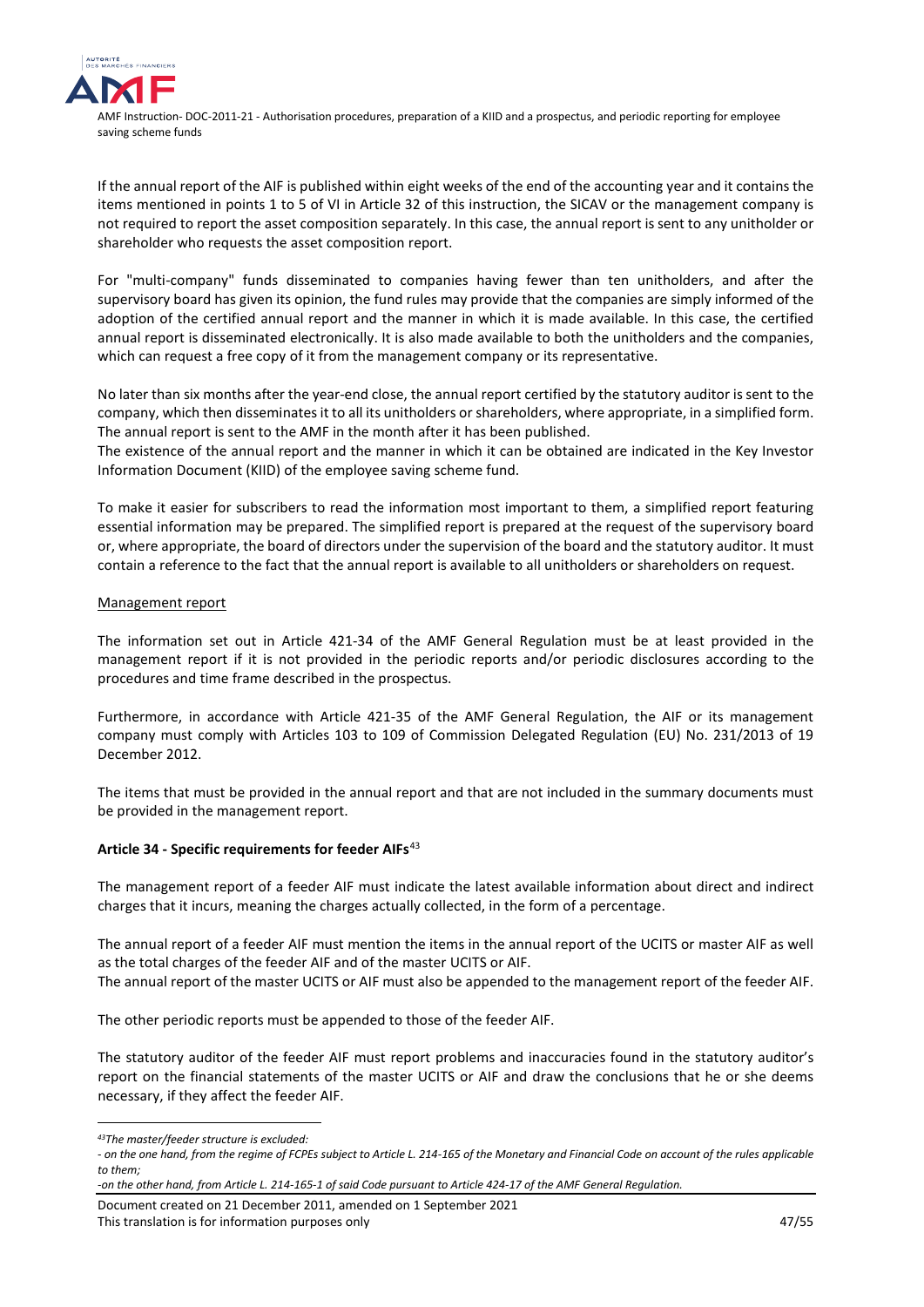

#### **Article 35 - Index-tracking AIFs**

The management report of an index-tracking AIF must measure the tracking error of the AIF and compare it to the maximum error set out in the prospectus.

#### **Article 36 - Information made available to investors**

Pursuant to I of Article 421-34 of the AMF General Regulation, the AIF or the management company must provide investors in the AIF with the following information before they invest in the fund:

a) a description of the investment strategy and objectives of the AIF, information on where any master AIF is established within the meaning of IV of Article L. 214-24 of the Monetary and Financial Code and where the underlying funds are established if the AIF is a fund of funds, a description of the types of assets in which the AIF may invest, the techniques it may employ and all associated risks, any applicable investment restrictions, the circumstances in which the AIF may use leverage, the types and sources of leverage permitted and the associated risks, any restrictions on the use of leverage and any collateral and asset reuse arrangements, and the maximum level of leverage which the management company is entitled to employ on behalf of the AIF;

b) a description of the procedures by which the AIF may change its investment strategy or investment policy, or both;

c) a description of the main legal implications of the contractual relationship entered into for the purpose of investment, including information on jurisdiction, on the applicable law and on the existence or not of any legal instruments providing for the recognition and enforcement of judgments in the territory of the French Republic;

d) the identity of the AIF's management company, depositary and statutory auditor, and any other service providers, and a description of their duties and the investors' rights;

e) where the AIF is managed by a management company authorised under Directive 2011/61/EU, a description of how the management company is complying with the requirements of IV of Article 317-2 of the AMF General Regulation (or its equivalent, transposing paragraph 7 of Article 9 of Directive 2011/61/EU, in the law applicable to the management company);

f) a description of any management function delegated by the management company and of any safe-keeping function delegated by the depositary, the identification of the delegate and any conflicts of interest that may arise from such delegations;

g) a description of the AIF's valuation procedure and of the pricing methodology for valuing assets, including the methods used in valuing hard-to-value assets;

h) a description of the AIF's liquidity risk management, including the redemption rights both in normal and in exceptional circumstances, and the existing redemption arrangements with investors;

i) A description of any fees, charges and commission, together with the maximum amounts applicable, that are borne either directly or indirectly by investors.

j) a description of how the management company ensures a fair treatment of investors and, whenever an investor obtains preferential treatment or the right to obtain preferential treatment, a description of that preferential treatment, the type of investors who obtain such preferential treatment and, where relevant, their legal or economic links with the AIF or the management company;

k) the latest annual report referred to in Article 33;

Document created on 21 December 2011, amended on 1 September 2021 This translation is for information purposes only **AS** and the set of the set of the set of the set of the set of the set of the set of the set of the set of the set of the set of the set of the set of the set of the set o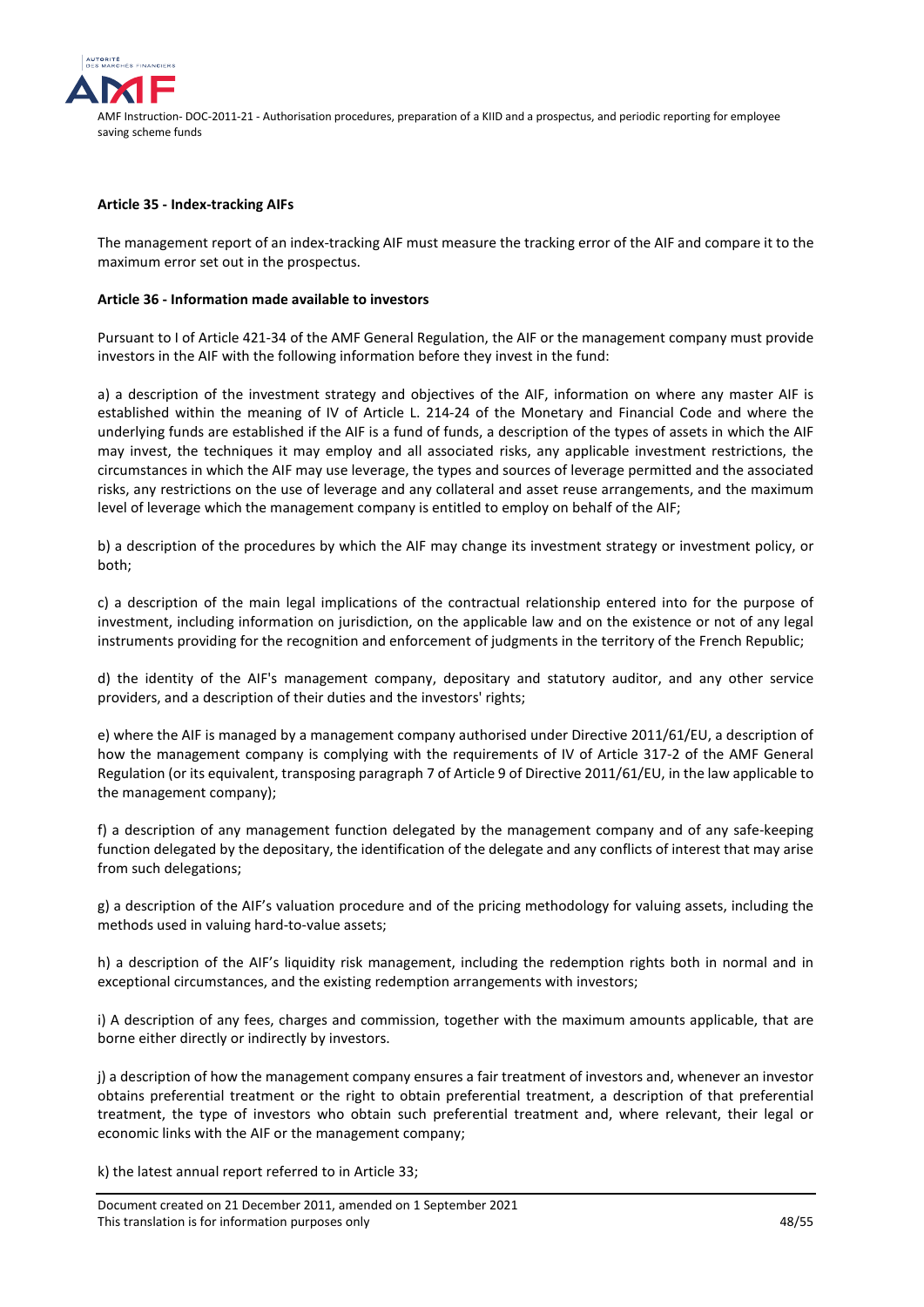

l) The procedure and conditions for issuing and buying back units or shares.

m) the last net asset value of the AIF or the last market price of the unit or share of the AIF;

n) where available, the historical performance of the AIF;

o) the identity of the prime broker and a description of any material arrangements of the AIF with its prime brokers and the way the conflicts of interest in relation thereto are managed and the provision in the contract with the depositary on the possibility of transfer and reuse of AIF assets, and information about any transfer of liability to the prime broker that may exist;

p) a description of the procedures and deadlines for communicating the information required under Article 421- 34(IV) and (V) of the AMF's General Regulation.

This information, with the exception of that referred to in k) and m), is contained in the standard templates for the KIID and for the rules and articles of incorporation provided in Annexes XI, XIII and XIV. A correlation table is provided in Annex I bis (Table no. 1). The information not contained in these regulatory documents is mentioned in Annex I bis (Table no. 2); this information must be made available to investors.

The AIF or the management company shall inform investors of any material change concerning this information.

Furthermore, note that Article 421-34 of the AMF General Regulation also contains the following provisions:

"*IV.- EU AIFs and AIFs marketed in the European Union, or their asset management company, management company or manager, periodically disclose to unitholders or shareholders:* 

*1. The percentage of the AIF's assets subject to special arrangements arising from their illiquid nature; 2° Any new arrangements for managing the liquidity of the AIF;* 

*2. Any new arrangements for managing the liquidity of the AIF;* 

*3. The current risk profile of the AIF and the risk management systems employed by the AIF or its asset management company, management company or AIF manager to manage those risks.* 

*V. EU AIFs and AIFs marketed in the European Union employing leverage, or their asset management company, management company or manager, shall disclose the following information on a regular basis for each of these AIFs:* 

*1. Any changes to the maximum level of leverage which the asset management company, management company or AIF manager may employ on behalf of the AIF as well as any right of reuse of the AIF's assets given as collateral and any guarantee under the leveraging arrangements;* 

*2° The total amount of leverage employed by that AIF ."*

Furthermore, in accordance with Article 421-35 of the AMF General Regulation, the management company must comply with Articles 108 and 109 of Commission Delegated Regulation (EU) No. 231/2013 of 19 December 2012.

## <span id="page-48-0"></span>CHAPTER III - SPECIAL REQUIREMENTS FOR EMPLOYEE SAVING SCHEME FUNDS

## **Article 37 - FCPE supervisory board**

## *a) Composition*

<u>.</u>

If the FCPE is subject to Article L. 214-164<sup>[44](#page-48-1)</sup> of the Monetary and Financial Code, at least half of the supervisory board shall be made up of unitholder employees representing unitholders and representatives of the company or

<span id="page-48-1"></span>*<sup>44</sup>The first clause of paragraph II of Article L. 214-165 of the Monetary and Financial Code allows the choice to opt for the application of the second clause of Article L. 214-164 concerning the composition of the procedures for appointing the supervisory board. This option is also possible*  for FCPEs within the scope of Article L. 214-165-1 of the Monetary and Financial Code, as Article L. 214-165-1 refers to paragraph II of Article L. *214-165*

Document created on 21 December 2011, amended on 1 September 2021 This translation is for information purposes only 49/55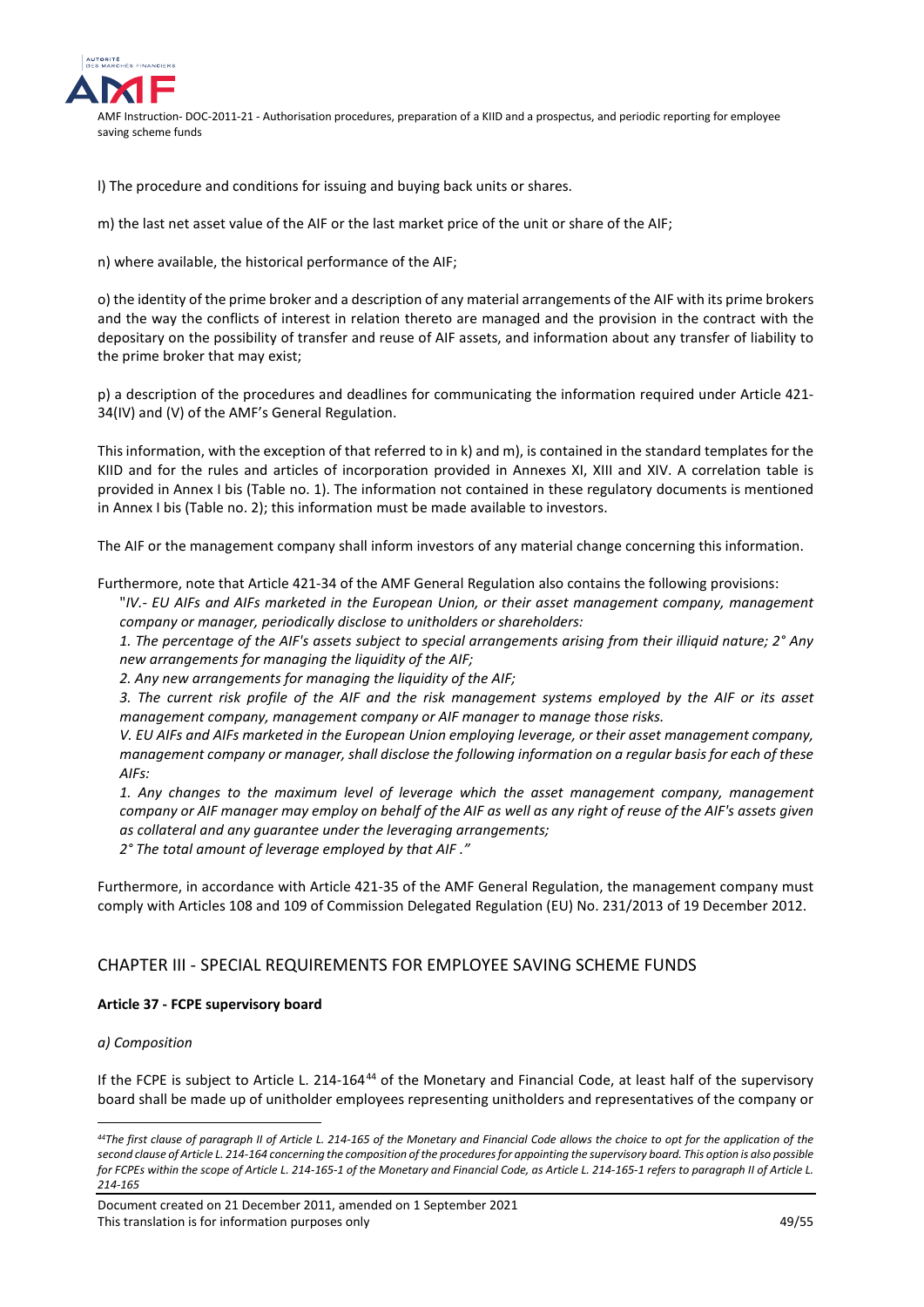

group of companies. For a "multi-company" fund, unitholder employees representing the unitholders; and representatives of these companies and/or groups of companies, shall account for at least one half. The chair of the supervisory board is chosen from the employees representing unitholders. The chair of the supervisory board may have a casting vote.

In accordance with the provisions of Article L. 3332-15 of the Labour Code, several FCPEs governed by Article L. 214-164 of the Monetary and Financial Code and offered through the same company savings plan (*plan d'épargne entreprise* - PEE), inter-company savings plan (*plan d'épargne inter-entreprise* – PEI) or group pension plan (*plan d'épargne pour la retraite collectif* – PERCO) may have a joint supervisory board.

In this case, the joint supervisory board of several FCPEs shall be made up made up of employees representing the unitholders and who themselves are unitholders in at least one of the FCPEs. Provision should also be made for each FCPE to have at least one unitholder on the joint supervisory board.

Where the FCPE is an umbrella fund, provision should be made for the supervisory board to have at least one unitholder from each sub-fund.

Where an FCPE is formed pursuant to a profit-sharing agreement, a company savings plan (*plan d'épargne entreprise* – PEE), an inter-company savings plan (*plan d'épargne inter-entreprise* – PEI) or an inter-company group pension plan (*plan d'épargne pour la retraite collectif interentreprises* - PERCOI) negotiated under an industry-wide bargaining agreement or under professional or interprofessional agreements, the members of the supervisory boards may be elected or appointed by the signatories to such profit-sharing agreement. In this case, the employee members representing unitholders must themselves be unitholders. The rules governing the agreement may determine the conditions under which the company representatives and the unitholder representatives sit on the supervisory boards.

Where the FCPE is a "multi-company" fund, the rules may allow for members of the supervisory board to be represented by other members of that board. This method of representation is covered by the general rules of representation, but there must be at least 10 appointed representative members. In this case, the rules for convening supervisory board meetings do not change, i.e. all members are convened and the appointed persons have the possibility of attending the supervisory board meeting. The rules of representation are set during one of the first board meetings.

A written authority for such representation shall be drawn up and the purpose and duration of that authority shall be stated in the fund rules.

Employee unitholders may be represented only by other employee unitholders, and company representatives only by other company representatives. However, in the case of PERs in the form of an insurance contract and in accordance with Articles L. 224-21 and L. 224-26 of the Monetary and Financial Code, PER holders are represented on the supervisory board of the FCPE by employees who are themselves holders of the plan, in place of the insurance company (the mutual insurance company or union, the provident institution or union) that holds the units. Employees who are holders of the PER are thus treated in the same way as the holders of employee units within the framework of the provisions regarding the supervisory board of the FCPE.

The number of company representatives cannot exceed the number of unitholder representatives.

The quorum and majority rules are the same as those for the supervisory board. Each representative has their own vote as well as the vote of the members they are representing, within the limits of the purpose of such representation.

If an FCPE is subject to the rules of Article L. 214-165 or Article L. 214-165-1 of the Monetary and Financial Code, the supervisory board can be composed:

1° Either entirely of elected employee unitholders representing unitholders;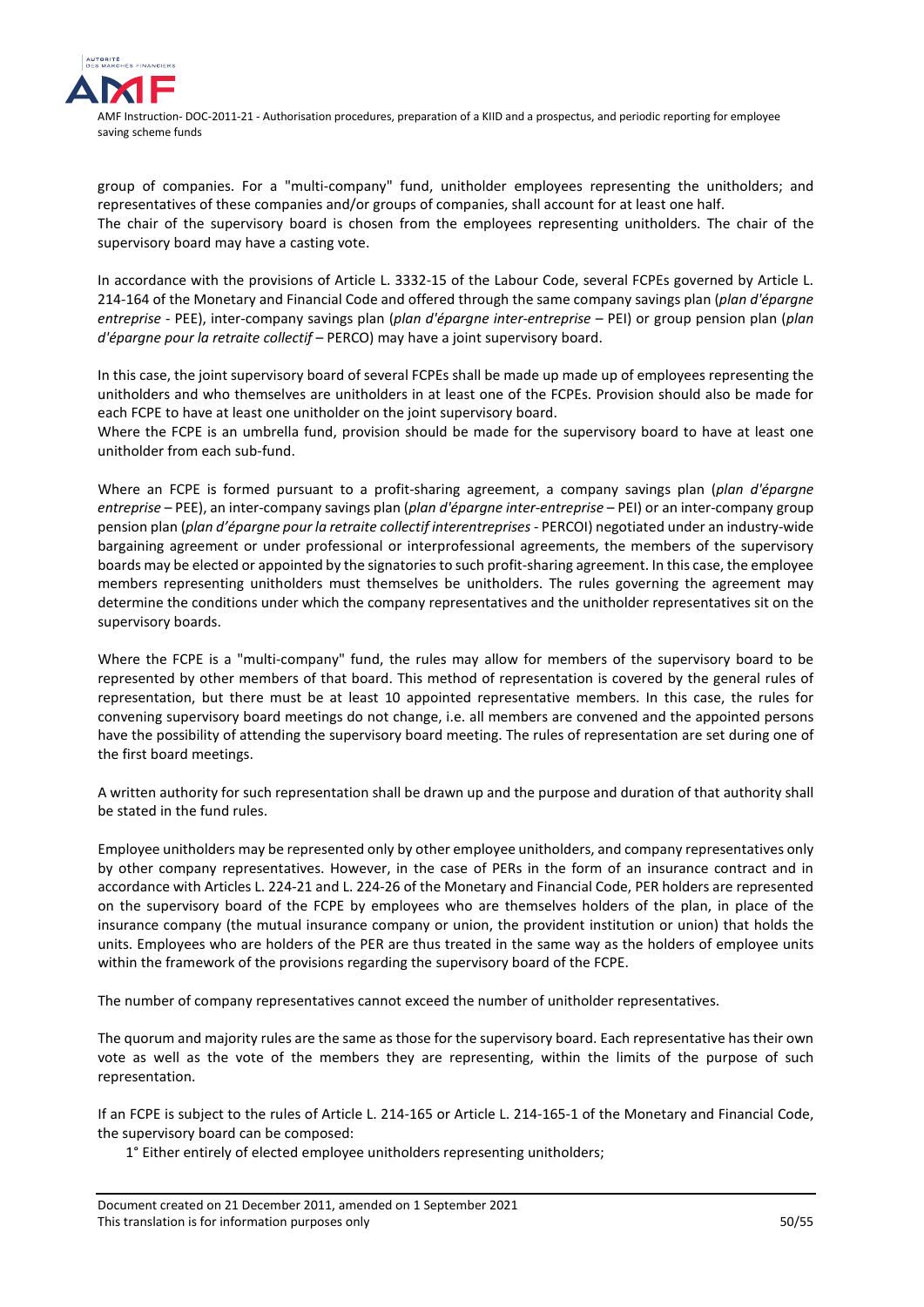

2° Or of unitholder employees representing unitholders, and representatives of the company, who account for at least half, in accordance with Articles L. 214-164 and R. 214-214-4 of the Monetary and Financial Code.

If an FCPE is subject to the rules of Article L. 3332-16 of the Labour Code (employee buyout funds), the members of the supervisory board are elected by all the unitholders<sup>45</sup>.

Where a member of the supervisory board representing unitholders is no longer a company employee, he or she shall step down from the supervisory board.

The supervisory board of an FCPE shall be established no later than six months after the fund's first net asset value has been published.

## *b) Arrangements for electing or appointing members*

Unitholders' representatives on the supervisory board shall be:

- For FCPEs governed by Articles L. 214-164 and L. 214-165 and L. 214-165-1 of the Monetary and Financial Code: • Either elected by unitholders,

• Or appointed by the relevant works' councils or by representative trades unions within the meaning of Article L. 2231-1 of the Labour Code or by the bodies representing the workers in the specific case of FCPEs within the scope of Article L. 214-165-1 of the Monetary and Financial Code.<sup>[46](#page-50-1)</sup>

- For FCPEs governed by Article L. 3332-16 of the Labour Code (employee buyout funds): elected by all the unitholders. The fund rules cannot waive this requirement. The same shall apply to any alternate members and to the reappointment of members who can only be elected.

When the supervisory board of an FCPE subject to the regime of Article L. 214-165 or article L. 214-165-1 of the Monetary and Financial Code is composed of at least half of employees, unit holders, representing the unit holders, and of company representatives, the employees representing the unit holders must be elected from among all the employees unit holders based on the number of units held by each holder.

The FCPE rules shall stipulate the arrangements for electing, appointing or reappointing supervisory board members<sup>47</sup>. The rules may provide for the election or appointment of alternate members. Unless otherwise provided in the fund rules, alternate members are subject to the same arrangements as sitting members as regards election or appointment. The term of office for supervisory board members is laid down in the rules.

## *c) Operating rules of the supervisory board*

<u>.</u>

The supervisory board cannot meet and take decisions unless certain quorum and majority requirements are met; these requirements are set forth in the fund rules. For "multi-company" funds, when a vote is passed on resolutions concerning a change to the membership or the functioning of the supervisory board or a change in operating and management expenses as well as on resolutions requiring changes subject to pre-approval, a quorum of at least 10% of the members present or represented must be reached at first call. The supervisory board cannot meet unless at least one unitholder representative is present.

Concerning the decision-making arrangements of the supervisory board, the fund rules shall provide for a procedure for settling cases where a tie would make it impossible to recognise a majority either for or against a resolution.

Document created on 21 December 2011, amended on 1 September 2021 This translation is for information purposes only 51/55

<span id="page-50-1"></span><span id="page-50-0"></span>*<sup>45</sup>The provisions of the Labour Code are not applicable to FCPEs within the scope of Article L 214-164-1 of the Monetary and Financial Code. 46For FCPEs within the scope of Article L. 214-165-1 of the Monetary and Financial Code, Article R. 214-214-4 of the Monetary and Financial Code sets out the procedures for appointing the members of the supervisory boards.*

<span id="page-50-2"></span><sup>47</sup>*The election or appointment procedures may also appear in the rules of the PEE, PEI or PERCO.*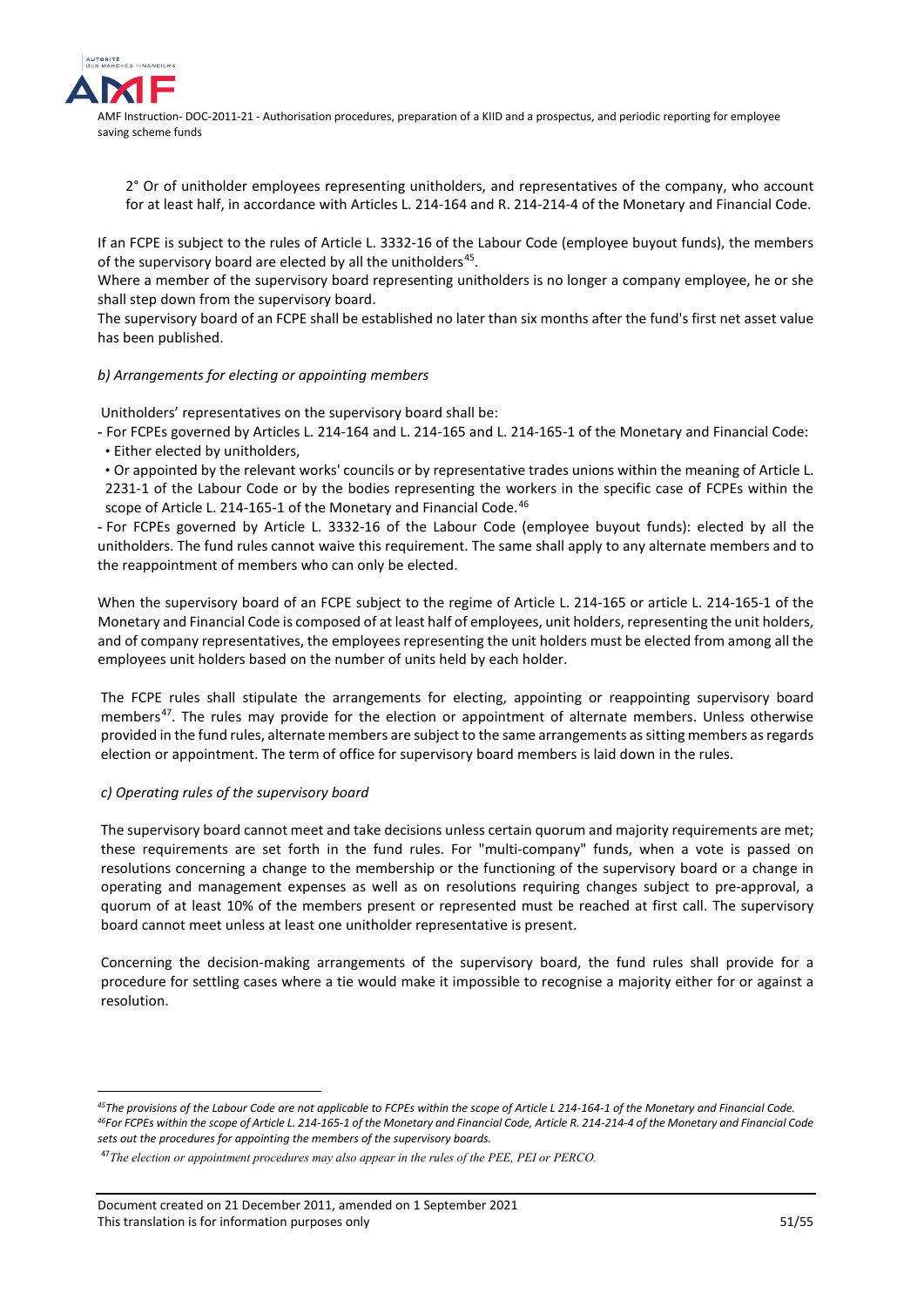

If the supervisory board is unable to meet on second call, the management company shall draft a report to that effect. A new supervisory board can then be formed on the initiative of the board, the company or a unitholder, as provided in the fund rules.

If these measures cannot be applied, the management company, in agreement with depositary, shall have the option of transferring the fund's assets to "multi-company" fund or a similar fund.

The supervisory board shall meet at least once a year to adopt its annual report.

Together with company, the management company and depositary shall see to it that this requirement is met. If a member of the supervisory board is unavailable, he or she may be represented via proxy by the board's chairman or by any other member of the supervisory board, provided such member holds one or more units. Such proxies shall be appended to the attendance sheet and mentioned in the meeting minutes. Proxies may be given for one meeting only. The fund rules may allow for supervisory board members to vote by mail under the arrangements set forth in those rules. Furthermore, the regulations may provide that, for the purposes of calculating the quorum and majority, members of the Supervisory Board who participate in the meeting by videoconference, audioconference or any other means of telecommunication that allows them to be identified and guarantees their effective participation shall be deemed to be present.

When the supervisory board of an FCPE subject to the regime of Article L. 214-165 or Article L. 214-165-1 of the Monetary and Financial Code is composed of at least half of employees, unit holders, representing the unit holders, and of company representatives, for the exercise of the voting rights attached to the securities issued by the company, after discussion in the presence of the representatives of the company, the voting operations will have to take place in the absence of these representatives.

The supervisory board is empowered, in particular, to adopt an annual report. To that end, it shall meet at least once a year on order to:

- Examine the management report and annual financial statements of the fund;

- Examine the financial, administrative and accounting management of the fund;

- Issue opinions in the cases provided for in the fund rules;

- Exercise the voting rights attaching to the securities in the fund and decide whether to contribute securities in the event of a tender offer, unless otherwise provided in the fund rules. To that end, the supervisory board can appoint one or more representatives, except where unitholders exercise voting rights directly;

- Give prior agreement to certain amendments to the fund rules, and, where the rules so provide, approve the guarantee contract for the fund, where it exists, and the mechanism for guaranteeing the liquidity of the company's securities;

- Decide on mergers, demergers or liquidations.

If it deems necessary, the supervisory board may submit any and all questions about the operation of the FCPE to the AMF.

The duly dated and signed minutes of the supervisory board meeting shall incorporate in particular the composition of the board and the quorum and majority rules, and shall indicate the members present, represented or absent, the number of votes for and against each resolution as well as the maximum period for implementing the resolutions. Minutes of supervisory board meetings shall be sent promptly to the management company and the depositary.

The supervisory board shall examine the financial, administrative and accounting management of the fund on behalf of the unitholders.

The provisions of this article shall be bought to the attention of the members of the supervisory board when it meets for the first time.

## **Article 38- Board of directors of the SICAVAS**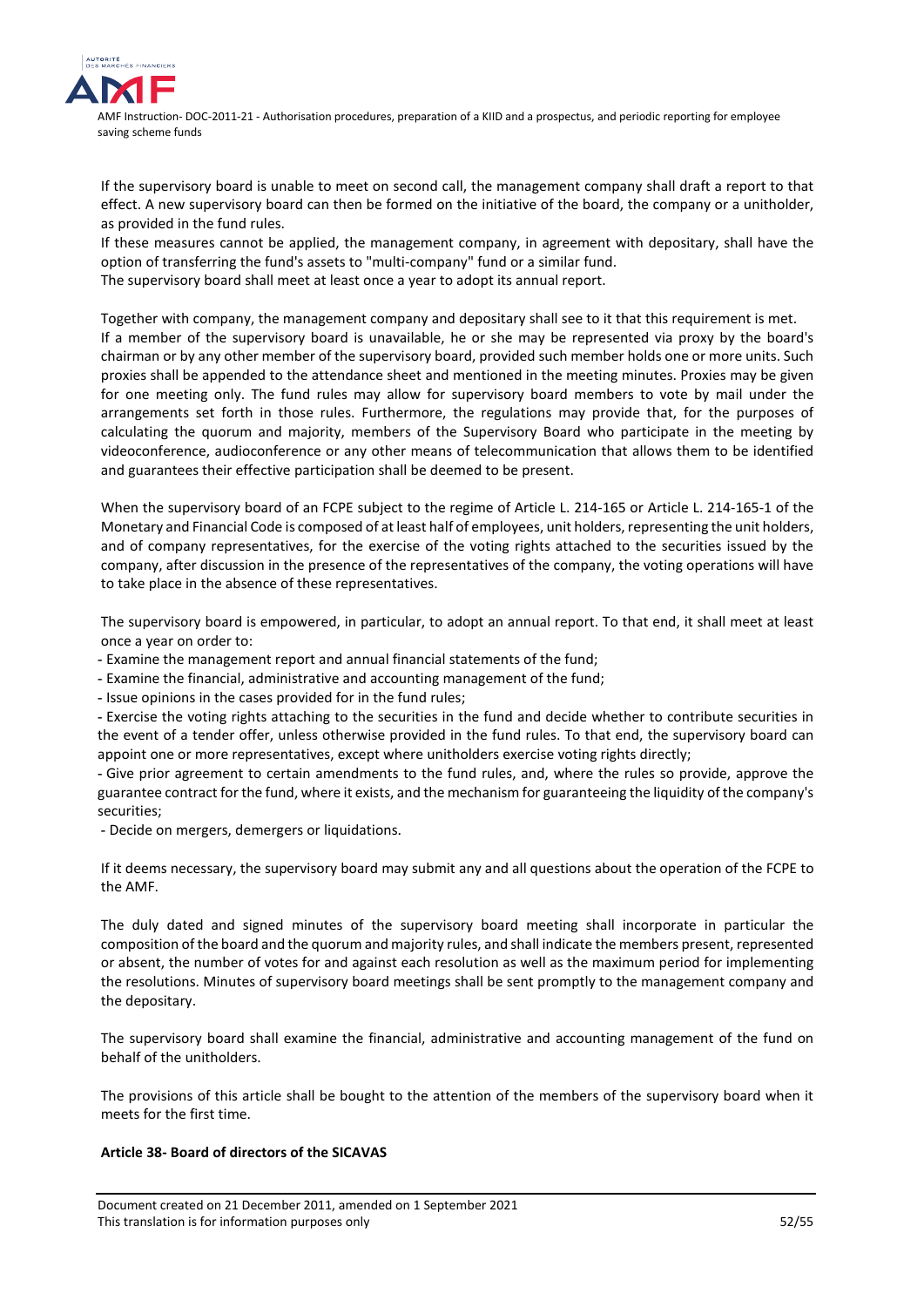

The board of directors of the SICAVAS takes the place of the supervisory board and discharges its duties in accordance with the standard articles of incorporation (see Annex XIV).

## **Article 39 - Registrar and custody account keeper**

In accordance with Articles R. 3332-14 and R. 3332-15 of the Labour Code, the task of keeping the registers of the amounts allocated to company savings plans shall be performed by the company or delegated by it to an institution of its choice<sup>48</sup>.

Except for retirement savings plans in the form of insurance contracts,<sup>[49](#page-52-1)</sup> the custody account for the units or shares in the employee saving scheme fund shall be kept by an institution approved by the Autorité de Contrôle Prudentiel et de Resolution in accordance with Article L. 542-1 of the Monetary and Financial Code. Under no circumstances shall this function be carried out by the management company or, where such is the case, the SICAVAS; nor may it be delegated to them.

The arrangements for informing the company and the unitholders or shareholders shall be described in an agreement.

## **Article 40 - Issuance and redemption of units or shares**

## *a) Issuance of units or shares*

1. Source of payments into the fund or the SICAVAS

Depending on the laws under which it is established, and insofar as the rules or articles so provide, an employee saving scheme fund may receive payments from different sources:

- The special profit-sharing reserve earmarked for employees under a profit-sharing agreement, plus late payment interest if any;

Voluntary payments by members of a company savings plan (*plan d'épargne entreprise* - PEE), inter-company savings plan (*plan d'épargne interentreprises* - PEI), group pension plan (*plan d'épargne pour la retraite collectif* - PERCO), retirement savings plans (PER) or inter-company group pension plan (*plan d'épargne pour la retraite collectif interentreprises*, PERCOI, including bonuses/incentives);

Supplemental payments made by the company in connection with a PEE, PEI, PERCO, retirement savings plans (PER) or PERCOI (top-up payments);

- Profit-sharing amounts held on a no-access current account that have become available; in this case, the payment shall be made:

• Either directly by the company if the retired or pre-retired employee has so requested;

• Or, within two months of the end of the lock-up period, by cheque issued by the retired or pre-retired employee, along with a statement from the company attesting to the source of the amounts;

- Profit-sharing assets invested in a no-access current account, provided such assets are inaccessible and that the profit-sharing agreement so allows;

- The equivalent value of the securities of an employee saving scheme fund in the event of an individual or group transfer;

- The securities of the company or a related company within the meaning of the second paragraph of Article L. 3344-1 of the Labour Code<sup>50</sup>, acquired directly by employees, former employees or exclusive representatives of the company.

## 2. Subscription procedures

<u>.</u>

No minimum amount may be demanded for the initial subscription made by unitholders or shareholders, except in the case of an employee saving scheme fund resulting from the implementation of a company savings plan (plan d'épargne entreprise – PEE), an inter-company savings plan (plan d'épargne inter-entreprise – PEI), a compulsory

<span id="page-52-1"></span><span id="page-52-0"></span>*<sup>48</sup>The provisions of the Labour Code are not applicable to FCPEs within the scope of Article L 214-165-1 of the Monetary and Financial Code. <sup>49</sup> In this case, it is advisable to apply the common law of financial securities and the issuer is free to use a custodian (Article L.211-7 of the Monetary and Financial Code).*

<span id="page-52-2"></span>*<sup>50</sup>The provisions of the Labour Code are not applicable to FCPEs within the scope of Article L 214-165-1 of the Monetary and Financial Code.*

Document created on 21 December 2011, amended on 1 September 2021 This translation is for information purposes only 53/55 SMS and the set of the set of the set of the set of the set of the set of the set of the set of the set of the set of the set of the set of the set of the set of the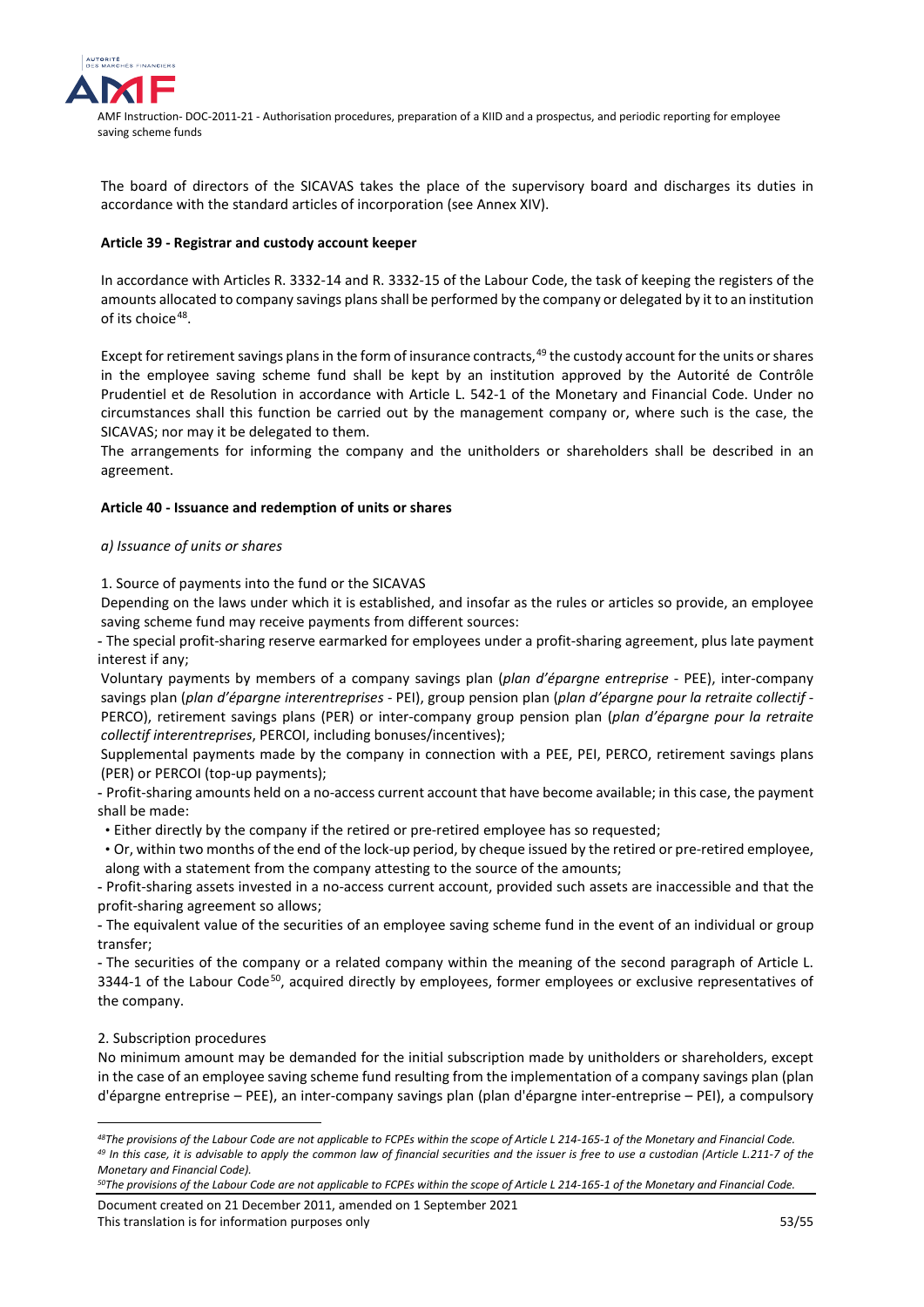

or group pension plan (*plan d'épargne retraite collectif ou obligatoire*) or an inter-company compulsory or group pension plan (*plan d'épargne retraite collectif ou obligatoire interentreprises*).

The rules or articles of incorporation of the AIF may stipulate the deadline by which payments have to be made in order for them to be valued at one of the periodic net asset values provided for in said rules or articles.

However, management companies and SICAVAS should be aware of the disadvantages of this arrangement, notably where a substantial special profit-sharing reserve is paid in. It is therefore recommended that a clause be added to the rules or articles of incorporation of the employee saving scheme fund in order to allow the management company or, where appropriate, the SICAVAS to make an exceptional valuation of the units or shares, shortly after receiving a special profit-sharing reserve, so that these amounts may be incorporated immediately into the assets of the employee saving scheme fund.

## *b) Redemption procedures*

## Unitholders or shareholders who are employees of the company or who have left it

Redemption requests must originate from unitholders or shareholders and must be signed by the rights holder. It is not permitted to add a clause stipulating mandatory repayment at the end of the lock-up period to the rules or articles of incorporation.

However, and subject to the specific provisions of retirement savings schemes, the rules of an FCPE or the articles of incorporation of a SICAVAS can make it obligatory for employees leaving the company to request that their units or shares be redeemed or automatically transferred to another employee saving scheme fund offering the same guarantee or equivalent protection. In this case, the transfer cannot be made until one year after the date on which the employee's rights become available.

Unitholders or shareholders who cannot be found

When employees have left the company, the company is responsible for informing them that their units or shares are available.

Deceased unitholders or shareholders

If a rights holder dies, the family is responsible for requesting settlement of his or her rights.

## 1. Submitting redemption requests

Redemption requests are received within the time periods set in the rules or articles of incorporation.

Redemption requests signed by the requesting party or their assigns shall be sent to the company or its delegated registrar as per the rules. If applicable, the custody account keeper takes receipt of redemption instructions once they have been validated by the company or its delegated registrar. The custody account keeper makes sure that the payments he makes with respect to redemption requests comply with applicable regulations and with the provisions of the rules or articles of incorporation of the employee saving scheme fund concerned. If the units or shares may be subscribed by an insurance undertaking (or mutual insurance company or union, or provident institution or union) without recourse to a custody account keeper, the rules or the articles of association shall specify the procedures for the centralisation of orders. If the management company or the SICAVAS accepts redemption requests with a limit price, this stipulation shall be included in the rules or articles of incorporation of the employee saving scheme fund.

## 2. Redemption procedures

Redemptions are settled in cash and/or in kind, if so provided in the rules of the fund or the articles of incorporation of the SICAVAS;

- On condition that the assets of the fund or the SICAVAS are invested in the transferable securities of a single company, redemptions may be settled wholly or partially by remitting said transferable securities at the explicit request of the unitholder or shareholder, except in the case of early release;

- In other cases, if the redemption in kind corresponds to a representative pro rata share of the assets in the portfolio, then the written agreement signed by the outgoing unitholder or shareholder alone must be obtained by the fund or the asset management company. Where the redemption in kind does not correspond to a representative pro rata share of the assets in the portfolio, all the unitholders or shareholders must indicate in